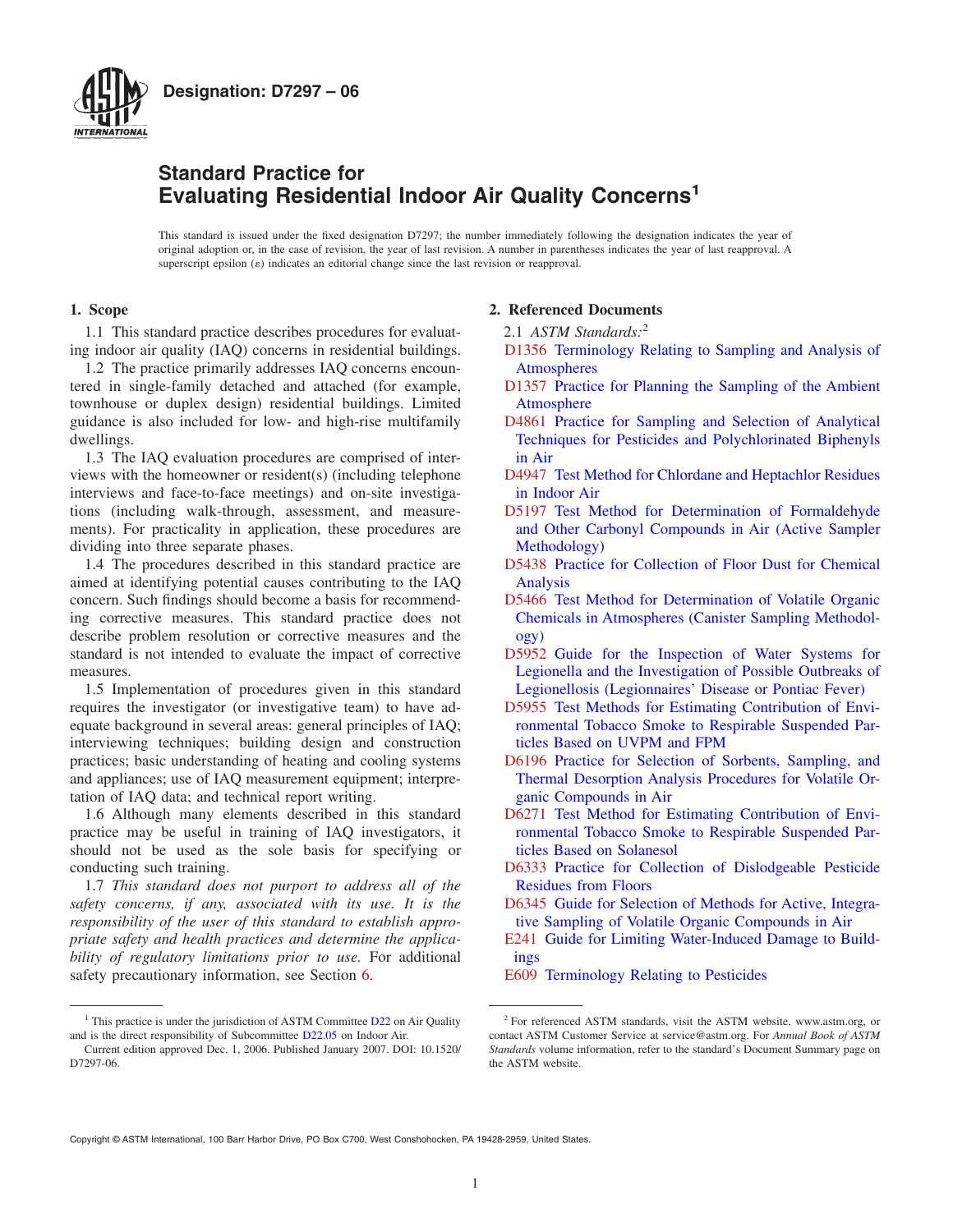- [E620](#page-14-0) [Practice for Reporting Opinions of Scientific or Tech](http://dx.doi.org/10.1520/E0620)[nical Experts](http://dx.doi.org/10.1520/E0620)
- [E741](#page-10-1) [Test Method for Determining Air Change in a Single](http://dx.doi.org/10.1520/E0741) [Zone by Means of a Tracer Gas Dilution](http://dx.doi.org/10.1520/E0741)
- [E779](#page-3-0) [Test Method for Determining Air Leakage Rate by](http://dx.doi.org/10.1520/E0779) [Fan Pressurization](http://dx.doi.org/10.1520/E0779)
- [E943](#page-1-0) [Terminology Relating to Biological Effects and Envi](http://dx.doi.org/10.1520/E0943)[ronmental Fate](http://dx.doi.org/10.1520/E0943)
- [E1186](#page-3-1) [Practices for Air Leakage Site Detection in Building](http://dx.doi.org/10.1520/E1186) [Envelopes and Air Barrier Systems](http://dx.doi.org/10.1520/E1186)
- [E1554](#page-10-2) [Test Methods for Determining Air Leakage of Air](http://dx.doi.org/10.1520/E1554) [Distribution Systems by Fan Pressurization](http://dx.doi.org/10.1520/E1554)
- [E1827](#page-10-3) [Test Methods for Determining Airtightness of Build](http://dx.doi.org/10.1520/E1827)[ings Using an Orifice Blower Door](http://dx.doi.org/10.1520/E1827)
- E1998 [Guide for Assessing Depressurization-Induced](http://dx.doi.org/10.1520/E1998) [Backdrafting and Spillage from Vented Combustion Appli](http://dx.doi.org/10.1520/E1998)[ances](http://dx.doi.org/10.1520/E1998)
- [E2128](#page-3-2) [Guide for Evaluating Water Leakage of Building](http://dx.doi.org/10.1520/E2128) **[Walls](http://dx.doi.org/10.1520/E2128)**
- 2.2 *Other Documents:*
- [ASHRAE 62.2-2004](#page-3-3) Ventilation and Acceptable Indoor Air Quality in Low-Rise Residential Buildings<sup>3</sup>
- [ASHRAE 119](#page-3-4) Air Leakage Performance for Detached Single-Family Residential Buildings<sup>3</sup>

#### **3. Terminology**

3.1 *Definitions*—For definitions of terms used in this practice, refer to Terminologies [D1356,](#page-0-0) [E609,](#page-0-1) and [E943.](#page-1-1)

3.2 *Definitions of Terms Specific to This Standard:*

3.2.1 *hypothesis*, *n*—a provisional theory set forth to explain certain indoor air quality problems or phenomena.

3.2.2 *pause point*, *n*—an interim step within a procedural sequence designed to allow subsequent actions to be based on the analysis and evaluation of recently collected data.

3.2.3 *stack effect*, *n*—buoyancy associated with the indooroutdoor temperature differences.

#### **4. Summary of Practice**

4.1 IAQ-based complaints and problems in residential buildings include discomfort and health symptoms arising from exposure to indoor air pollutants, as well as unacceptable indoor environmental conditions such as mold growth or lingering odors.

4.2 This practice describes procedures for the systematic investigation of IAQ concerns using an iterative process that involves problem definition, information gathering, formulation of hypotheses, measurements (if necessary), and problem identification. It may include testing hypotheses by taking actions and evaluating their impact on the IAQ concern.

4.3 To enhance the effectiveness and management of an IAQ investigation, it is often conducted in three separate phases: *(1)* initial meeting with the building owner and walk-through, *(2)* detailed assessment of the building and its systems, and (3) pollutant measurements, if necessary. Such <span id="page-1-10"></span><span id="page-1-7"></span>phased investigations also allow informing the building owner or the cognizant party of the progress and seeking approval for ensuing work.

<span id="page-1-8"></span><span id="page-1-6"></span><span id="page-1-1"></span>4.4 Major steps recommended for IAQ investigations include an initial interview with the building owner or occupant, on-site meeting and walk-through, develop hypotheses on potential causes of complaints, determine measurement parameters and instrumentation, determine the need and feasibility of monitoring, if appropriate, conduct monitoring, analyze data and evaluate hypotheses, and develop report on findings. Critical purposes underlying these steps and procedures involved are described. The relationships among the steps are illustrated through a flow diagram.

<span id="page-1-9"></span><span id="page-1-5"></span><span id="page-1-4"></span>4.5 The success of an IAQ investigation often depends on whether or not the investigator has taken the time to step back to assess all field observations and data that have been collected at any given point to determine or postulate potential causes. These interim evaluation points are called pause points and several such pause points are recommended during the investigation process.

#### <span id="page-1-3"></span><span id="page-1-2"></span>**5. Significance and Use**

5.1 IAQ-based complaints and problems including discomfort/health symptoms and unacceptable indoor environmental conditions such as odors exist in residential buildings, but the frequency of the occurrence of IAQ complaints and problems is not known.

<span id="page-1-0"></span>5.2 Characterization of IAQ concerns and identification of their underlying causes require systematic observations and measurements of the indoor environment, its occupants and contaminant sources. This practice provides background and procedures for the investigation of IAQ concerns.

5.3 Where the dwelling is not owner-occupied, formal permission to access certain areas of the property and to collect information essential to the IAQ investigation is often deemed essential to be obtained from the owner and, where applicable, from other tenants. An investigator should seek appropriate legal advice in these matters.

5.4 Certain stages of the IAQ investigation could benefit from a review of existing medical records. This requires specific written permission from the patient.

5.5 The stepwise and phased approach described in this practice allows for an investigation that is commensurate with the nature of the problem and the level of resources available for the investigation.

## **6. Hazards and Precautions**

6.1 In the course of conducting on-site investigations, a variety of situations may arise that could pose a hazard to the investigator and residents. Examples include the following:

6.1.1 Improperly stored or uncharacterized household chemicals, and pesticides, etc.,

6.1.2 Fire hazards (for example, inappropriate storage of combustible material), and

6.1.3 Microbiological contamination.

6.1.4 General safety (for example, weakened staircases, etc.).

<sup>3</sup> Available from American Society of Heating, Refrigerating, and Air-Conditioning Engineers, Inc. (ASHRAE), 1791 Tullie Circle, NE, Atlanta, GA 30329, http://www.ashrae.org.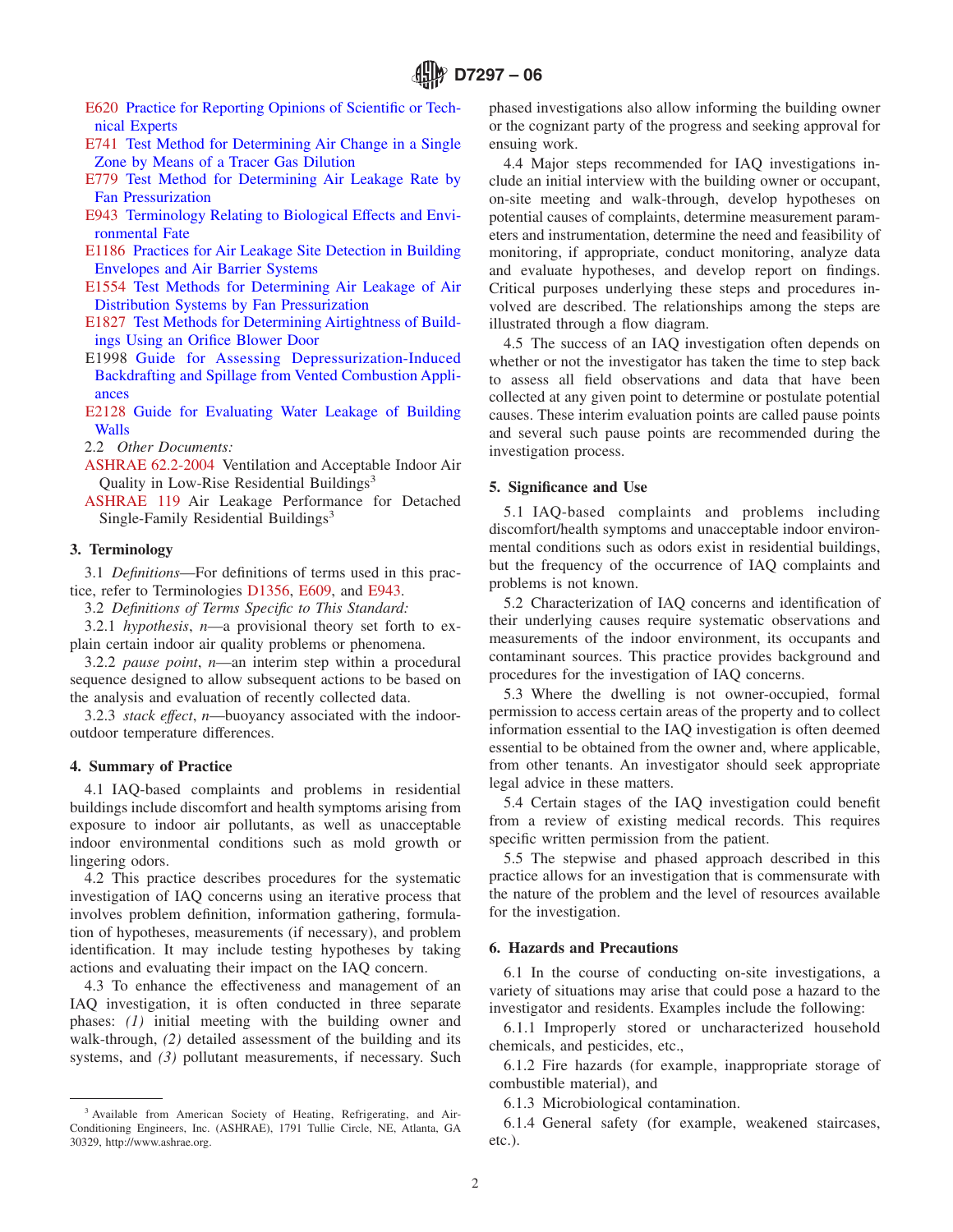6.2 Most potential hazards are recognized visually, and can be accommodated by asking the homeowner to remove the hazards.

6.3 If any testing or assessment planned to be conducted by the investigator (for example, use of smoke tracers) influences the occupants and/or indoor environment, risks related to such procedures must be reviewed with the resident and explicit permission of the resident should be obtained prior to initiating such testing.

6.4 Where applicable, use protective equipment (for example, eye protection, gloves, and masks), and safe procedures (that is, avoid direct inhalation of strong vapors) to reduce hazards that cannot be otherwise moderated.

## **7. Background on the Nature of Residential IAQ Problems, Contaminants and Sources**

7.1 For successful diagnosis of IAQ problems, investigators need to have a thorough understanding of types of problems and their potential causes. This section provides an illustrative background on type of IAQ problems, contaminants, and indoor sources. For detailed discussion, refer to the documents listed in the bibliography [\(Annex A7\)](#page-26-0). The next section (Section [8\)](#page-3-5) gives background on building and system related IAQ problems.

## 7.2 *IAQ Concerns and Problems*:

7.2.1 IAQ concerns and problems can be grouped in two categories: those that adversely affect the residents' health, and those that create annoying circumstances. The first category is perceived symptom-based response (related to residents' health status or perception of well-being), and may or may not be detectable by the senses. The second category relates to acceptability of indoor environmental conditions, which relate to sensory phenomena, but may or may not be related to health concerns.

7.2.2 IAQ concerns that are based on symptom complaints include building-related illnesses whose symptoms can be identified and whose cause can be directly attributed to airborne building pollutants, as well as illnesses without known etiological origins.

7.2.3 IAQ concerns that are based on perceived acceptability of environmental conditions include disagreeable odors, visible deposits of soot-like residues, or mold growth on various surfaces, and excessive dust.

### 7.3 *Contaminants and Indoor Sources*:

7.3.1 Two major types of contaminants are biological and chemical contaminants. Bioaerosols represent a broad class of viable particles (viruses, bacteria, protozoa, and spores), and nonviable particles (that is, fragments of dead organisms and particulate waste products). Chemical contaminants can exist as gases, vapors, and aerosols that are or may become airborne. There are also chemical contaminants that originate from living organisms.

7.3.2 Indoor levels of biologically-derived pollutants may arise from biological contamination of the indoor environment (for example, mold colonization), or from the transport of <span id="page-2-0"></span>biologically-derived contaminants from other indoor airspaces, the outdoors, or from soil gas entry **[\(1,](#page-12-0) [2\)](#page-26-1)**. 4

7.3.3 Sources of chemical contaminants in indoor air are conveniently grouped as *(1)* activity-related, *(2)* materialrelated sources, *(3)* transport-related sources, *(4)* tracked-in dirt, and *(5)* bioeffluents.

7.3.3.1 Activity-related sources are characterized by process rates. The emission rate for aerosols and gases from combustion sources, for example, is usually postulated in terms of fuel consumption rate. Malfunctioning of such sources such as spillage from combustion sources relates to process rate and other factors such as depressurization. Other direct-discharge sources would include the use of pressurized consumer products as well as volatilization of chemicals from the water supply. Activity sources also include tobacco smoke, cleaning and bathing products, sweeping and vacuuming, use of home office equipment, hobbies, painting and varnishing and pest control efforts.

7.3.3.2 Material-related include volatilization of chemicals from liquid films (for example, drying paint, cleaners) and from solid media (for example, carpet backing, building materials, glues and paints). Air "fresheners" also results in volatilization of chemicals from solid or liquid media.

7.3.3.3 Transport-related sources of indoor air pollution bring contaminated air from other areas into the airspace of concern. Examples include infiltration of outdoor gases and aerosols, migration of combustion products (aerosols and gases) from attached garages, and soil gas entry. Heating, ventilating, and air-conditioning (HVAC) distribution system or ductwork also can be a conveyor of or a source of indoor air pollution. The improper maintenance or moisture accumulation in HVAC system can lead to colonization of organisms. Use of woodstoves and fireplaces can leave residues of polycyclic aromatic hydrocarbons (PAHs) indoors.

7.3.3.4 Tracked-in dirt by individuals, especially children, or pets coming from outside or the yard to indoors can be a source of contamination of lawn and garden chemicals such as herbicides, insecticides, fungicides, or fertilizers. Similarly PAH and other semivolatile organics can come from nearby roadways, industrial sites, and landfills **[\(3\)](#page-26-2)**.

<span id="page-2-2"></span><span id="page-2-1"></span>7.3.3.5 Bioeffluents consist of  $CO<sub>2</sub>$  produced by respiration, and a large number of volatile organic compounds (VOCs), including compounds such as ethanol produced by metabolism. Each such VOC occurs in small concentrations with a modest sensory impact, but together provide the characteristic human body odor **[\(4\)](#page-26-3)**. Also VOC emissions from mold contamination could be considered under this category of sources.

7.3.3.6 In addition to above groups of sources, chemical interaction between chemicals within the same or different groups may need to be considered. Examples include interaction between chlorine compounds in bleach and other chemicals or interaction between nitrogen oxides or ozone and furnishings.

<sup>4</sup> The boldface numbers in parentheses refer to the list of references at the end of this standard.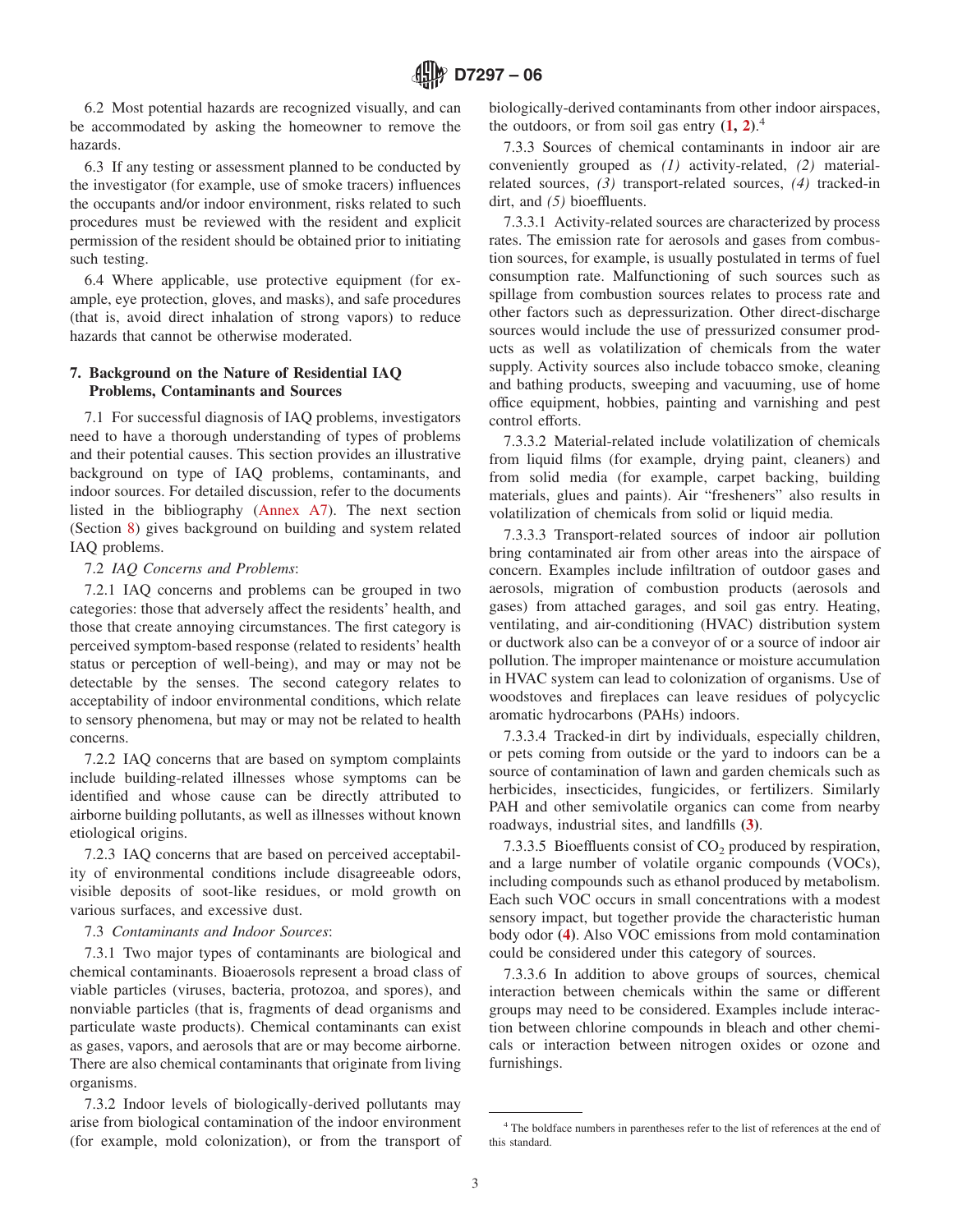### **8. Background on Building and Building Systems-Related IAQ Problems**

8.1 IAQ problems may result from elements of the building itself, the mechanical equipment used to condition and ventilate it and interactions between the occupants, the equipment, the envelope and outdoor conditions. Problems may arise from flaws in design, construction, operations or maintenance. This section provides a brief background on building and system related factors. The discussion below is not comprehensive but illustrative only.

8.2 *Building Airtightness and Infiltration*:

8.2.1 In residences, infiltration of outdoor air is the principal dilution mechanism for pollutants released from indoor sources. Amount of air infiltration or air leakage into a building depends on complex interaction among many variables including, indoor-outdoor pressure differences (which in turn depend on indoor-outdoor temperature differences and wind conditions) and the operation of exhaust appliances, for example, kitchen or bathroom fans, clothes dryers, and fireplaces **[\(5\)](#page-26-4)**. Window and door openings add to building air change rate. Imbalances in the air distribution of a forced-air heating/ cooling system caused by barriers between supply and return or duct leakage contribute further to building depressurization and pressurization. Also, the physical layout of the building (for example, a flat one-story building versus a taller and narrower structure) influences the stack effect caused by the temperature differences and wind conditions. Such stack effects are exaggerated with building features such open stairwells in a multi-floor building.

8.2.2 [ASHRAE 62.2-2004](#page-1-2) specifies an air change rate of  $0.35$  h<sup>-1</sup> for providing acceptable air quality in residential buildings. Leakage communication between the building and the outdoors can be qualitatively established using visual tracers and controlled pressurization and depressurization (Practices [E1186\)](#page-10-4).

8.2.3 ASHRAE Standard 119 classifies the envelope tightness of buildings and sets maximum leakage levels based on energy considerations in terms of 10 leakage classes as judged by fan pressurization testing (Test Method [E779\)](#page-10-3). [Table 1](#page-3-6) lists leakage classes along with ventilation guidance derived from [ASHRAE 119](#page-1-3) **[\(6\)](#page-26-5)**.

8.3 *Water Leakage and Moisture Damage*:

8.3.1 Unwanted water penetration into exterior walls, interior walls, and floors causes direct water damage to such

**TABLE 1 Characterization of Building Leakage**

| Leakage<br>Class | Typical<br>ACH <sub>50</sub> | Ventilation                                                                                    |
|------------------|------------------------------|------------------------------------------------------------------------------------------------|
| A                |                              | Balanced ventilation system required                                                           |
| B                | 2                            | Balance ventilation system recommended                                                         |
| С                | 3                            | Ventilation system (balanced or unbalanced)<br>recommended                                     |
| D                | 5                            | Ventilation system (balanced or unbalanced)<br>recommended for at least some areas of building |
| E                | 7                            | Unbalanced ventilation system possible                                                         |
| F                | 10                           | Unbalanced system recommended                                                                  |
| G                | 14                           | Ventilation system unlikely to be required                                                     |
| н                | 20                           | No ventilation system required                                                                 |
|                  | 27                           | Buildings in this range may be too loose                                                       |

Source: Ref **(6)**

<span id="page-3-5"></span>components and areas as well as secondary damage including that resulting from mold growth. (An exterior wall system includes exterior and interior finishes, fenestration, structural components and structural components and perimeter units associated with heating, cooling, and ventilation.) Water penetration or leakage is considered problematic if it exceeds the planned resistance or temporary retention and drainage capacity is causing premature deterioration of a building or its contents, or is adversely affecting the performance of other components (Guide [E2128\)](#page-10-5). Plumbing leaks and condensation can result in extensive fungal growth.

<span id="page-3-2"></span>8.4 *Heating/Cooling Systems*:

8.4.1 Central forced-air residential heating and cooling systems installed in dwellings are designed to recirculate air. The number of dwellings that are served by central HVAC systems designed to deliver a predetermined outdoor air volume are limited, but such systems when present may be equipped with air-to-air heat exchangers for energy conservation.

<span id="page-3-11"></span>8.4.2 *Humidification*—Humidification systems may be integral to the central forced-air heating system, or may appear in the form of portable (room-sized) units. Humidification systems are designed to inject water vapor into the indoor air and, depending on details of design and maintenance, can become reservoirs for mold.

### <span id="page-3-3"></span>8.5 *Intake and Exhaust Fans*:

8.5.1 Local exhaust fans remove unwanted odors from specific areas such as the kitchen and bathrooms and, in some cases, area set-aside for specific hobbies (for example, woodworking, ceramics). It should be noted that many kitchen range hoods do not remove cooking odors to the outdoors. Rather, cooking emissions are recirculated through a grease trap/filter housed in the range hood.

<span id="page-3-4"></span><span id="page-3-1"></span>8.5.2 Vent stacks associated with local exhaust fan(s) should be located to avoid re-entrainment of vented material, and the extraction efficiency of the exhaust fan(s) should be optimized by selecting proper flow capacity so that such fans do not depressurize the building. Depressurization of building could interfere with venting of combustion appliances and allow combustion products to spill into interior space.

8.5.3 Whole-house fans, operating via thermostat or user control, can significantly depressurize the building during operation.

<span id="page-3-12"></span><span id="page-3-6"></span><span id="page-3-0"></span>8.6 *Soil Gas Transport*:

<span id="page-3-13"></span>8.6.1 The pressure imbalances that drive infiltration/ exfiltration also control contaminant entry via soil-gas transport through building surfaces in contact with the soil **[\(7,](#page-3-7) [8,](#page-3-8) [9\)](#page-3-7)**.

<span id="page-3-7"></span>8.6.2 Most scientific studies of soil-gas entry are associated with indoor radon **[\(7,](#page-3-9) [9\)](#page-3-10)**. Even in areas judged to be of low radon potential, however, significant IAQ problems can prevail from VOCs and other gas phase contaminants present in the surrounding soil **[\(8\)](#page-26-6)**.

<span id="page-3-10"></span><span id="page-3-9"></span><span id="page-3-8"></span>8.6.3 While basements are designed to provide some resistance to soil-gas entry, numerous pathways exist in the form designed joints as well as inadvertent cracks that form in concrete. Soil-gas can also diffuse through intact concrete, though at a much slower rate than with pressure-driven flow **[\(7,](#page-26-7) [9,](#page-11-1) [10\)](#page-26-8)**.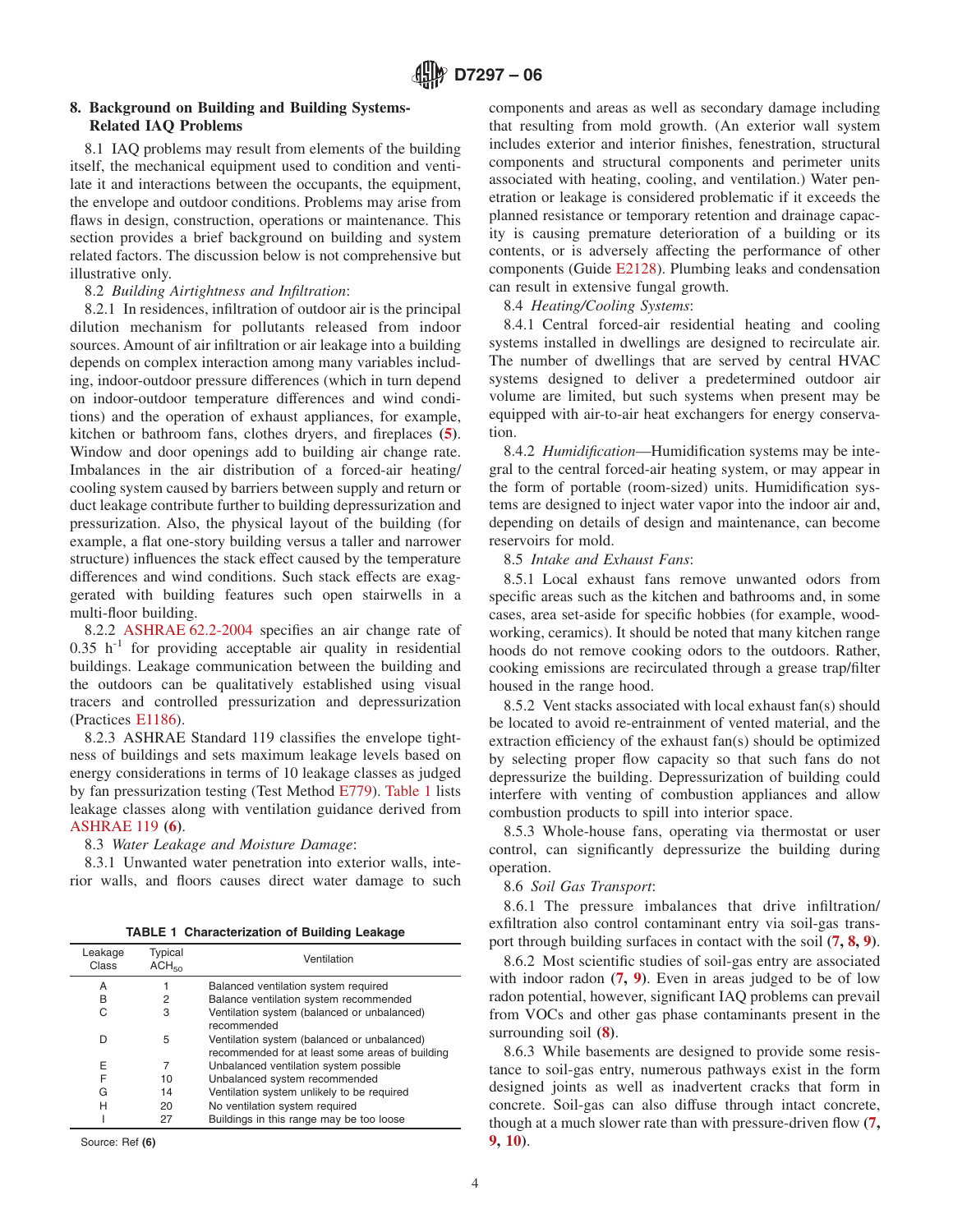8.6.4 Malfunctioning vented sub-floor and sub-slab depressurization systems used in high soil gas areas may add to intrusion of soil gas into indoor spaces.

## 8.7 *Potable Water Supply*:

8.7.1 Residential water supplies may carry chemicals to which occupants can be exposed through ingestion, dermal contact, or inhalation **[\(11\)](#page-4-0)**.

8.7.2 Chemicals conveyed to the indoor environment by the water supply include contaminants subject to volatilization during water use (for example, trichloroethylene, radon). Water delivered by municipal systems may contain disinfection by-products such as chloroform that are produced in the course of normal operations **[\(12\)](#page-4-1)**. Contamination of domestic well water may be caused by industrial activities (for example, hazardous waste) as well as naturally occurring processes (for example, arsenic) **[\(12\)](#page-4-0)**.

8.7.3 Among indoor water uses, showering, bathing and hand washing of dishes or clothes provide the primary opportunities for dermal exposure **[\(11,](#page-26-9) [12\)](#page-4-2)**.

8.7.4 The inhalation exposure potential for a given water use scenario depends on the source of water, the types and extents of water uses, and the extent of volatilization of specific chemicals. Such inhalation exposure can occur during various <span id="page-4-7"></span><span id="page-4-2"></span>types of residential water use including showering, bathing, toilet use, clothes washing, dishwashing, and faucet use **[\(12,](#page-26-10) [13\)](#page-26-11)**.

#### <span id="page-4-5"></span>8.8 *Sanitary Drains*:

<span id="page-4-8"></span>8.8.1 Sewer gases have been of concern for the indoor environment since the inception of indoor plumbing **[\(14\)](#page-27-0)**. In modern buildings, sanitary drains can become conduits for sewer gas if water in the drain trap evaporates due to infrequent use. If the building interior is under negative pressure, sewer gas can be drawn indoors through the dry drain trap or in the event of sewer line leaks outside the building may be drawn in as part of the soil gas.

#### <span id="page-4-6"></span><span id="page-4-4"></span>**9. Overall Strategy and Steps in IAQ Investigations**

<span id="page-4-1"></span><span id="page-4-0"></span>9.1 Conceptually, the investigation of IAQ concerns is an iterative process that involves information gathering, formulation and testing of hypotheses, problem identification, and problem resolution [\(Fig. 1\)](#page-4-3). (As stated in section [1.4,](#page-0-2) problem resolution is not within the scope of this document and thus is shown as box with dotted lines in [Fig. 1.](#page-4-3))

<span id="page-4-3"></span>9.2 The IAQ investigation is the principal means of gathering information on IAQ concerns (symptoms and complaints elicited through interviews and observation) and information

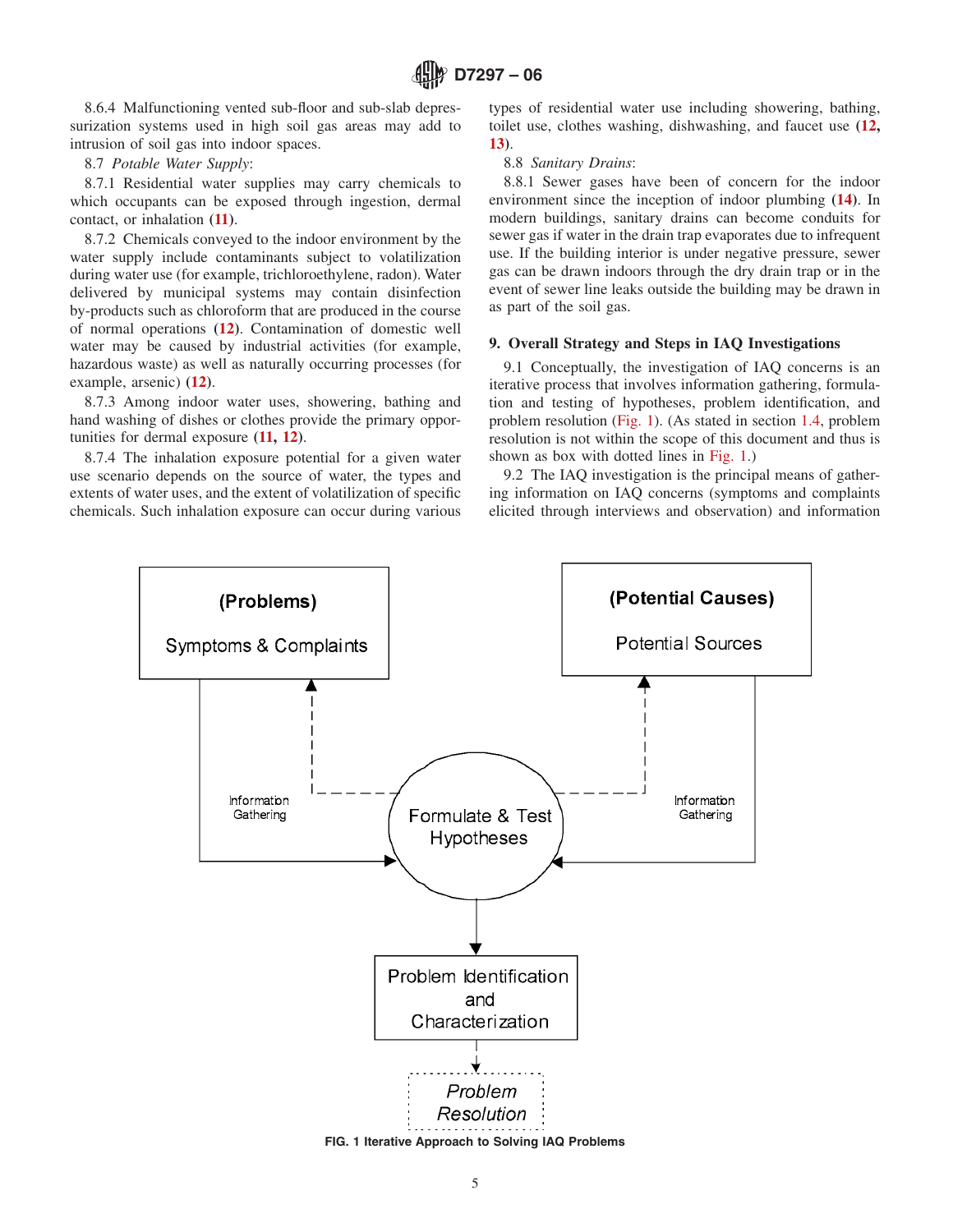relating to potential causes (as observed or based on measurements conducted by the IAQ Investigator).

9.2.1 Information on IAQ problems and potential sources can be obtained in various ways: *(1)* from the occupant through interviews, *(2)* on-site observations by the IAQ Investigator(s), *(3)* discussion with management and maintenance personnel (for tenant-occupied premises) and *(4)* on-site testing/ monitoring. The concept of testing and monitoring includes medical evaluation as well as environmental monitoring. To diagnose a health problem, medical evaluations are conducted by physicians or other health professionals to assess residents' symptoms, observations by health professional, and results of clinical tests. Environmental monitoring is conducted by the IAQ Investigator to measure air concentrations of selected contaminants.

9.2.2 Reports of allegations of building-related illness may require a physician's diagnosis and assessment of potential exposures. Such medical evaluations may involve interviewing concerned individuals, compiling detailed medical histories, conducting physical examinations and tests by health professionals. IAQ investigators can assist the physician in assessing potential exposure.

9.2.3 Adequate information from both areas—IAQ concerns and potential sources—is necessary for the formulation of hypotheses on potential causes for complaints and for subsequent testing of each hypothesis to accept or reject each provisional theory of causes for complaints. While hypothesis testing leads to problem identification, more than one iteration of hypothesis development and testing may be required, and more than one problem may be identified.

9.3 Development and testing of hypotheses is probably the most challenging part of the IAQ investigation. It requires extensive understanding of factors affecting indoor air quality, and understanding of the practical realities of building systems.

9.3.1 Hypothesis testing is a useful design tool for data interpretation, such as judging the magnitude of measured values compared to criteria. Traditional hypothesis testing is a procedure for deciding whether to accept or reject a statement. The full statement of the statistical hypotheses has three major parts: the hypothesis being tested, a null hypothesis (that is, the statement to be accepted or rejected), and an occasional alternative hypothesis (that is, the statement to be accepted if the null hypothesis is rejected) **[\(15\)](#page-27-1)**. In both parts, a population parameter is compared to either a fixed value or another population parameter. The population parameter is a quantitative characteristic of the population that the investigator wants to estimate using the data, such as the mean value. Considering that IAQ investigations are not research projects, it is not possible to recommend that the project adhere to statistical hypothesis testing. However, the concepts underlying the development of hypothesis and testing provides a good platform for sharpening the thinking process for the investigation.

9.3.2 For residential IAQ complaints and problems, developing and evaluating hypotheses involves review and analysis of information from various steps or phases of the investigation. In particular, it involves comparing one condition with another; such that the impact of suspected sources and contributing factors could be identified.

9.4 The IAQ investigation is conducted in separate phases to enhance the effectiveness and management of the investigation. Such phased investigations allow informing the building owner or the cognizant party of the progress and seek approval, including budget approvals, for ensuing work. IAQ investigations are often conducted in phases:

9.4.1 *Phase I*—An on-site interview followed by a walkthrough of the building and its surrounding is conducted. The purpose is to understand the problem and identify, to the extent feasible, potential causes. Also developing plans for the next phase (Phase II), estimating resources required, and obtaining approval for the Phase II are also part this effort.

9.4.2 *Phase II*—The purpose is to conduct a detailed assessment of various possible problem areas such as water leakage and systems such as heating/cooling appliances and forced-air distribution. Some of the aspects surveyed in Phase I may need to be repeated to obtain detailed understanding of the building and its systems. Also, certain on-site evaluations such as pressure mapping are conducted to provide insights into potential problems. IAQ problems are often identified in this phase. If they are not identified, then plans are to be developed either to continue further Phase II evaluations or, as necessary, develop hypothesis and plans for contaminant measurements (Phase III). The resources required for Phase III are to be estimated for obtaining necessary approvals.

9.4.3 *Phase III*—Measurement of contaminant levels may aid in identification or confirmation of IAQ problem. Systematic development of measurement and data quality objectives is very important part of Phase III measurements. The results may indicate the need for repeating Phase III or even Phase II.

9.4.4 [Fig. 2](#page-6-0) provides a flow diagram for the three phases of investigations and emphasizes the iterative process involved in an IAQ investigation. The following steps that are applicable to one or more phases are shown in the figure:

9.4.4.1 Conduct initial interview,

9.4.4.2 Conduct on-site meeting,

9.4.4.3 Identify areas of emphasis for walk-through,

9.4.4.4 Conduct exterior survey,

9.4.4.5 Conduct interior survey,

9.4.4.6 Conduct post-walk-through interview,

<span id="page-5-0"></span>9.4.4.7 Develop hypotheses,

9.4.4.8 Determine measurement parameters and instrumentation,

9.4.4.9 Make decision regarding monitoring,

9.4.4.10 Conduct monitoring,

9.4.4.11 Analyze data and evaluate hypotheses,

9.4.4.12 Quality assurance, and

9.4.4.13 Report findings.

9.4.5 Note that while analysis of data and evaluation of hypotheses is described in a separate section near the conclusion of the investigation, in actual practice, the analysis of observations and data, evaluation of hypothesis, and their interpretation is a continuous process associated with all steps and substeps of the investigation. It should also be noted that the phases may not always be divided cleanly and could be somewhat enmeshed. For example, combining some characterization measurements with inspection and hypothesis testing with detailed inspection may be necessary to limit the number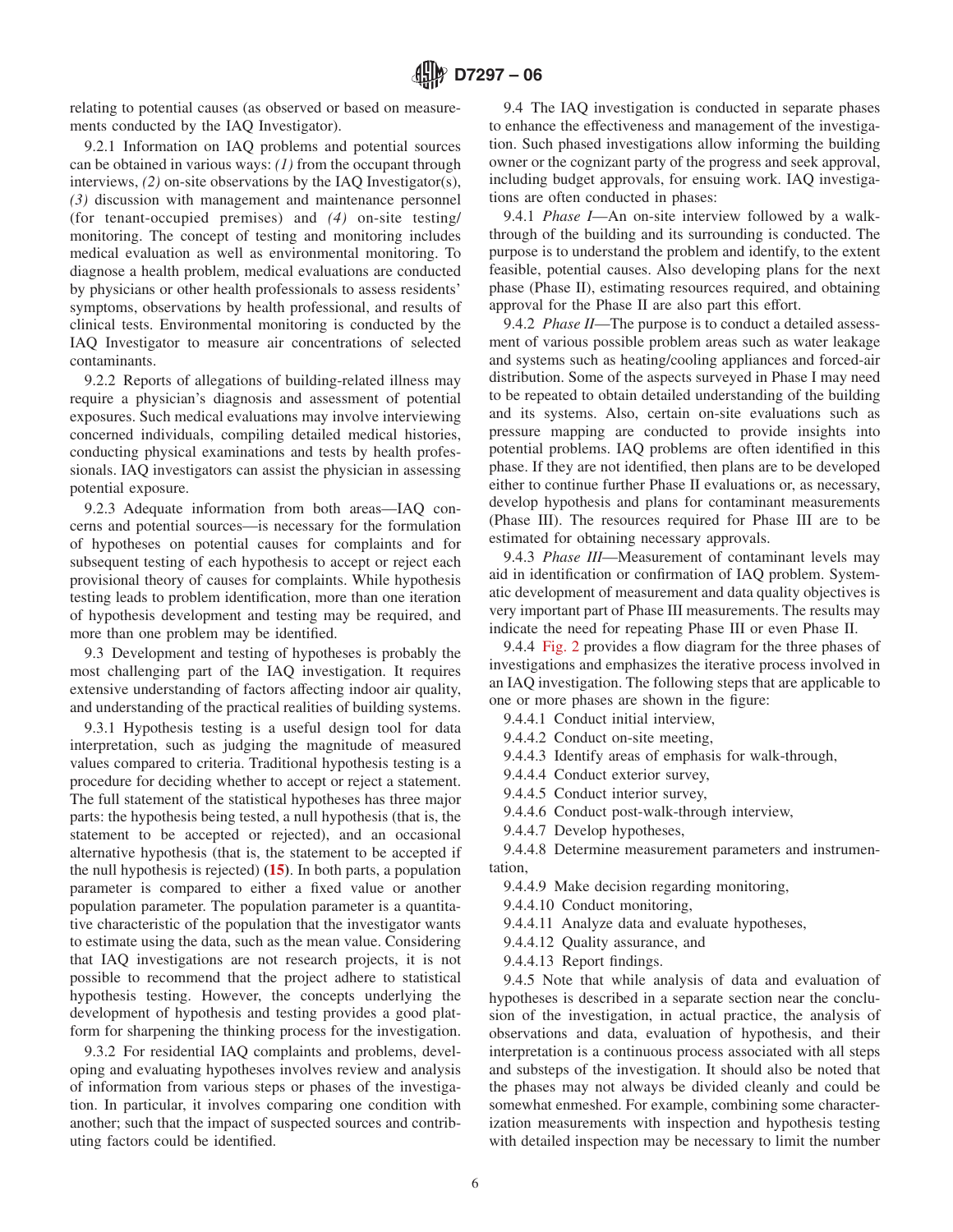<span id="page-6-0"></span>

**FIG. 2 An Illustrative Flow Diagram for IAQ Investigations**

of visits. In any case, the principle of phasing is very important in conducting successful investigations and, thus, any deviation from phasing should be recognized by the investigator in order that the concept itself is not compromised.

9.4.6 Additionally, note that while the steps noted above and described in this practice are focused on IAQ investigations, these procedures may provide a uniform basis for conducting relevant IAQ research.

9.5 *Understand Critical Purposes Underlying Major Steps in the Process for Evaluating Residential IAQ Concerns*:

9.5.1 Although IAQ investigations to identify a source of the problem described in this practice may give an appearance of being a set of simple or straightforward steps, successful investigations can be very challenging. Thus, to carry out investigations to achieve reliable outcomes, it is essential that investigators understand the *critical purpose* for each major step.

9.5.2 The major steps in the evaluation process outlined above are listed in [Table 2.](#page-7-0) The intent of [Table 2](#page-7-0) is to emphasize critical purposes underlying each step in the investigation.

9.5.3 Recognize the importance of repeatedly assessing the problem, field observations and potential causes through the investigation. The success of an IAQ investigation often depends on whether or not the investigator has taken the time to step back to assess all field observations and data that have been collected at any given point to determine causes or postulate potential causes.

9.5.4 These evaluation points are called *pause points* and five such pause points are recommended during the investigation process. [Table 3](#page-7-1) lists these pause points and the type of information, observations, and results to be evaluated.

#### **10. Conduct Initial Interview of Residents**

10.1 The initial interview is most likely conducted by telephone. The interview should include questions in the following areas: dwelling information; nature and the history of the problem; resident information; and contact and address information. Since the interview is conducted by telephone, the questionnaire scope must be constrained to accomplish information-gathering without unduly burdening the respondent. Note that practical experience has shown that fairly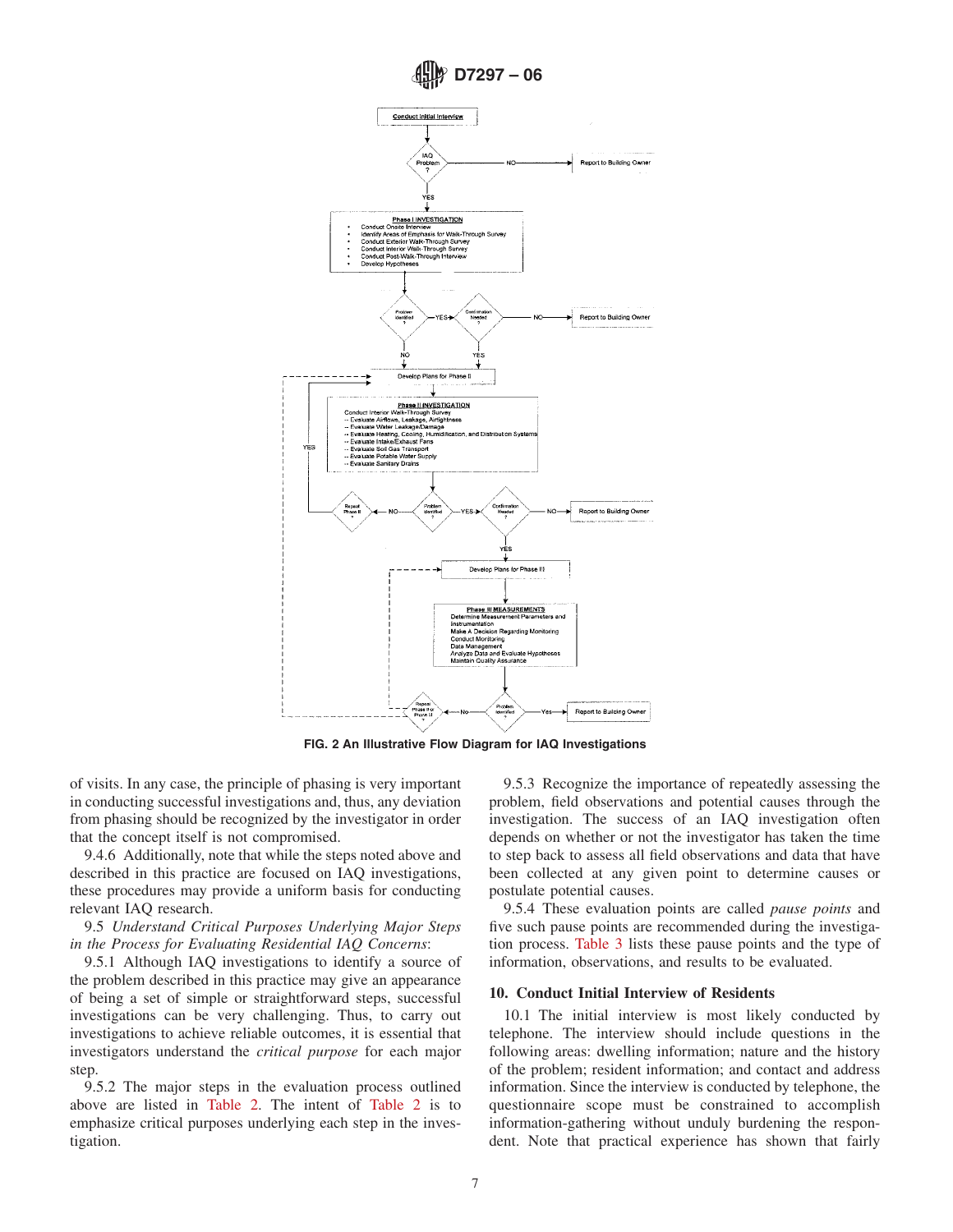<span id="page-7-0"></span>

#### **TABLE 2 Critical Purposes Underlying Various Steps in the Approach for Evaluating Residential Indoor Air Quality Problems**

| Section    | Step                                                 | <b>Underlying Critical Purpose</b>                                                                                                                                                                                                                           |
|------------|------------------------------------------------------|--------------------------------------------------------------------------------------------------------------------------------------------------------------------------------------------------------------------------------------------------------------|
| 10         | Conduct initial interview                            | To obtain basic information about the complaint, the dwelling, and residents and<br>to confirm the likely existence of an IAQ problem.                                                                                                                       |
| 11         | Conduct on-site meeting                              | To gain confidence of the residents, and to get their first-hand impressions of<br>the problem, including perceived potential causes.                                                                                                                        |
| 11.4       | Develop plans for walk-through                       | Pause to focus attention for elements of walk-through based on a best<br>understanding of the perceptions of the problem, its history and its impact on<br>the residents.                                                                                    |
| 11.5       | Conduct exterior walk-through survey                 | To review immediate and nearby surroundings to examine if any of the exterior<br>factors may contribute to the IAQ problem under investigation.                                                                                                              |
| 11.6, 11.7 | Conduct interior walk-through survey                 | To review in a comprehensive manner the building envelope, HVAC, appliances,<br>furnishings, drains, water supply, etc., to judge their impact on IAQ and a role in<br>the IAQ problem under investigation. Review Table 1 and related information.          |
| 11.8       | Conduct post walk-through interview                  | To gain insights into the resident practices that may have an impact on IAQ and<br>a role in the IAQ problem under investigation.                                                                                                                            |
| 12         | Develop hypotheses                                   | Pause to assemble all information collected thus far into a systems perspective<br>to track IAQ problems back to it possible origin(s) and to develop a specific<br>statement of the problem.                                                                |
| 13.2       | Determine measurement parameters and instrumentation | To select instrumentation for evaluation of hypotheses.                                                                                                                                                                                                      |
| 13.3       | Decisions Regarding Monitoring                       | Pause to evaluate whether or not to conduct measurements based a review of<br>how measurements will help in the evaluation of hypothesis and the<br>investigation in general. If affirmative, establish criteria for measurement<br>parameters.              |
| 13.4       | Conduct monitoring                                   | To obtain primary data to test the hypotheses.                                                                                                                                                                                                               |
| 14         | Analyze data and Evaluate hypotheses                 | To analyze data for testing hypotheses. To accept or reject hypotheses based on<br>the collected data. Based on the outcome either to identify causes of the IAQ<br>problem or to construct new hypotheses for testing and returning to section 12<br>above. |
| 16         | <b>Maintain Quality Assurance</b>                    | To ensure that defined standards of quality are met; a quality assurance plan<br>should be in force prior to any field operations.                                                                                                                           |
| 17         | <b>Report Findings</b>                               | To develop the report in a manner that would be appropriate for a court<br>proceeding, if needed, and to share with the resident known details of the<br>investigation and results.                                                                          |

#### **TABLE 3 Pause Points and Problem Assessment**

| No. | Pause Points                                                                                   | Stages in Problem Assessment: The Type of Information,<br>Observations, and Results to be Evaluated                                                                                           |
|-----|------------------------------------------------------------------------------------------------|-----------------------------------------------------------------------------------------------------------------------------------------------------------------------------------------------|
|     | After initial on-site visit and interview                                                      | Summary of the problem(s); potential areas to be investigated; plans for walk-<br>through.                                                                                                    |
| 2   | After walk-through (Phase I) and before proceeding<br>to building and systems characterization | Problem observations; identification, if any at this stage, of potential causes.<br>Proposal for building/systems characterization.                                                           |
| 3   | After building/system characterization (Phase II)                                              | Identification, if any at this stage, of potential causes of complaints. Rationale,<br>strategy, measurement plan including criteria, and resources for proposed<br>monitoring for Phase III. |
| 4   | After completion of Phase III investigation and<br>measurements and analysis                   | Results of the measurements and comparison with criteria. Conclusions drawn<br>from measurements.                                                                                             |
| 5   | After an overall and final evaluation of the problem                                           | Nature of problem(s) discovered, relationship of the problem(s) to the symptoms<br>and complaints, qualitative degree of confidence in such relationships.                                    |

detailed telephone questionnaires can be administered to gather information relating to residential IAQ in time periods that consume no more than 15 to 20 minutes of respondent time **[\(16\)](#page-27-2)**.

10.2 The initial interview should collect information on the following:

10.2.1 The type of building, year of construction and remodeling, number of bedrooms, and type of major appliances (cooking, water heating, space heating and cooling).

10.2.2 Household characteristics, including number of persons, ages of children and adults, and particular health problems experienced by each person.

10.2.3 The nature and history of the problem as perceived by the resident(s), including any activities or environmental changes that may coincide with the IAQ concern, and any medical evaluations.

<span id="page-7-2"></span><span id="page-7-1"></span>10.2.4 The possible outdoor sources known to the resident, such as nearby streets and street intersections, airports, and commercial/industrial facilities.

10.2.5 Other IAQ problem cases and unaffected (that is, control) residences in the neighborhood as far as practical. (The information on other cases and use of controls would be useful if the initial iteration of on-site investigation fails to produce results.)

10.3 The initial telephone interview should request or confirm address and contact information to facilitate subsequent on-site activities.

10.4 An example questionnaire suited to use in the initial telephone interview is given in [Annex A1.](#page-14-1) It should be recognized that this Annex and other Annexes provide *example* questionnaires. Before initiating an investigation, these should be carefully reviewed and modified by the investigator to make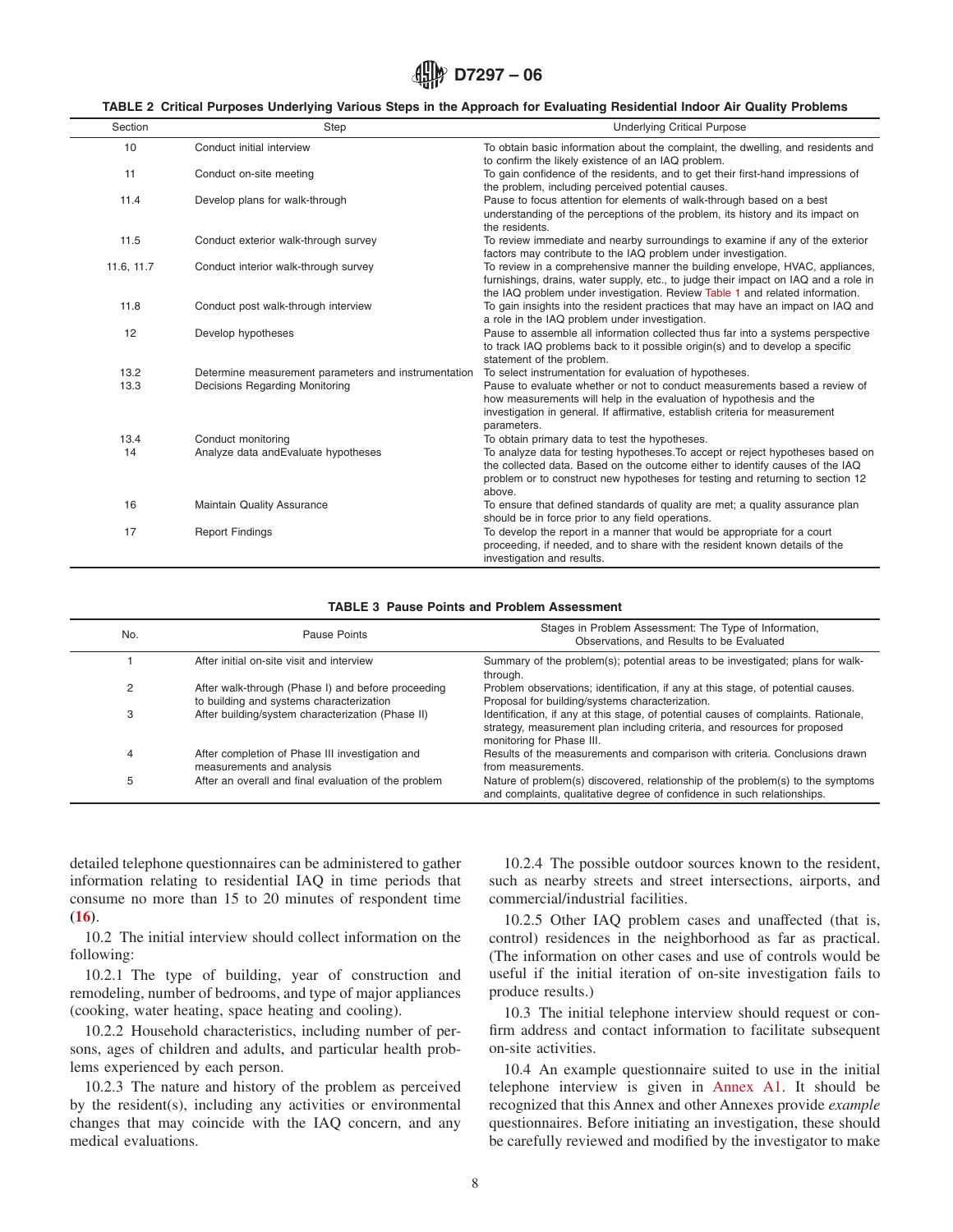them more relevant for the situation. It is also important to recognize that factors other than those related to IAQ can be causing effects or symptoms perceived by residents as IAQ related. Consequently, it is important to recognize that while pre-prepared questionnaires enable data collection in an organized format, any question and answer sessions with residents should be in an open-ended forum so that all information relevant to an investigation is collected.

### **11. Conduct On-Site Investigation**

11.1 The on-site investigation should be composed of the following: *(1)* initial on-site meeting, *(2)* walk-through, and *(3)* detailed interview. This sequence is important because the IAQ investigator needs to engage the resident(s) in the definition and resolution of the problem, and maintain that interest throughout the on-site investigation. This sequence also generally assists in gaining the confidence of the household members that is necessary for acquiring answers later to potentially sensitive questions relating to such as personal habits and possible culpability during the detailed resident interview.

11.2 Support equipment and field supplies necessary to conducting the On-Site Investigation include field data collection forms, a camera, a flashlight, small hand tools like screwdrivers, and a stepladder. Also as detailed later, a few IAQ investigation tools such as a smoke bottle, moisture meter, and temperature gauge could provide useful information during the walk-through without consuming substantial time or resources.

11.3 *Conduct Initial On-Site Meeting*:

11.3.1 The initial meeting sets the overall tone of cooperation and inquisitiveness for the on-site investigation. This gains the confidence of the resident, and presents the best available information to the IAQ Investigator. The initial meeting also allows the IAQ Investigator to probe into the nature and the history of the problem beyond the initial interview of the resident described above.

11.3.2 Gather the following information during the initial meeting: age of the building, circumstance when was the problem was first noticed, continuous or intermittent nature of the problem, frequency of occurrence, suspected causes, details on any prior investigations and their results, and any remediation steps undertaken. While collecting such information it should be kept in mind that the central purpose of the meeting is to collect the reasons and clues that lead the occupants to believe that there is a building problem, for example, odors, stains, and/or physiological symptoms that occur when in the building. Toward the conclusion of the initial meeting, solicit the resident's permission to conduct a walk-through, and identify any areas that should be avoided during the walkthrough. An example of a data collection form that could be used for the initial on-site meeting is given in [Annex A2.](#page-15-0)

11.3.3 If the IAQ concern is symptom-based, the residents should be asked if they have seen a physician and, if so, written permission should be sought to review results and, if possible, speak with doctor.

11.3.4 If the interviewee has health concerns or asks for medical advice, then they should be encouraged to consult a physician or health-care provider of their choice. (The IAQ investigator should indicate to the interviewee that findings of this IAQ investigation when completed might be appropriate to be shared with the health-care provider, as needed.)

11.3.5 This initial onsite visit is very important opportunity to get an understanding of the nature of the IAQ problem and to gain further insights. Questions on variation in the intensity of the problem with time, season, or a particular situation or condition should be explored with the residents. Similarly, efforts should be made to clarify the problem to the extent possible. For example, if the problem is an offensive odor, but otherwise there are no symptoms (headaches, sinus problems, skin rash), it should be noted that no symptoms accompany the odor that occurs in this building.

11.4 *Identify Areas of Emphasis for Walk-Through*:

11.4.1 As indicated in Section [9](#page-4-4) (Overall Strategy), the walk-through is an integral part of Phase I and, as necessary, for Phase II. The Phase I walk-through involves noting visual observations of qualitative characteristics of each area of the building relevant to the IAQ problem and the Phase II walk-through includes further detailed and semiquantitative investigation with appropriate tests. For example, in Phase I, the investigator is to observe if there are obvious leakage pathways between an integral garage and the remainder of the house, but in Phase II, the investigator can run qualitative tests (for example, visual tracers) to test for air migration. As the line between Phase I and II is not rigid, it is up to the investigator to decide the scope of the walk-through for each phase.

11.4.2 Briefly analyze the information collected through initial interview and initial on-site meeting to identify areas of emphasis for walk-through. This should be done on-site after the on-site meeting to develop investigation strategies that are appropriate to the residence.

11.4.3 In particular, the analysis should identify times, places and people as they relate to the residents' appreciation of the problem:

11.4.3.1 Affected areas within the home that can be compared to nonaffected areas,

11.4.3.2 Nature of contributing factors (seasonality, timing and location of triggering events), and

11.4.3.3 Characteristics of affected residents (and possibly visitors) that could relate to heightened sensitivity.

11.4.4 As necessary, seek clarification from the resident on above and related points.

11.4.5 Make brief notes relating to plans on the Investigation Questionnaire (see [Annex A3\)](#page-16-0). Such planning helps the IAQ Investigator to identify areas of the dwelling that will require emphasis.

11.5 *Conduct Exterior Walk-Through Survey*:

11.5.1 The exterior walk-through portion of the IAQ investigation is a *qualitative* evaluation of the building and its surroundings. Excepting necessary activities associated with ascertaining dimensions of building elements and defining distances between building features, taking measurements is avoided during the exterior walk-through stage. The exterior walk-through should focus on identifying or characterizing biological and chemical sources of indoor air pollutants.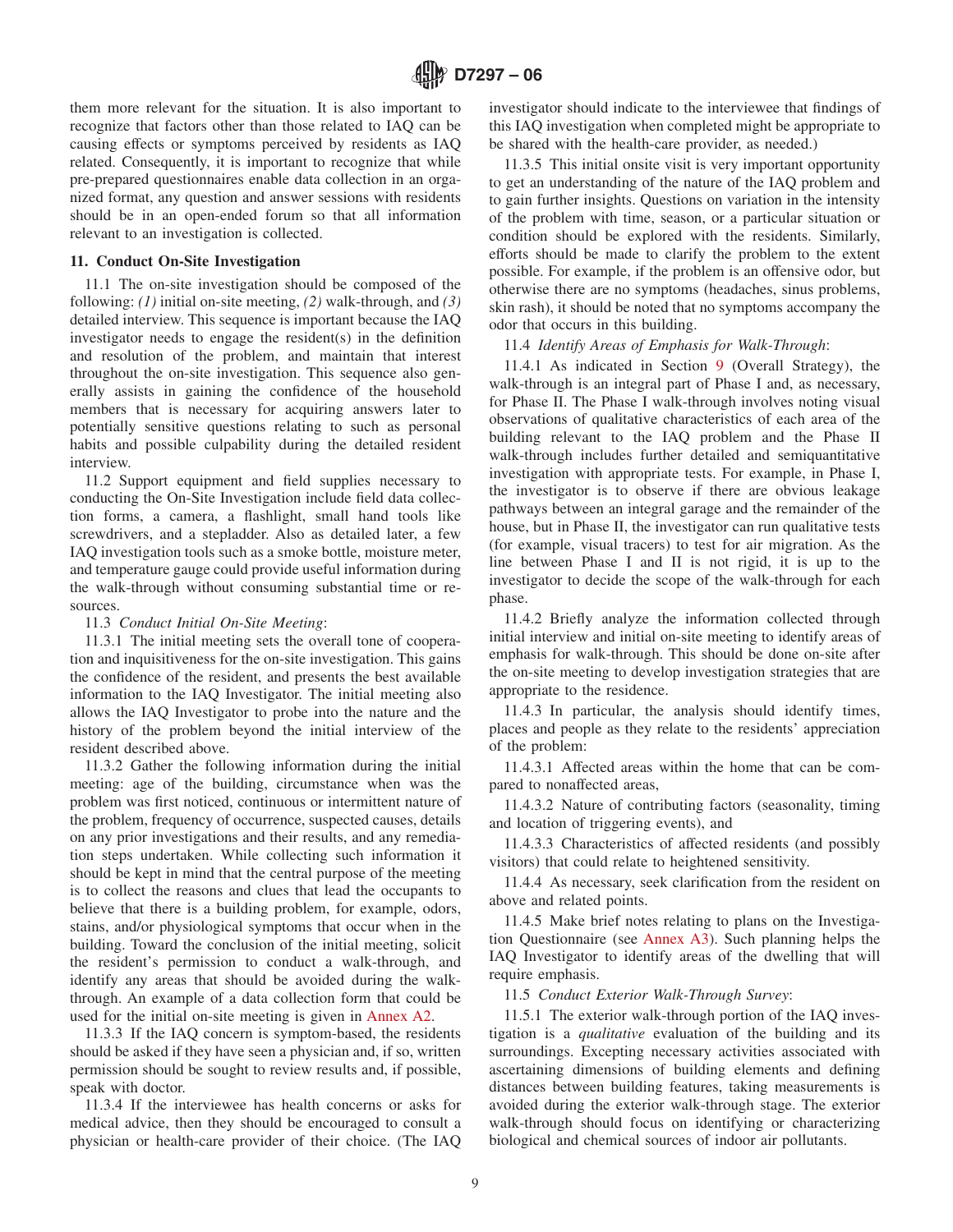11.5.2 An example of a data collection form that could be used for the exterior walk-through is given in [Annex A3.](#page-16-0)

11.5.3 In conducting the exterior walk-through, observe general conditions in the outdoor environment in the nearvicinity of the home.

11.5.3.1 Evaluate neighborhood for possible sources of air pollutants that could be drawn into the home. Determine proximity of the homesite to possible outdoor sources of air pollution that are beyond the property lines, including vehicular traffic, industrial activity, significant expanses of exposed soil, and agricultural activity.

NOTE 1—Substantive analysis of possible commercial/industrial sources beyond the fence-line may require information and insights from the appropriate local air quality authorities.

11.5.3.2 Examine the immediate vicinity of the building (the yard, sidewalks, and street) for the presence of possible sources of air pollutants. Note the presence of outdoor cooking facilities, vehicular parking (especially carports, attached garage), and areas of inadequate grading, etc. Information on use of pesticides and other lawn and garden chemicals should be solicited from the resident.

11.5.3.3 Characterize the structure in terms of type of foundation, type of wall construction, sheathing, type of roof, etc.

11.5.3.4 Examine the building's foundations for evidence of structural/maintenance flaws related to possible entry of outdoor pollutants and accumulations of water. Note blocked gutters, condition of splash-blocks, presence of low spots, and standing water. Note all mechanical equipment intakes and outlets such as plumbing vents and dryer vents, chimneys, exhaust vents for bath and kitchen fans. Resolve any discrepancies between known indoor exhaust appliance and outlets found on the outside of the building, that is, each combustion device, exhaust fan, drier should have an outlet, each outlet should have an indoor device).

11.5.3.5 Examine the condition of building exterior. Note the presence and condition of designed apertures, adventitious openings, and structural flaws. Note flaws in cladding, windows, doors, and trim, especially as they relate to possible entry of outdoor pollutants, and water penetration. Note any signatures of current or past adverse conditions (for example, wood rot, mold/algae, blocked gutters, surface staining, etc.).

11.6 *Conduct Interior Walk-Through Survey—Phase I*:

11.6.1 The purpose of the phase I walk-through survey is to note qualitative characteristics of each area of the building, building systems, appliances, and other features relevant to IAQ problems.

11.6.2 Observe and record general features of the home interior, layout, and contents, including number and placement of specific-use rooms (kitchen, baths, bedrooms, etc.), heating/ cooling systems, water supply, air cleaners and other appliances, furnishings, sanitary drains, and other potential sources.

11.6.3 In each room (including closets), observe and record the presence of unexpected odors, excessive dust accumulation, excess moisture, evidence of water penetration, visible staining on walls, carpets, and other surfaces (be especially careful to note patterning of such stains as it relates to structural, thermal, and flow considerations) and other potential

sources of airborne pollutants. Note any additional factors that may be associated with the underlying problem (for example, insect or rodent infestation, household pets).

11.6.4 For residences equipped with an integral garage, note any obvious flow paths that could connect the garage with the rest of the home (including condition and fit of connecting doorway, presence of supply/return ducts). Observe and record the presence of potential sources stored in the building or the garage (for example, gasoline, paints, garden chemicals, etc.).

11.6.5 In the basement, observe and record the general condition of the foundation, wall finishes and floor coverings, noting possible areas of soil gas entry, airflow/pressure patterns, floor drain, whether air is moving in floor drain, and doormat or track-off systems at entries.

11.6.6 Observe and record the location and general operating condition of the HVAC system(s) and other major appliances, including the following:

11.6.6.1 Central forced-air system(s) for heating and cooling (note control sequences, condition of filter(s) and drain pans, note whether cooling coil and drain pan have access to allow inspection and cleaning), any direct mechanical ventilation, and location (mechanical closet, garage, crawlspace, or attic);

11.6.6.2 Humidification systems (integral to central HVAC system or portable); note evidence of inadequate maintenance general condition and, for integral systems, observe whether there is evidence of moisture carryover into the HVAC system;

11.6.6.3 Through-the-wall, and/or window-mounted air conditioner(s) (note condition of filter(s) and damper position for each appliance); and

11.6.6.4 Auxiliary space heaters (woodstoves, kerosene heaters, freestanding gas and/or electric).

11.6.7 Observe and record general operating condition of all fans (exhaust as well as recirculating). Note the color and apparent texture of any visible accumulations on fan housing, fan blades, and/or lint traps.

11.6.8 In the kitchen, observe operation of range hood (and/or ceiling exhaust), note condition of associated ductwork, note whether the design is of the recirculating type or exhausts to the outdoors.

11.6.9 In each bath, observe operation of exhaust fan for adequacy of flow. Note any evidence of surface mold or moisture accumulation.

11.6.10 In the laundry area, observe operation of automatic clothes dryer, note condition of associated vent (including exterior outlet). Note any stored chemicals, evidence of surface mold, or moisture accumulation in the laundry area.

11.6.11 Observe and record general operating condition of powered whole house fan (if present).

11.6.12 In the main residential area, observe and record type and condition of doormats and other track-off systems at each entry, furnishings, decorations and wall/floor coverings. Note any odors that could be correlated with residents' complaints. Note evidence of repairs, new furnishings, wall coverings, and/or carpet.

11.6.13 Sewer gas entry can be evaluated by direct inspection for odors and visual evidence of leaking waste pipes.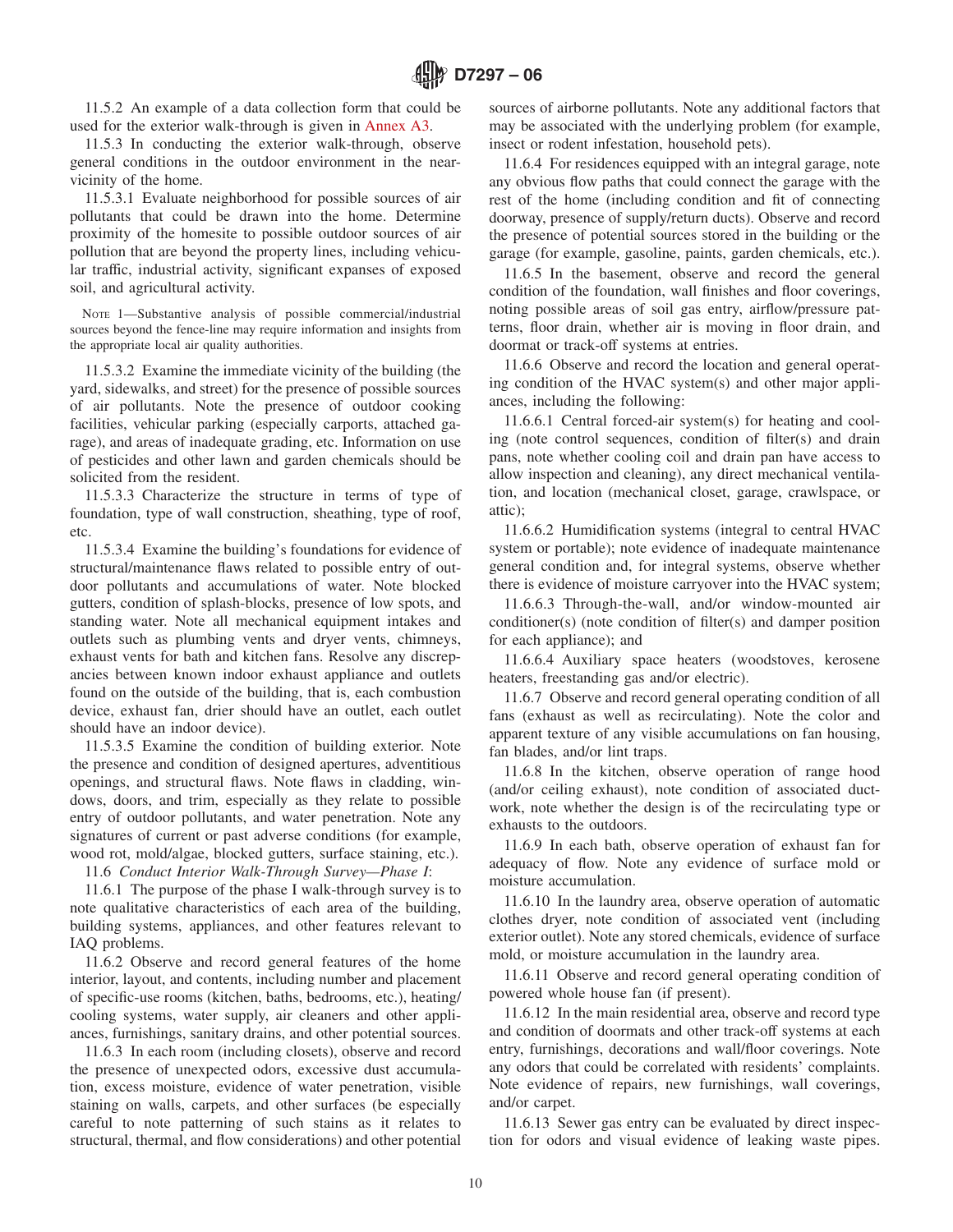Observe and record the condition of drain traps and that there is standing water in the traps.

11.6.14 Observe and record the type of water supply.

11.6.15 Observe and record the location of radon subslab depressurization system, if any. A significant body of practical diagnostic information has emerged from various studies of indoor radon. This information has been organized into reliable protocols to evaluate the potential for soil-gas entry in specific buildings **[\(17,](#page-10-6) [18,](#page-22-0) [19\)](#page-11-2)**. These references describe specific procedures to characterize conditions within buildings that may contribute to soil-gas entry. These procedures include visual inspection to identify critical building characteristics that relate to soil-gas entry (for example, large cracks in slabs, exposed earth in crawlspaces, open stairways to basements, continuously running HVAC fans and exhaust fans), as well as instrumented pressure communication testing to provide quantitative information on soil-gas transport.

11.6.16 Observe and record general operating condition of stove, refrigerator(s) and freezer(s).

11.6.17 Observe and record the general condition of specialuse areas or equipment such as crawlspaces, attics, pools, enclosed hot tubs, pool equipment rooms, sump pumps, coal storage areas, condition of the vapor barrier (if present) in crawlspaces, or presence of crawlspaces with bare earth floor, etc.

## 11.7 *Conduct Interior Walk-Through Survey—Phase II*:

11.7.1 Analyze the information collected during the initial onsite meeting, exterior walk-through survey, and Phase I interior walk-through survey to develop plans for Phase II. The analysis focuses on identifying events in terms of times, places, people, activities and mechanisms that could be responsible for problems noted by the homeowners.

11.7.2 Phase II is an opportunity to obtain additional, specific information for areas identified in Phase I as important or relevant to the IAQ problem. The collected additional information includes additional observations as well as selected characterization measurements. Note that characterization measurements do not imply pollutant concentration measurements, but qualitative or quantitative measurements that provide insights into the problems or possible sources of the problem. These are briefly described below for different areas. <span id="page-10-16"></span>Brennan **[\(20\)](#page-10-7)** presents useful insights into characterization measurements, including tools and test equipment for measurements.

<span id="page-10-9"></span>11.7.3 Leading parameters, issues and key circumstances are summarized in [Table 4](#page-10-8) under broad topics of Building Air Tightness and Airflows, Water and Moisture, Plumbing, and Potable Water Supply.

<span id="page-10-15"></span><span id="page-10-13"></span><span id="page-10-10"></span><span id="page-10-4"></span><span id="page-10-3"></span><span id="page-10-2"></span><span id="page-10-1"></span>11.7.3.1 *Building Airtightness and Airflows*—The relative air tightness of the building envelope can be evaluated using controlled pressurization and depressurization (Test Methods [E779](#page-10-9) and [E1827\)](#page-1-4). Specific leakage pathways can be identified using visual tracers (Practices [E1186\)](#page-10-10). Actual transport of air across the building envelope and from room to room can be evaluated using chemical tracers (Test Method [E741\)](#page-10-10). Duct leakage from unconditioned spaces may contribute to IAQ problems and could be measured in conjunction with pressurization testing (Test Methods [E1554\)](#page-1-5). Handheld digital micromanometers may be used to check which areas within a building are depressurized in comparison to general or other areas to provide clues for direction of airflows. Similarly, for evaluating the operation of the radon subslab depressurization system, micro-manometers may be used for pressurecontinuity testing **[\(17\)](#page-22-0)**. Use of a smoke bottle and micromanometer to assess planned and unplanned airflows in buildings is described by Brennan **[\(20\)](#page-10-11)**.

<span id="page-10-14"></span><span id="page-10-12"></span><span id="page-10-8"></span><span id="page-10-7"></span><span id="page-10-6"></span><span id="page-10-5"></span><span id="page-10-0"></span>11.7.3.2 *Water and Moisture Damage*—Staining associated with unwanted water penetration through the building shell, plumbing leaks, and moisture condensation can be evaluated by direct inspection. Identification of thermal bridging defects in a building may lead to solution of condensation problems. Guide [E241](#page-10-12) provides a specific listing of visual signs for water damage. Guide [E2128](#page-10-13) provides specific guidance for evaluating water leakage of exterior walls in terms of design concepts, service history, inspection, and testing. In many cases, remediating condensation of excess water vapor is specifically related to spot ventilation (kitchen and bath) for moisture control (Guide [E241\)](#page-10-13). Use of temperature and relative humidity supplemented by moisture content measurements is very useful in determining the extent as well as, in certain cases, source of the moisture **[\(20\)](#page-27-3)**.

| Parameter or Issue                     | Relevance                                                                                       | <b>Key Circumstances</b>                                                | Means of Assessment                                                      | Guidance                                                                          |
|----------------------------------------|-------------------------------------------------------------------------------------------------|-------------------------------------------------------------------------|--------------------------------------------------------------------------|-----------------------------------------------------------------------------------|
| Building Air Tightness and<br>Airflows | Entry Of Outdoor Air Pollutants                                                                 | Odors And Other Signs Of<br><b>Outdoor Air Pollutants</b>               | Fan Pressurization, Tracer Gas,<br><b>Visual Tracers</b>                 | Test Method E779. Test Method<br>E741. Practices E1186                            |
| Water and Moisture Damage              | Water Penetration, Water<br>Accumulation & Staining,<br>Excess Humidification,<br>Condensation. | Moisture, Odors, Mold Growth                                            | Visual Inspection, Interview,<br>Agent-Specific Standard Test<br>Methods | Guide E241. Guide E2128.<br>USEPA 2001 (30), USEPA 1991<br>(19)                   |
| Soil Gas Entry                         | Radon, Excess Moisture, VOCs Moisture, Odors, Mold Growth,                                      | Radon                                                                   | Visual Inspection, Agent-<br>Specific Standard Test Methods              | Little, et al. 1992 (8), Tanner<br>1994 (9), USEPA 1993 (18),<br>USEPA 1994a (17) |
| Potable Water Supply                   | Water Leaks, Release of<br>Waterborne Chemicals to<br>Indoor Air                                | Odor, Legionnaires Disease or<br>Pontiac Fever, Mold Growth             | Testing of water sample by<br>cooperating water quality<br>experts       | Guide D5952, USEPA 1994b<br>(24)                                                  |
| <b>Sanitary Drains</b>                 | Sewer Gas Entry, Release of<br>Dissolved Gases                                                  | Odors, Mold Growth, Municipal<br>Sewer Versus Domestic Septic<br>System | Visual Inspection, Code<br>Adherence, Functioning of<br>Drain Traps      | USEPA 1991 (19)                                                                   |

#### <span id="page-10-11"></span>**TABLE 4 Parameters and Issues for IAQ Investigations**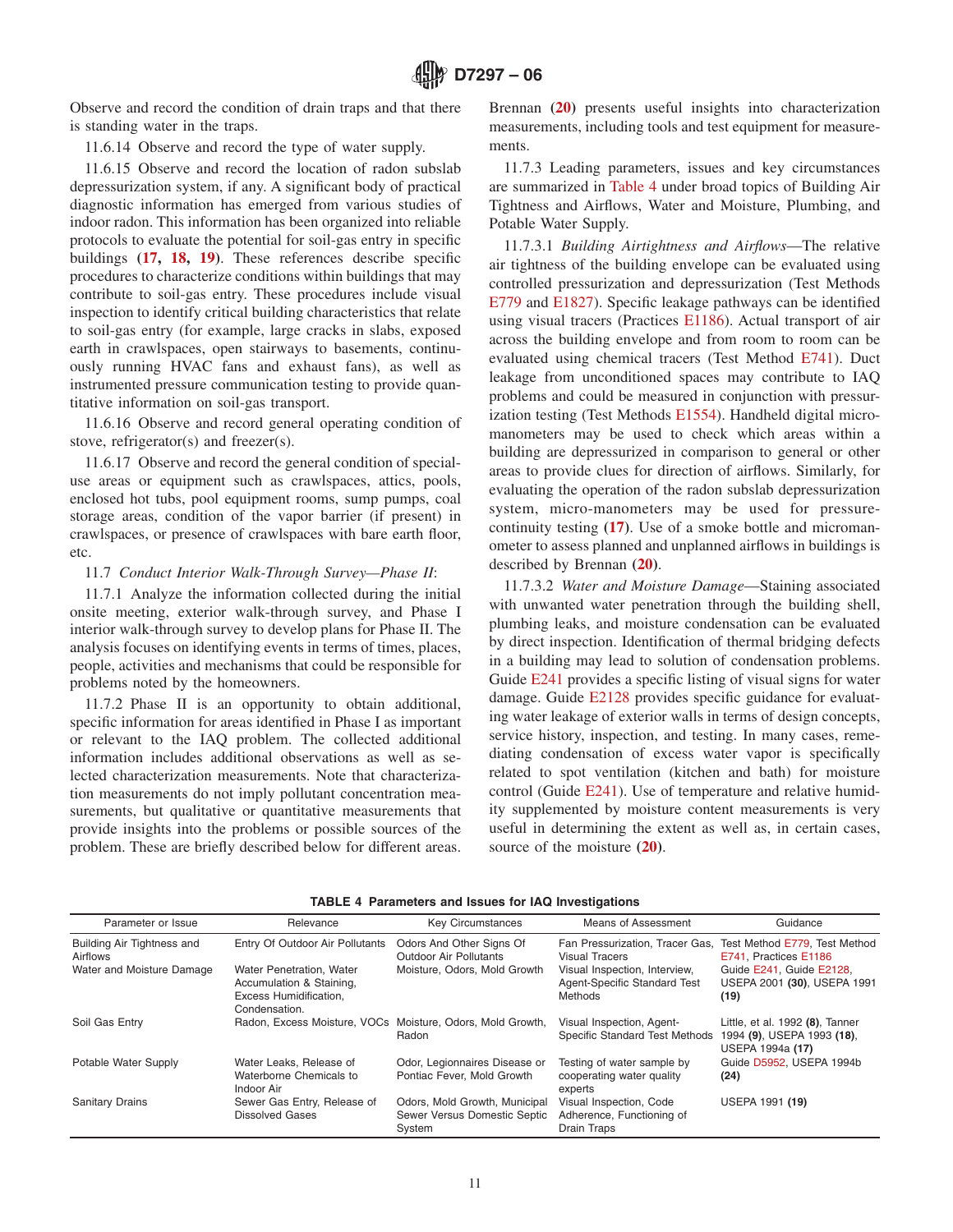11.7.3.3 *Soil Gas Entry*—Testing related to measuring Building Air Tightness and Airflows can be adapted to evaluating soil gas entry. In some cases, indoor radon levels can be quantitatively related to soil gas entry **[\(9\)](#page-26-12)**. Thus, in areas with moderate to high risk of radon, passive sampling with carbon canisters with follow-up analysis is recommended (see guidance from Federal agencies, for example, http://www.cdc.gov/ niosh/pdfs/appene.pdf).

11.7.3.4 *Potable Water Supply*—Obvious leaks in the water supply can be identified visually and using moisture meters since the plumbing leaks are continuous and so the materials they wet are always damp. A non-intrusive meter effective depth of greater than 3⁄4 in. is needed to determine whether there is water on the back side of gypsum board. Quantitative evaluation of water quality testing to associate odors and other signs with specific chemicals may require consultation with water quality specialists and laboratory testing. Guide [D5952](#page-10-14) contains specific guidance for identifying water quality problems associated with *Legionellis* and other waterborne pathogens.

11.7.3.5 *Sanitary Drains*—All drains should be checked for drain traps and all drain taps (especially basement floor drains) should be evaluated for sufficient water. A significant body of practical diagnostic information has emerged from various studies of indoor radon. This information has been organized into reliable protocols to evaluate the potential for sewer gas entry **[\(19\)](#page-22-0)**.

11.8 *Conduct Detailed Post Walk-Through Interview*:

11.8.1 The purpose of the detailed post walk-through interview is to assemble and analyze the results of the initial interview, on-site meeting, exterior walk-through, and interior walk-through. This interview is accomplished in Phase I, but may be done in Phase II, if convenient to the building owner. The purpose is to: *(1)* identify missing data (if any), *(2)* evaluate the consistency between residents' perceptions of the problem and technician observations, and *(3)* identify likely causes and solutions.

11.8.2 An example of a data collection form that could be used for the detailed post walk-through interview is given in [Annex A4.](#page-22-1)

### **12. Formulation of Hypotheses on Potential Causes of Complaints**

12.1 As mentioned earlier (Section 9), developing hypotheses to explain potential causes of complaints needs to be an inherent part of the investigation. Developing hypothesis for IAQ investigations means developing one's best understanding about the potential causes or in other words "a theory" that may explain the problem. Given the nature of the problem, developing and testing such theories is an iterative process. The IAQ Investigator should review and analyzes information gathered at various stages of the investigation from the initial interview through the walk-through to formulate hypotheses regarding the possible nature of the IAQ problem.

12.2 Review results of initial interview, on-site meeting, walk-through, and detailed post-walk-through interview at the end of each major investigation activity as well as after the post-walk-through interview for the following characteristics to develop hypotheses:

<span id="page-11-1"></span>12.2.1 *Characterize* complaints (odor, occupant symptoms, actual medical opinion, etc.). This is critical. Also without trying to do medical evaluations, the complaints should be characterized by affected system (respiratory, dermal, gastrointestinal, CNS) to determine whether suspected air contaminant sources may be involved. *Ascertain* if complaints are intermittent or seasonal;

12.2.2 Relate odors, visible signs (dust accumulations, mold, etc.), and other indicators (structural flaws, malfunctioning equipment) to complaints;

12.2.3 Identify possible sources contributing to the problem (for example, allowing the automobile to idle in an attached garage);

12.2.4 Characterize possible microbial, chemical, and/or physical mechanisms;

<span id="page-11-0"></span>12.2.5 Identify possible migration pathways for pollutant transport;

12.2.6 Identify contaminants of concern and contributing parameters (for example, airflows) that could be measured; and

12.3 *Develop* hypotheses relating possible sources to observed problems:

12.3.1 Under ideal conditions, developing a hypothesis implies that the IAQ Investigator has identified one or more specific pollutants and/or sources that can be tested to characterize and eventually solve the problem.

<span id="page-11-2"></span>12.3.2 This ideal situation may not prevail because *(1)* environmental findings may coincide with symptoms without causing reported symptoms, *(2)* symptoms may be caused by other, unsuspected pollutants, and *(3)* concentrations of pollutants responsible for reported symptoms may vary over time.

12.3.3 In some cases, it may be possible to artificially control the source(s) and contributing factors and thus establish comparisons over relatively brief periods of time. Exhaust fans may be operated in sequence to pressurize or depressurize a complaint area relative to areas that contain suspected sources.

<span id="page-11-3"></span>12.3.4 In other cases, the activity of sources and contributing factors may be inherently sporadic, requiring significant time periods to experience one or more source episodes. Mold growth, for example, is controlled by the moisture availability in the substrate where the growth takes place, and the moisture availability changes more slowly than relative humidity of the indoor atmosphere **[\(21\)](#page-27-4)**.

<span id="page-11-4"></span>12.4 In certain cases, it may be useful to perform simple experiments to test the hypothesis. Experiments that allow causing the problem effects to appear and disappear at will are good experiments. Placing suspect odor sources in canning jars and doing a sniff test is a good test of hypothesis, depressurizing a portion of a house (crawlspace, garage, attic, basement) is a way to test a hypothesis about the location of sources. Removing furnishings and masking walls, floors and ceilings with plastic film is another way of testing. A proposed remediation strategy can sometimes be temporarily installed to test a hypothesis. Contaminant measurements before and after trial interventions may be part of testing a hypothesis.

12.5 Document hypotheses for subsequent use. A data collection form that could be used for this purpose is given in [Annex A5.](#page-24-0)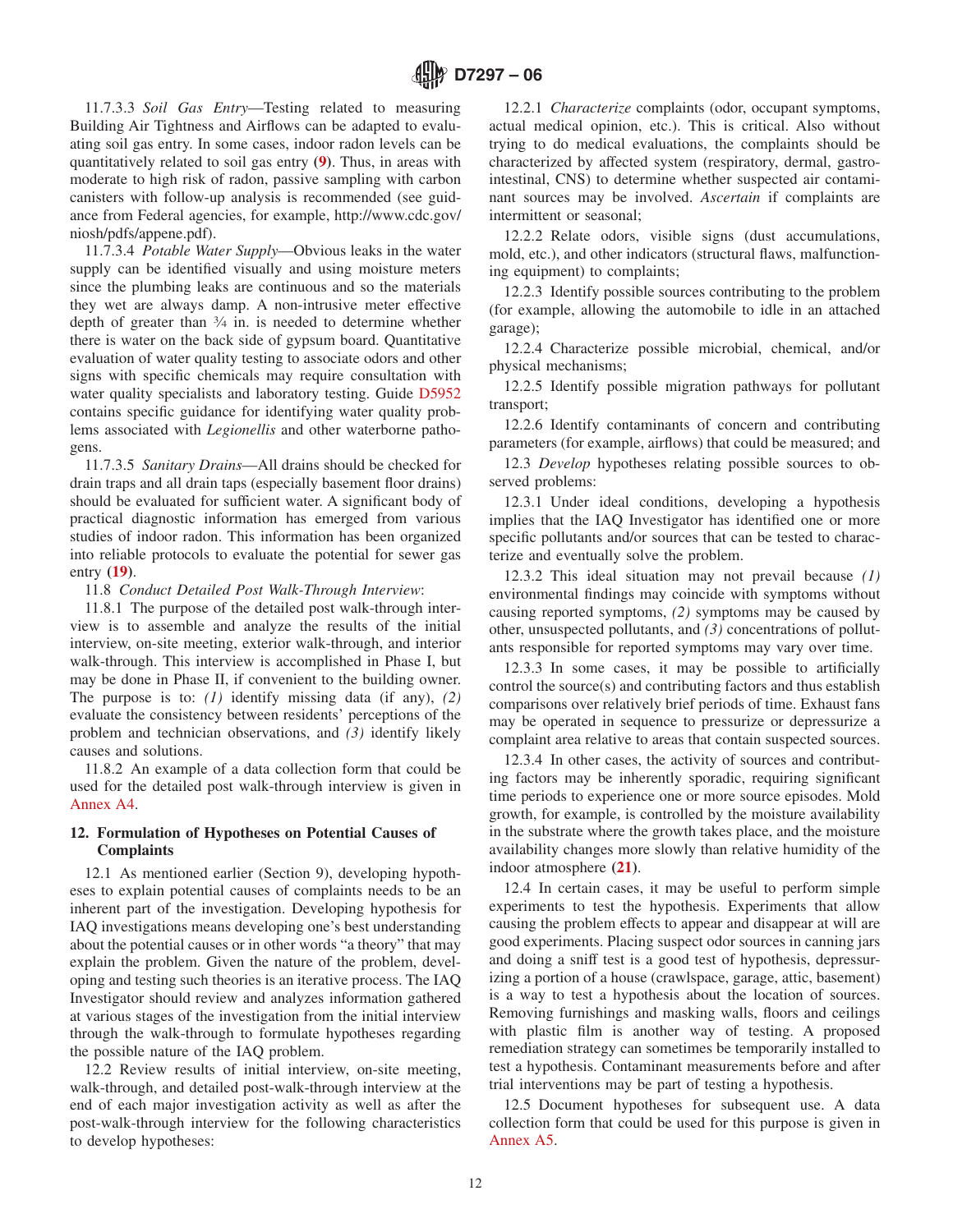### **13. Conduct Measurements for Evaluating Possible Causes for Complaints—Phase III**

13.1 As a follow-up to Phases I and II, contaminant measurements provide the means to evaluate or confirm possible causes of IAQ complaints. The measurement process can be divided into several steps involving: determining measurement parameters, evaluating instrumentation; and deciding whether or not to make measurements. If measurements are undertaken, then data analysis should concentrate on evaluating the hypothesis developed under Section [12](#page-11-3) and, where appropriate, developing and testing additional hypotheses. The steps related to contaminant measurements outlined below are also applicable to other measurements associated with IAQ investigations. For example, even in qualitative investigations of moisture problems associated with mold formation, points described below addressing measurement parameters, instrumentation, data quality objectives, making a decision on monitoring, and conducting monitoring are applicable and should be consulted.

13.2 *Determine Measurement Parameters and Instrumentation*:

13.2.1 Based on hypotheses developed during the investigation, identify potential contaminant(s) of concern that relate potential sources and identify contributing factors to observed effects manifested in residents' complaints and symptoms.

13.2.2 For each contaminant of concern, determine measurement requirements **[\(1,](#page-12-1) [22,](#page-12-1) [23\)](#page-12-2)**. The basic approach entails the following:

13.2.2.1 Identify measurement criteria for each parameter under consideration. Parameters may include building tightness, environmental conditions, contaminant concentrations, and backdrafting. Measurement criteria of particular importance include the level of concern, the analytical range, as well as precision, and accuracy. This type of information is contained in relevant ASTM Standards (see [2.1](#page-0-5) and [Table 4\)](#page-10-8) as well as in the references listed in [Annex A7](#page-26-0) and cited throughout this standard practice.

NOTE 2—The measurement criteria for each parameter must be developed based on the problems as observed or inferred from the interviews and walk-through surveys before seeking to identify monitoring equipment. If satisfactory systems cannot be identified, or if the cost of such equipment exceeds practical affordability, it is usually better to forego the measurement than to collect data that fails to represent the problem **[\(23\)](#page-12-1)**.

13.2.2.2 Identify data quality objectives for each measurement parameter in terms of allowable precision, accuracy, detection limits.

NOTE 3—Ideally, precision and accuracy are small enough to provide acceptable statistical confidence when comparing a measured value with the level of concern. Similarly, detection limits are well below the level of concern (usually by a factor of ten), and the analytical range extends far enough (usually to at least twice the level of concern) to provide acceptable statistical confidence to judge whether or not a measured value is above the level of concern.

13.2.2.3 Identify contributing factors such as air change, air temperatures, operation of mechanical equipment, occupant behavior, etc. that may control underlying processes. For each contributing factor, determine basic measurement requirements and data quality objectives using guidance contained in references **[\(1,](#page-13-4) [22,](#page-13-4) [23\)](#page-12-3)**.

13.2.2.4 For each measurement parameter, define monitoring objectives in terms of environmental characteristics to be represented. Include considerations of temporal detail (that is, data reporting intervals for continuous data, sampling periods for integrated data), and spatial detail (that is, number of indoor and/or outdoor locations).

13.2.2.5 Evaluate performance characteristics of available instruments for each measurement parameter in terms of the following:

*(1) Data Quality—*Precision, accuracy, detection limit;

*(2) Sampling Rate and Time—*Continuous, point-in-time, or integrated;

*(3) Representativeness—*Appropriateness of measurement parameter (for example, aerosol size range, specificity of chemical characterization);

*(4) Mode—*Active (requiring a pump or aspirator) or passive (relying on diffusion);

*(5) Output—*Continuous, point-in-time, or time-weighted average;

*(6) Data Recording—*Electronic signal, field observation, or laboratory report;

*(7) Mobility—*Handheld (<1 kg), portable (<5 kg), or stationary  $(5 \text{ kg})$ ;

*(8) Power Requirements—*Battery, standard alternating current;

*(9) Calibration—*Standard atmospheres, co-located references, laboratory, and/or factory procedures;

<span id="page-12-0"></span>*(10) Equipment Costs—*Purchase/lease of equipment;

*(11) Facilities Costs—*Current/new/outsourcing laboratory and other support; and

*(12) Personnel—*Training requirements for current staff, new hires, and outsourcing.

13.3 *Make a Decision Regarding Monitoring*:

13.3.1 Based on characteristics of available instrumentation, determine whether or not monitoring should be attempted. Also, consider whether or not critical parameters can be identified and measured and whether or not results can be explained to the resident. As noted above, if satisfactory systems cannot be identified, or if the cost of such equipment exceeds practical affordability, it is usually better to forego the measurement than to collect data that fails to represent the problem **[\(23\)](#page-13-4)**.

<span id="page-12-3"></span><span id="page-12-2"></span>13.3.1.1 Available measurement systems may be judged unsatisfactory on technical grounds (for example, unacceptable detection limits, precision, or accuracy; no continuous measurement system available, or integrated sampling is unrepresentative of hypothesized cause-effect mechanisms).

13.3.1.2 Available measurement systems may be judged unsatisfactory on practical grounds (for example, purchase expense, need for additional staff training or outsourcing).

13.3.1.3 If satisfactory system(s) cannot be identified, it is the responsibility of the IAQ Investigator to determine whether or not data collected by less-than-ideal measurement systems has technical value.

<span id="page-12-1"></span>13.3.2 If the IAQ Investigator cannot discover acceptable means to accommodate insufficiencies evident from the evaluation of available instrumentation, it is more reasonable to forego a particular measurement than to collect data that fails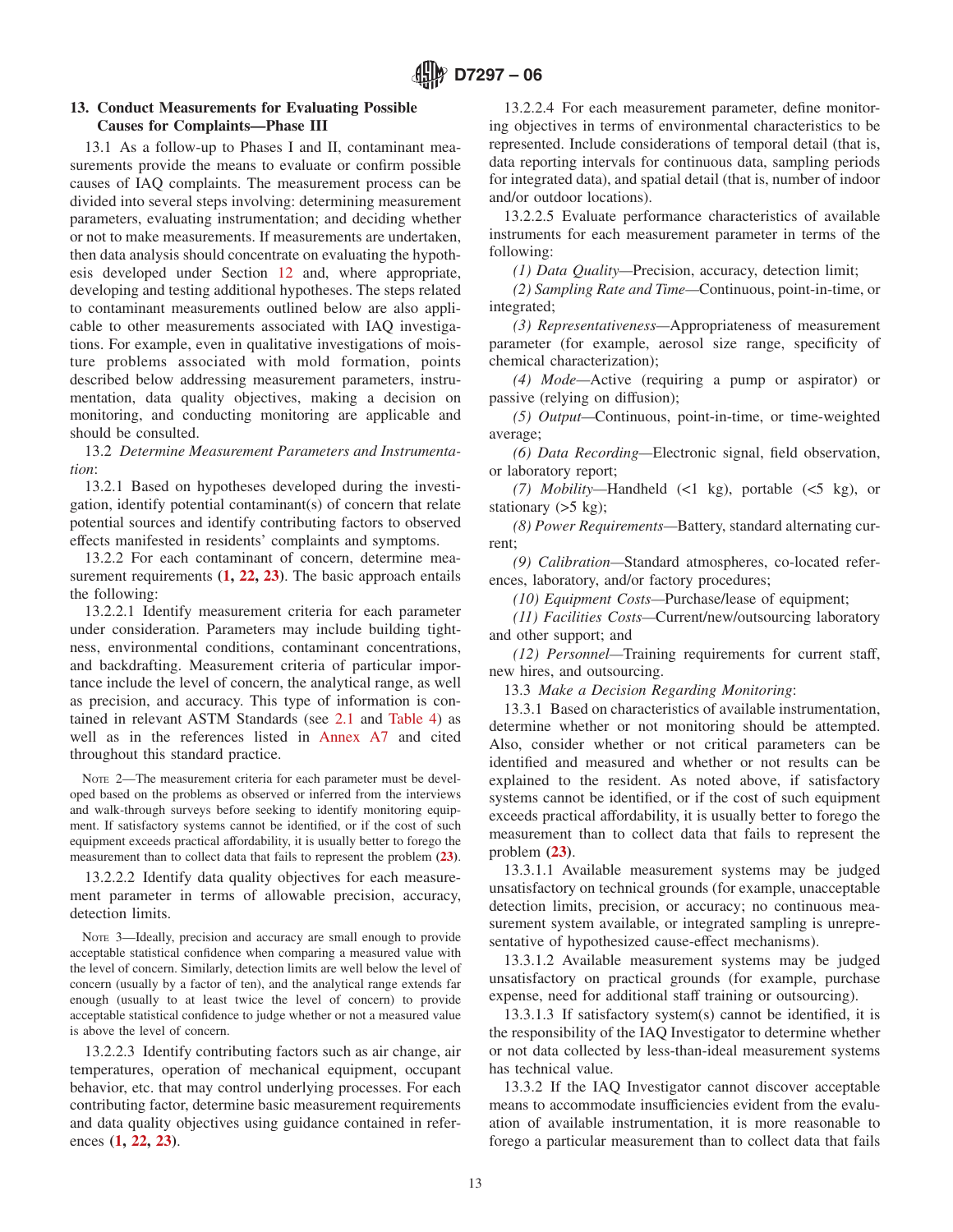to represent the problem. If satisfactory system(s) cannot be identified, characteristic odors and other qualitative measures may nonetheless provide adequate information for hypothesis testing.

NOTE 4—Technical and practical evaluations of available instruments should consider measurement parameters in functional groups. A decision to forego contaminant measurements due to inadequate precision and accuracy, for example, would likely lead to similar decisions for affiliated parameters like airflow, even if available instruments were found to be suitable. Such hypothesis testing would lose technical value due to lack of information on related parameters.

13.3.3 Record the parameters selected for monitoring and instruments judged to be satisfactory along with the rationale for decisions. A data collection form that could be used for this purpose is given in [Annex A6.](#page-25-0)

13.4 *Conduct Monitoring*:

13.4.1 If decisions to attempt monitoring are reached and satisfactory measurement systems are identified, then select instruments and assemble support equipment and supplies.

13.4.1.1 As stated earlier, identify and note measurement criteria for each parameter to be measured.

13.4.1.2 Identify standard methods, practices, and guides that define monitoring operations in the field and in the laboratory. For example, the following test methods, practices, and guide published by ASTM merit attention: [D4861;](#page-0-6) [D4947;](#page-0-7) [D5197;](#page-0-8) [D5438;](#page-0-9) [D5466;](#page-0-10) [D5955;](#page-0-11) [D6196;](#page-0-12) [D6271;](#page-0-13) [D6333;](#page-0-14) and D<sub>6</sub>345.

NOTE 5—Additional ASTM test methods, practices and guides are being developed by the cognizant subcommittee (D22.05 on Indoor Air) and all are updated on a five-year schedule. Thus, ASTM web site (www.ASTM.org) should be consulted for latest publications. Examples of additional sources of information that may be useful, but are not updated on a regular basis include a US EPA-published compendium of IAQ-specific method, practices, and guides (**[22](#page-27-5)**). Other references **[\(1,](#page-26-13) [23\)](#page-27-6)** contain additional guidance for indoor air quality measurements. Water quality tests may be coordinated through the water utility (if the residence is served by municipal water) and/or appropriate local government agencies (for example, Public Works, Health Department) or through a qualified private contractor laboratory. Water samples should be collected and analyzed in conformance with relevant standard methods (see, for example, Ref **[\(24\)](#page-27-7)**).

13.4.1.3 Define field data collection forms that meet the needs of hypothesis testing and monitoring objectives developed previously.

13.4.1.4 Define support equipment and field supplies necessary to conduct IAQ monitoring. Depending upon specific methods selected, support equipment and field supplies will include sample collection media, and data collection forms.

13.4.2 Select monitoring locations and measurement periods that conform with problem history and monitoring objectives. As appropriate, follow guidance offered in Practice D<sub>1357</sub>.

13.4.3 Conduct field measurements in conformance with standard methods, practices, and guides and in conformance with the quality assurance plan given in Section [16.](#page-14-2)

13.5 *Data Management*:

13.5.1 Electronic spreadsheets can be used to reduce and compile the measurement data with minimal data entry steps. In particular, many data acquisition systems are designed to transfer stored continuous data directly into desktop computer systems for summary analysis.

13.5.1.1 Convert raw data, as needed, to engineering units in accordance with calibrations.

13.5.1.2 As necessary, calculate engineering parameters, such as air change rates.

<span id="page-13-5"></span>13.5.1.3 Review data records for consistency and range limits.

#### **14. Analyze Data and Evaluate Hypotheses**

14.1 Evaluate hypotheses developed during the investigation. As emphasized earlier, the development of potential causes and their evaluation based on observations and data collected during any and all phases of investigations is a continuous process.

14.2 If the data collection and analysis leads to the identification of offending sources, note so and examine the need for confirming data. Sometimes the data do not identify the source, but rather may identify a control strategy. In that case it is not essential to identify a source or contaminant if the problem can be solved.

<span id="page-13-1"></span>14.3 If the data collection and analysis fails to identify offending sources, consider developing new hypotheses to explain observed effects, and/or evaluate the need for expanded data collection.

<span id="page-13-3"></span><span id="page-13-2"></span>14.4 If the data collection and analysis fails to identify offending sources, reconsider the overall strategy (Section [9\)](#page-4-4), including the use of other cases and use of controls.

14.5 In either case, notify the homeowner of results and provide advice with regards to possible solutions and, as necessary, interim measures that provide temporary relief.

#### <span id="page-13-4"></span>**15. Special Considerations for Multifamily Dwellings**

15.1 The types of multifamily dwellings include low-rise (up to four stories) and high-rise (more than four stories) design.

<span id="page-13-6"></span>15.2 From an IAQ perspective, the major differences between single-family and multiple family dwellings relate to the design of central air handling systems, and the nature of leakage pathways connecting adjoining units. In addition, access to other apartments, common areas, and owner spaces may be limited resulting in a situation where the source of the contaminant or the transport mechanism is outside the spaces available for the investigation.

<span id="page-13-7"></span>15.3 If a central forced-air system serves more than one housing unit, general advice derived from experience in commercial buildings is applicable **[\(25,](#page-27-8) [26\)](#page-27-9)**. These references should be consulted for IAQ investigations of multifamily dwellings to augment the information sought for strategies and investigation procedures described in Sections [9](#page-4-4) through [14.](#page-13-5)

<span id="page-13-0"></span>15.4 If the heating/cooling system serves each dwelling unit independently, then the information provided earlier could be applicable, provided the following points are considered:

15.4.1 Interactive airflows can transport air from one dwelling unit to another through various leakage pathways in response to pressure differences created by exhaust fans, differential shading, etc.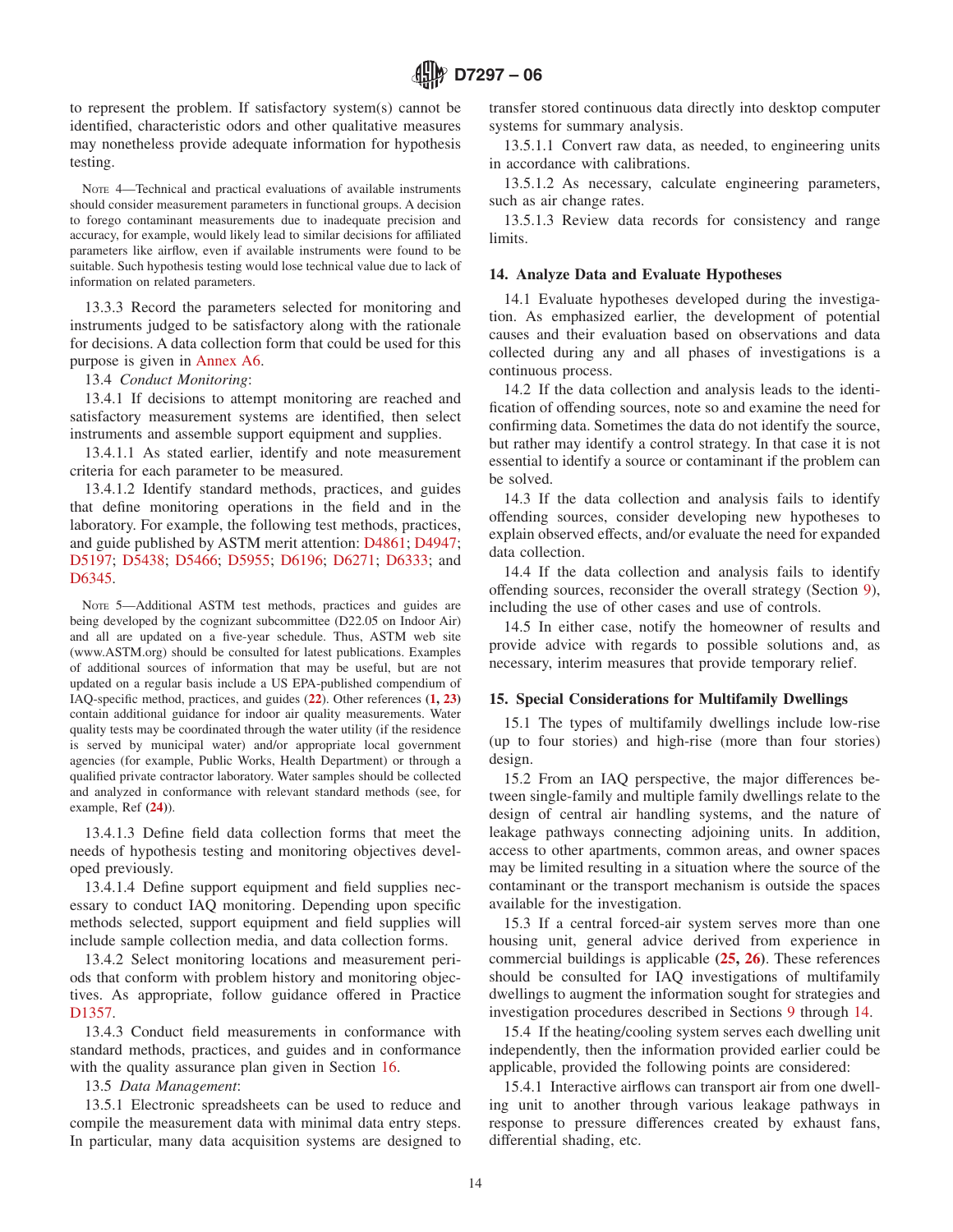15.4.2 Leakage pathways include doorways that open onto common areas (hallways, stairwells and foyers), as well as service chaseways for plumbing and wiring.

#### **16. Maintain Quality Assurance**

16.1 A quality assurance plan ensures that defined standards of quality are met. Specific guidance for developing and implementing quality assurance plans is provided in references **[\(27,](#page-27-10) [28,](#page-27-11) [29\)](#page-27-12)**. The investigator should have a quality assurance plan in force prior to any field operations (including initial interviews). Such plan should address the following issues:

16.1.1 *Data Quality Objectives*—Quantitative statements of precision, accuracy, method detection limit, representativeness, completeness, and comparability for each measurement parameter;

16.1.2 *Assessment of Data Quality*—Define how the achievement of data quality objectives is measured;

16.1.3 *Documentation Standards*—Define the use of all notebooks and preformatted forms to be utilized in data collection;

16.1.4 *Standard Operating Procedures*—Describe all operations to be carried out in the field, in the lab, and in the office;

16.1.5 *Internal Quality Control Checks*—Describe routine calibrations and performance evaluations necessary to proving reliability;

16.1.6 *System, Performance, and Data Audits*—Describe how the measurement systems are evaluated against independent standards and reference materials;

16.1.7 *Document Control*—Identify what goes into the formal record, and where the records are kept; and

16.1.8 *Corrective Measures*—Describe how data quality problems are recognized and resolved.

#### <span id="page-14-3"></span><span id="page-14-2"></span>**17. Report Findings**

17.1 The report will typically summarize information for the dwelling, construction characterization, location, and external environment, including type of outdoor sources. Discussions will address *(1)* the Nature of the problem (symptoms and/or complaints, extent of the problem, history, any previous diagnostic or remedial actions), *(2)* Findings (qualitative observations and, as necessary, quantitative measurements), and *(3)* Recommendations (implications for preventive and/or remedial actions be taken to reduce immediate hazard).

17.2 If remedies are proposed, the report should note that subsequent testing may be indicated to verify the success of remedies.

NOTE 6—If subsequent testing indicates that remedial actions are not successful, then further investigations would be required to discover causes.

17.3 Reports produced for IAQ investigations that are associated with litigation support should be completed in conformance with Practice [E620.](#page-1-10)

### <span id="page-14-0"></span>**18. Keywords**

<span id="page-14-1"></span>18.1 biological contaminants; chemical contaminants; HVAC systems; IAQ investigations; indoor air quality (IAQ); indoor materials; indoor sources; measurements; odor; survey; ventilation; water leakage

### **ANNEXES**

#### **(Mandatory Information)**

## **A1. EXAMPLE FORMAT FOR INITIAL TELEPHONE QUESTIONNAIRE**

Hello, my name is \_\_\_\_\_\_\_\_\_\_\_\_. Based on your request/complaint regarding indoor air quality concerns, we would like to help in identifying and diagnosing the problem. A clear diagnosis can go a long way toward potentially resolving the problem. As a first step, can I have a few minutes of your time to find out some general information about your home and the indoor air quality problem that you are facing?

|  |  |  | a. Which of the following best describes the building in which you live? |  |  |  |
|--|--|--|--------------------------------------------------------------------------|--|--|--|
|  |  |  |                                                                          |  |  |  |

- 1 [ ] A one-family house detached from any other house
- 2 [ ] A one-family house attached to one or more houses
- 3 [ ] A high-rise apartment/condominium building (number of stories:
- 4 [ ] A low-rise apartment/condominium building (number of stories:
- 5 [ ] A mobile home or trailer

| About when was this building originally built? | 2. |  |  |  |
|------------------------------------------------|----|--|--|--|
|------------------------------------------------|----|--|--|--|

| Indicate year built if known | Otherwise, check one box below: |                    |
|------------------------------|---------------------------------|--------------------|
| 1 [ ] 1995 or later          | 2 [ ] 1990 to 1994              | 3 [ ] 1980 to 1989 |
| 4 [ ] 1970 to 1979           | 5 [ ] 1960 to 1969              | 6 [ ] 1950 to 1959 |
| 7 [ ] 1949 or earlier        |                                 |                    |

| 3. | Do you own your home or do you rent? |  |  |
|----|--------------------------------------|--|--|
|    |                                      |  |  |

- 1 [ ] Owned or being bought by someone in the household
- 2 [ ] Rented 3 [ ] Other (specify: \_

4. Now I'd like to ask you a few questions concerning the indoor air quality problem in your home.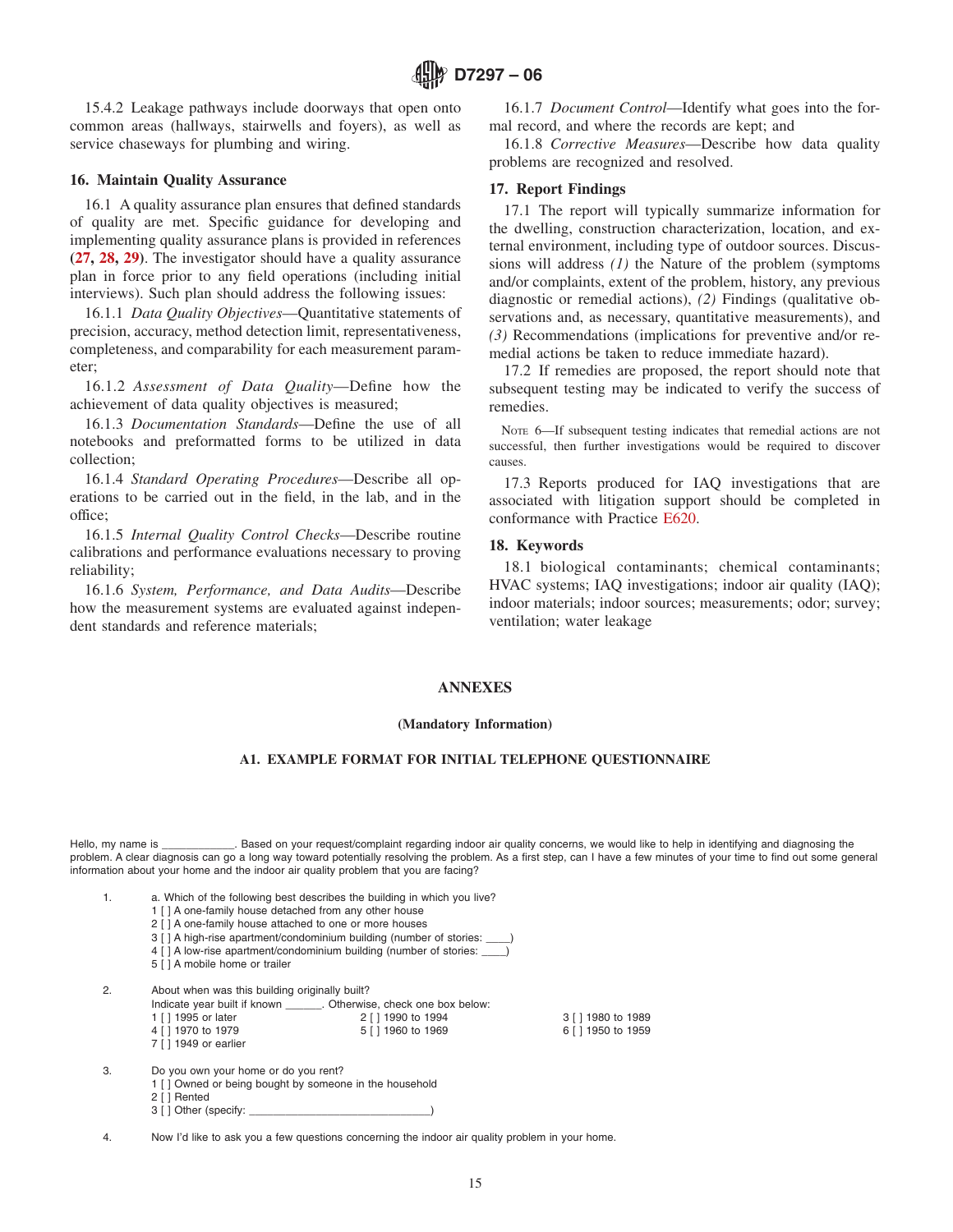|  | $\lim_{x\to 0}$ D7297 – 06 |  |  |
|--|----------------------------|--|--|
|--|----------------------------|--|--|

a. Please describe the problem that you have experienced or noticed:

| e. Are certain areas of house affected? If so where?                                                                                                                                                                                                                                                                                                                |
|---------------------------------------------------------------------------------------------------------------------------------------------------------------------------------------------------------------------------------------------------------------------------------------------------------------------------------------------------------------------|
| f. Do you notice odors?                                                                                                                                                                                                                                                                                                                                             |
|                                                                                                                                                                                                                                                                                                                                                                     |
| h. Have you or anyone else in the household visited a physician in response to these symptoms? [ ]Yes [ ] No<br>i. If yes, any health related information pertinent to the indoor air quality problem that you can share with us:                                                                                                                                   |
| a. Has there been any remodeling or construction since you moved into the house?<br>1 [ ] No (skip to Q6) 2 [ ] Yes (continue with parts b and c)<br>b. When was the last remodeling or construction? _______________________________                                                                                                                               |
| c. What remodeling and construction activities were involved?                                                                                                                                                                                                                                                                                                       |
| d. Have you noticed any problems since that time?                                                                                                                                                                                                                                                                                                                   |
| Has anyone else investigated this problem?                                                                                                                                                                                                                                                                                                                          |
| 1 [ ] No<br>2 [ ] Yes $\rightarrow$ What type of individual or organization did the investigation?                                                                                                                                                                                                                                                                  |
| the control of the control of the control of the control of the control of                                                                                                                                                                                                                                                                                          |
| What did they do?                                                                                                                                                                                                                                                                                                                                                   |
| As I mentioned at the beginning, we would like to help you in identifying and hopefully solving any problem. As part of this investigation, we would<br>like to visit your home. Our visit will last about 3-4 hours and will involve us recording some information inside and outside your building, taking some<br>pictures, and taking some simple measurements. |
| Would it be OK for us to make an appointment to visit you?                                                                                                                                                                                                                                                                                                          |
| $1$ [ ] No                                                                                                                                                                                                                                                                                                                                                          |
| $2$ [ ] Yes $\rightarrow$ What days of the week and times would be most convenient?                                                                                                                                                                                                                                                                                 |
| What is the address for your home (this building)?                                                                                                                                                                                                                                                                                                                  |
| (Obtain as much information as permitted by respondent.)                                                                                                                                                                                                                                                                                                            |
|                                                                                                                                                                                                                                                                                                                                                                     |
|                                                                                                                                                                                                                                                                                                                                                                     |
| Nearest Intersection (include one major road): _________________________________                                                                                                                                                                                                                                                                                    |
| <b>Additional Notes and Observations:</b>                                                                                                                                                                                                                                                                                                                           |
|                                                                                                                                                                                                                                                                                                                                                                     |
|                                                                                                                                                                                                                                                                                                                                                                     |
|                                                                                                                                                                                                                                                                                                                                                                     |
|                                                                                                                                                                                                                                                                                                                                                                     |

## <span id="page-15-0"></span>**A2. EXAMPLE FORMAT FOR INITIAL ON-SITE INTERVIEW/MEETING**

Hello. My name is \_\_\_\_\_\_\_\_\_\_\_ and I am with \_\_\_\_\_\_\_\_\_\_. Regarding the indoor air quality concerns that you have expressed earlier, we would like to first understand the problem and its history. Next we will conduct a walk-through and decide on what measurements to take. Is that OK? May I begin with a few questions?

1. When was this building built? Year Built:

If unknown  $\rightarrow$  How old do you think the building is?  $\_$ 

2. Tell me about the indoor air quality problem(s) you've had in this building: a. About when did the problem start?

b. In what area(s) has the problem mainly been occurring?

c. Can you elaborate on the problem and its possible causes?

\_\_\_\_\_\_\_\_\_\_\_\_\_\_\_\_\_\_\_\_\_\_\_\_\_\_\_\_\_\_\_\_\_\_\_\_\_\_\_\_\_\_\_\_\_\_\_\_\_\_\_\_\_\_\_\_\_\_\_ d. What type of treatment(s) have you tried to address the problem? \_\_\_\_\_\_\_\_\_\_\_\_\_\_\_\_\_\_\_\_\_\_\_\_\_\_\_\_\_\_\_\_\_\_\_\_\_\_\_\_\_\_\_\_\_\_\_\_\_\_\_\_\_\_\_\_\_\_\_

 $\overline{\phantom{a}}$  , and the contract of the contract of the contract of the contract of the contract of the contract of the contract of the contract of the contract of the contract of the contract of the contract of the contrac \_\_\_\_\_\_\_\_\_\_\_\_\_\_\_\_\_\_\_\_\_\_\_\_\_\_\_\_\_\_\_\_\_\_\_\_\_\_\_\_\_\_\_\_\_\_\_\_\_\_\_\_\_\_\_\_\_\_\_

\_\_\_\_\_\_\_\_\_\_\_\_\_\_\_\_\_\_\_\_\_\_\_\_\_\_\_\_\_\_\_\_\_\_\_\_\_\_\_\_\_\_\_\_\_\_\_\_\_\_\_\_\_\_\_\_\_\_\_ \_\_\_\_\_\_\_\_\_\_\_\_\_\_\_\_\_\_\_\_\_\_\_\_\_\_\_\_\_\_\_\_\_\_\_\_\_\_\_\_\_\_\_\_\_\_\_\_\_\_\_\_\_\_\_\_\_\_\_

\_\_\_\_\_\_\_\_\_\_\_\_\_\_\_\_\_\_\_\_\_\_\_\_\_\_\_\_\_\_\_\_\_\_\_\_\_\_\_\_\_\_\_\_\_\_\_\_\_\_\_\_\_\_\_\_\_\_\_

\_\_\_\_\_\_\_\_\_\_\_\_\_\_\_\_\_\_\_\_\_\_\_\_\_\_\_\_\_\_\_\_\_\_\_\_\_\_\_\_\_\_\_\_\_\_\_\_\_\_\_\_\_\_\_\_\_\_\_

\_\_\_\_\_\_\_\_\_\_\_\_\_\_\_\_\_\_\_\_\_\_\_\_\_\_\_\_\_\_\_\_\_\_\_\_\_\_\_\_\_\_\_\_\_\_\_\_\_\_\_\_\_\_\_\_\_\_\_

- e. Who did the work?
- 1 [ ] Resident
- 2 [ ] Someone else  $\rightarrow$  What type of contractor?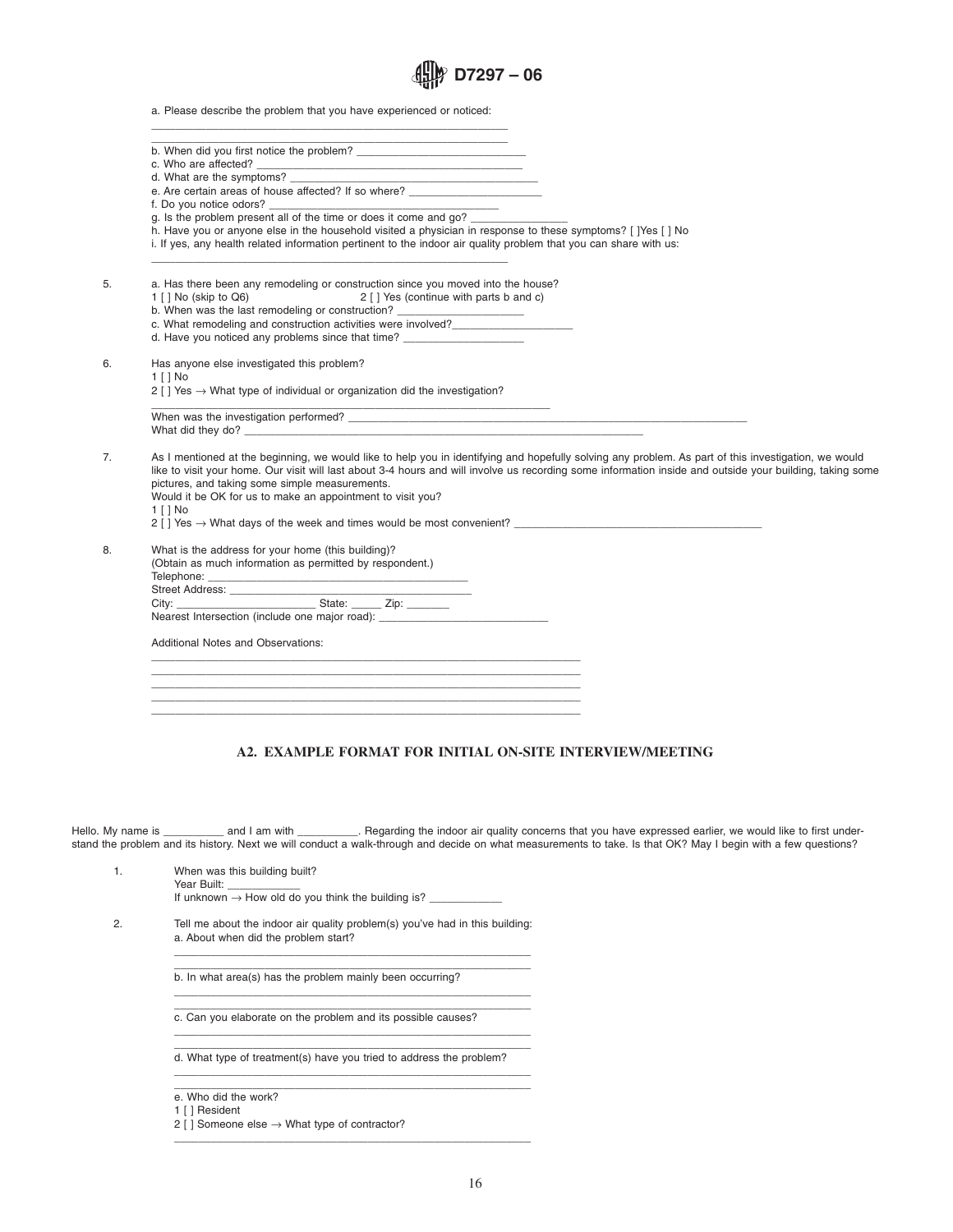<span id="page-16-0"></span>

f. Does the problem reappear? If so, how soon?

 $\overline{\phantom{a}}$  , and the contract of the contract of the contract of the contract of the contract of the contract of the contract of the contract of the contract of the contract of the contract of the contract of the contrac g. Have you or anyone else in the household visited a physician or health-care practitioner in response to these symptoms?

[ ]Yes [ ] No If so, would you write a letter to let him/her know about this indoor air quality investigation and give the doctor and us permission to discuss this further?<br>[ ]Yes

[ ]Yes [ ] No

If yes, could we have the telephone number for your doctor?

 $\_$  , and the set of the set of the set of the set of the set of the set of the set of the set of the set of the set of the set of the set of the set of the set of the set of the set of the set of the set of the set of th

 $\overline{\phantom{a}}$  , and the contract of the contract of the contract of the contract of the contract of the contract of the contract of the contract of the contract of the contract of the contract of the contract of the contrac  $\overline{\phantom{a}}$  , and the contract of the contract of the contract of the contract of the contract of the contract of the contract of the contract of the contract of the contract of the contract of the contract of the contrac

 $\overline{\phantom{a}}$  , and the contract of the contract of the contract of the contract of the contract of the contract of the contract of the contract of the contract of the contract of the contract of the contract of the contrac h. Are there any particular areas that you would like us to avoid during our inspection of the building?

3. Now we will begin a walk-through and inspection, which will be followed by sample collection. After that we would like to sit down with you and ask some more questions to improve our understanding of the problem. The question and answer session will take about 30 minutes. Is that O.K.? Yes No.

## **A3. EXAMPLE FORMAT FOR EXTERIOR/INTERIOR WALK-THROUGH INVESTIGATOR'S QUESTIONNAIRE AND NOTES**

Notes from Plans for Walk-through

(The section numbers refer to subsections in the protocol. These are reproduced here for the convenience of the investigator.)

(11.4.3) In particular, the analysis should identify times, places and people as they relate to the residents' perception of the problem:

- Affected areas within the home that can be compared to nonaffected areas,
- Nature of contributing factors (seasonality, timing and location of triggering events), and
- Characteristics of affected residents (and possibly visitors) that could relate to heightened sensitivity.

#### EXTERIOR WALK-THROUGH

General Neighborhood

(11.5.3.1) Evaluate neighborhood for possible sources of air pollutants that could be drawn into the home. Determine proximity of the homesite to possible outdoor sources of air pollution that are beyond the property lines, including vehicular traffic, industrial activity, significant expanses of exposed soil, and agricultural activity. Note: Substantive analysis of possible commercial/industrial sources beyond the fence-line may require information and insights from the appropriate local air quality authorities.

|    | General character of neighborhood/vicinity |                                                                                    |                                                                                                                                  |  |
|----|--------------------------------------------|------------------------------------------------------------------------------------|----------------------------------------------------------------------------------------------------------------------------------|--|
|    | 1 [ ] Industrial                           |                                                                                    | 2 [ ] Commercial                                                                                                                 |  |
|    | 3 [ ] Urban/suburban                       |                                                                                    | 4 [ ] Rural                                                                                                                      |  |
|    | 2. Traffic density near the home           |                                                                                    |                                                                                                                                  |  |
|    | 1 [ ] High                                 | 2 [ ] Moderate                                                                     | 3 [ ] Low                                                                                                                        |  |
|    |                                            | Approximate distance (miles) and compass direction to nearest major highway/artery |                                                                                                                                  |  |
| 3. |                                            |                                                                                    | Are there any notable sources of air pollution in the general vicinity of the home? (as necessary, drive around the local area.) |  |
|    | 1 [ ] No                                   |                                                                                    |                                                                                                                                  |  |
|    | 2 [ ] Yes $\rightarrow$                    | Type(s) of source Type Type Section 1                                              |                                                                                                                                  |  |
|    |                                            | Proximity (miles) and compass direction                                            |                                                                                                                                  |  |

Immediate Vicinity

(11.5.3.2) Examine the immediate vicinity of the building (the yard, sidewalks, and street) for the presence of possible sources of air pollutants. Note the presence of outdoor cooking facilities, vehicular parking (especially carports, attached garage), use of pesticides and other chemicals in the yard, areas of inadequate grading, etc.

a. Are there any notable sources of air pollution in the immediate vicinity of the home? (Go around the home and the yard.)

1 [ ] No

2 [ ] Yes  $\rightarrow$ 

| Type(s) of source |  |  |
|-------------------|--|--|
| Proximity (feet)  |  |  |
|                   |  |  |

b. Ask the resident about use of lawn and garden chemicals including types, brands, generic names if available and frequency of applications.

a. Draw a schematic diagram of the outer perimeter of the home in the box below:

\_\_\_\_\_\_\_\_\_\_\_\_\_\_\_\_\_\_\_\_\_\_\_\_\_\_\_\_\_\_\_\_\_\_\_\_\_\_\_\_\_\_\_\_\_\_\_\_\_\_\_\_\_\_\_\_\_\_\_\_\_\_\_\_\_\_\_\_\_\_\_ \_\_\_\_\_\_\_\_\_\_\_\_\_\_\_\_\_\_\_\_\_\_\_\_\_\_\_\_\_\_\_\_\_\_\_\_\_\_\_\_\_\_\_\_\_\_\_\_\_\_\_\_\_\_\_\_\_\_\_\_\_\_\_\_\_\_\_\_\_\_\_

Structure/Exterior Envelope

<sup>(11.5.3.3)</sup> Characterize the structure in terms of type of foundation, type of wall construction, sheathing, type of roof, etc.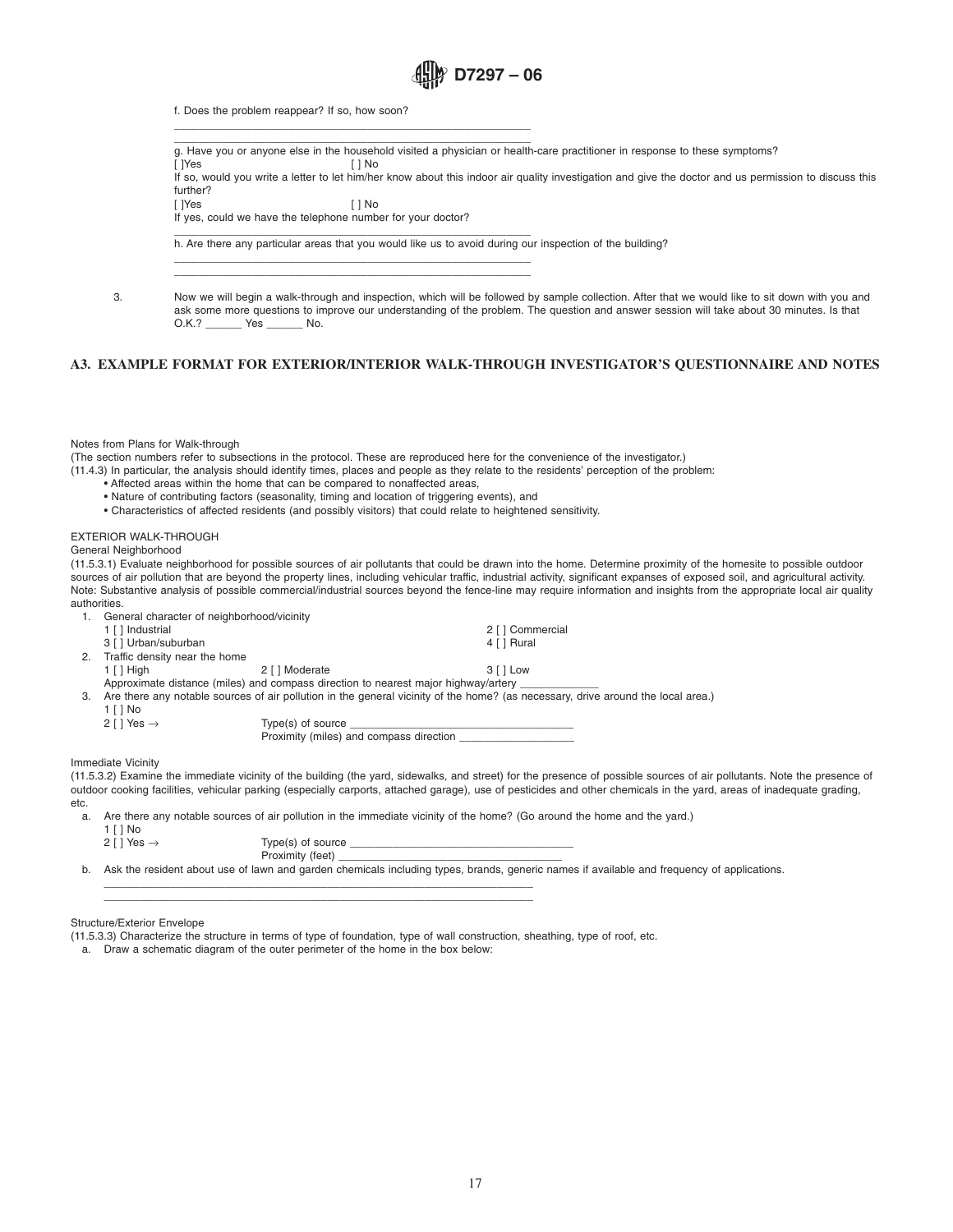|  | $\lim_{x\to 0}$ D7297 – 06 |  |  |
|--|----------------------------|--|--|
|--|----------------------------|--|--|

(Show north)

|    |                                                                          | (Front of the property)       |                                       |           |
|----|--------------------------------------------------------------------------|-------------------------------|---------------------------------------|-----------|
| b. | Type of Building                                                         |                               |                                       |           |
|    | [ ] Single family detached<br>[] Low-rise apartment                      | [] Townhouse<br>[ ] High-rise | [ ] Duplex/Triplex<br>[ ] Mobile Home |           |
| с. | [ ] Other _<br>If single family detached, type of home:                  |                               |                                       |           |
| d. | [ ] Ranch<br>Number of stories:<br>Dwelling unit                         | [] Colonial                   | [ ] Split Foyer                       |           |
|    | Above Ground: _<br>Basement (Interior Access): _                         |                               |                                       |           |
|    | Basement (Walk-out): _<br>The entire building (if an apartment building) |                               |                                       |           |
| е. | Foundation<br>[ ] Crawlspace                                             | [ ] Slab-on-                  | [] Basement                           |           |
| f. | Condition:<br>Wall construction                                          | Grade                         |                                       |           |
|    | [] Frame<br>Condition:                                                   | [] Masonry                    | [ ] Brick                             |           |
| g. | Siding/sheathing<br>[ ] Vinyl                                            | [ ] Wood                      | [ ] Aluminum                          | [ ] Brick |
| h. | Roof<br>[] Sloped                                                        | $[ ]$ Flat                    |                                       |           |
| i. | Condition:<br>Attic<br>1 [ ] Unfinished                                  | 2 [ ] Finished                |                                       |           |
|    | Condition related to potential rainwater penetration:                    |                               |                                       |           |
|    | Condition related to insulation:                                         |                               |                                       |           |
| j. | Garage/carport<br>1 [ ] None                                             | 2 [ ] Carport                 | 3 [ ] Detached garage                 |           |
|    | 4 [ ] Attached garage                                                    |                               | 5 [ ] Integral/underground garage     |           |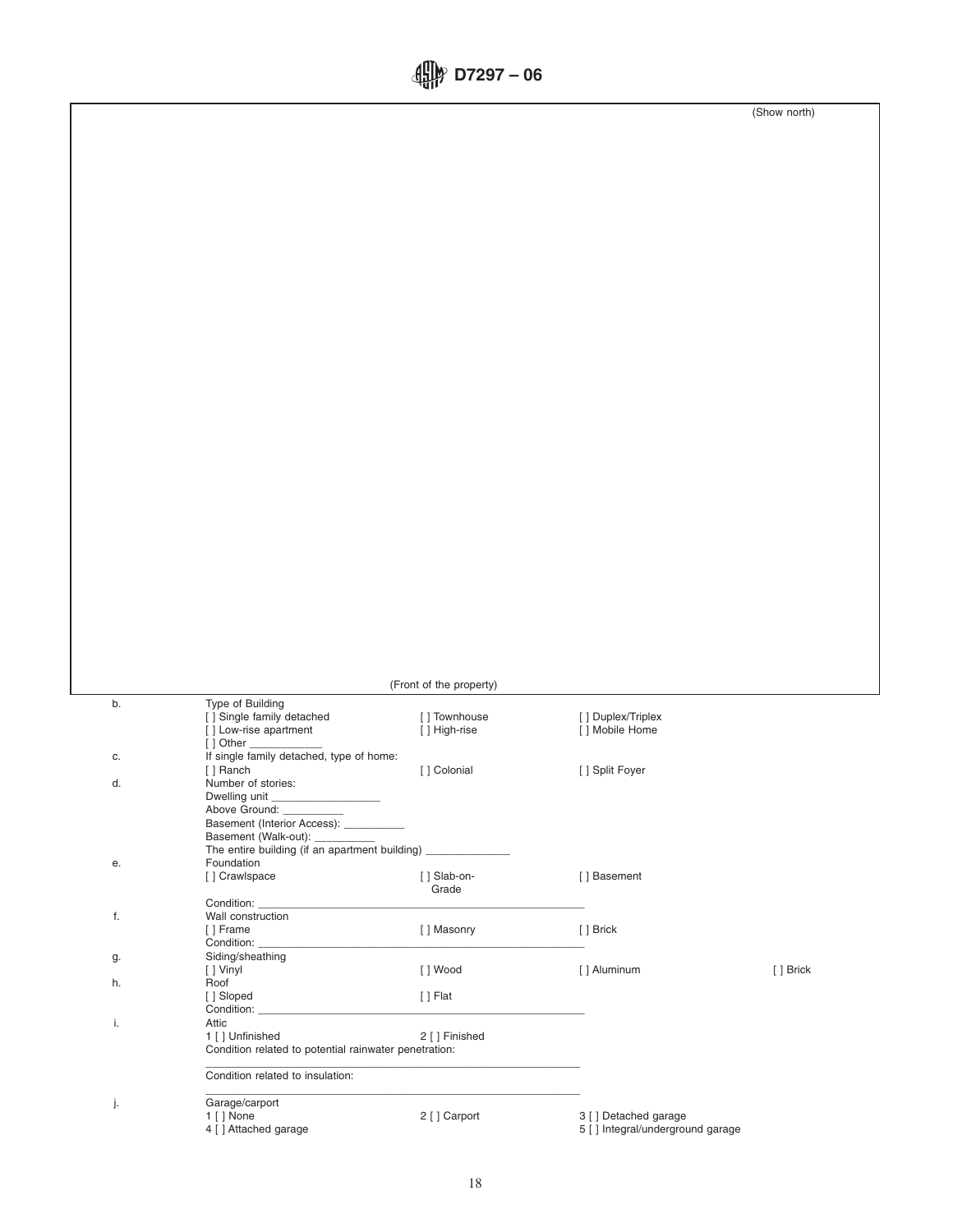k. Fraction of exterior doors/windows with storms, double/triple-pane glass, or protective coverings such as plastic during the winter (verify with occupant)

| <i>(VGIII) WILLI UUUQUULI</i><br>1 [ ] All<br>$4 \mid A$ few<br>Conditions around windows: | $2 \lceil \cdot \rceil$ Most<br>5 [ ] None | 3 [ ] About half                                                                      |
|--------------------------------------------------------------------------------------------|--------------------------------------------|---------------------------------------------------------------------------------------|
| Chimneys/Flues                                                                             |                                            |                                                                                       |
| Number                                                                                     | Type                                       | Location(s)                                                                           |
|                                                                                            | Masonry                                    |                                                                                       |
|                                                                                            |                                            |                                                                                       |
|                                                                                            |                                            |                                                                                       |
|                                                                                            |                                            |                                                                                       |
|                                                                                            |                                            | <b>Brick</b><br>Masonry<br>Other<br>Potential for water accumulation and penetration: |

\_\_\_\_\_\_\_\_\_\_\_\_\_\_\_\_\_\_\_\_\_\_\_\_\_\_\_\_\_\_\_\_\_\_\_\_\_\_\_\_\_\_\_\_\_\_\_\_\_\_\_\_\_\_\_\_\_\_\_\_\_\_

#### Drainage

(11.5.3.4) Examine the building's foundations for evidence of structural/maintenance flaws related to possible entry of outdoor pollutants and accumulations of water. Note blocked gutters, condition of splash-blocks, presence of low spots, and standing water. Note all mechanical equipment intakes and outlets such as plumbing vents and dryer vents, chimneys, exhaust vents for bath and kitchen fans.

(11.5.3.5) Examine the condition of building exterior. Note the presence and condition of designed apertures, adventitious openings, and structural flaws. Note flaws in cladding, windows, doors, and trim, especially as they relate to possible entry of outdoor pollutants, and water penetration. Note any signatures of current or past adverse conditions (e.g., wood rot, mold/algae, blocked gutters, surface staining, etc.).

Gutters/downspouts adequate? Splashblocks adequate? Standing water or damp soils near building?

Summary of General Conditions Pertaining to Entry of Air Pollutants and Penetration of Water Through the Exterior Envelope Potential for outdoor air pollutants in the vicinity:

> $\overline{\phantom{a}}$  , and the contract of the contract of the contract of the contract of the contract of the contract of the contract of the contract of the contract of the contract of the contract of the contract of the contrac Potential for air-pathways through the envelope (siding, foundation, garage, etc.):

 $\overline{\phantom{a}}$  , and the contract of the contract of the contract of the contract of the contract of the contract of the contract of the contract of the contract of the contract of the contract of the contract of the contrac

 $\overline{\phantom{a}}$  , and the contract of the contract of the contract of the contract of the contract of the contract of the contract of the contract of the contract of the contract of the contract of the contract of the contrac

 $\overline{\phantom{a}}$  , and the contract of the contract of the contract of the contract of the contract of the contract of the contract of the contract of the contract of the contract of the contract of the contract of the contrac

 $\overline{\phantom{a}}$  , and the contract of the contract of the contract of the contract of the contract of the contract of the contract of the contract of the contract of the contract of the contract of the contract of the contrac \_\_\_\_\_\_\_\_\_\_\_\_\_\_\_\_\_\_\_\_\_\_\_\_\_\_\_\_\_\_\_\_\_\_\_\_\_\_\_\_\_\_\_\_\_\_\_\_\_\_\_\_\_\_\_\_

 $\overline{\phantom{a}}$  , and the contract of the contract of the contract of the contract of the contract of the contract of the contract of the contract of the contract of the contract of the contract of the contract of the contrac Potential for water accumulation:

 $\overline{\phantom{a}}$  , and the contract of the contract of the contract of the contract of the contract of the contract of the contract of the contract of the contract of the contract of the contract of the contract of the contrac Potential for water penetration (roof, siding, foundation, etc.):

#### INTERIOR WALK-THROUGH

#### General Layout

(11.6.2) Observe and record general features of the home interior, layout, and contents, including number and placement of specific-use rooms (kitchen, baths, bedrooms, etc.), heating/cooling systems, water supply, air cleaners and other appliances, furnishings, sanitary drains, and other potential sources. *Use the floor plan sketch form.*

#### Potential IAQ Problems

(11.6.3) Using the floor plan sketch form, observe and record the presence of unexpected odors, excessive dust accumulation, excess moisture, evidence of water penetration, visible staining on walls, carpets, and other surfaces (be especially careful to note patterning of such stains as it relates to structural, thermal, and flow considerations) and other potential sources of airborne pollutants in each room (including closets). Note any additional factors that may be associated with the underlying problem (e.g., insect or rodent infestation, household pets).

#### Flow Paths

(11.6.4) For residences equipped with an integral garage, note any obvious flow paths that could connect the garage with the rest of the home (including condition and fit of connecting doorway, presence of supply/return ducts). Use the floor plan sketch form. Observe and record the presence of potential sources stored in the building or the garage (e.g., gasoline, paints, garden chemicals, etc.). *Use the floor plan sketch form.*

Basement

(11.6.5) In the basement, observe and record the general condition of the foundation, walls, and floor coverings. Note possible areas/points for soil gas entry and water intrusion. Note whether the basement is finished or unfinished. *Use the floor plan sketch form.*

Floor Plan Sketch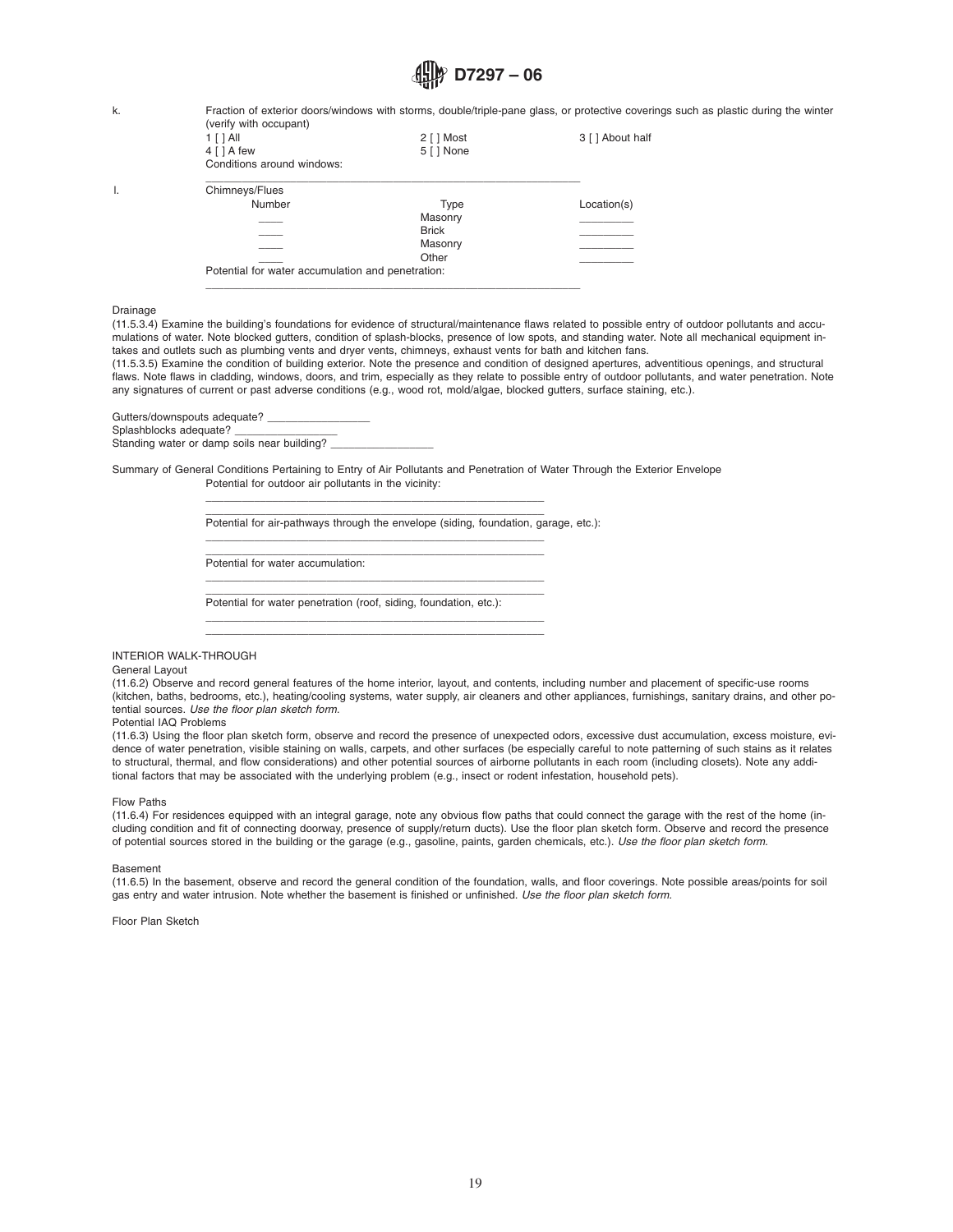| Floor | Observe all floors, walls, and ceil-<br>ings and note the following. (Use<br>symbols given below to indicate<br>potential problem areas.)<br><b>D</b> Dust accumulation<br>F Potential flow paths for air intru-<br>sion<br>G Potential for soil gas entry<br>I Insect / rodent infestation<br>M Mold/Mildew Or excess mois-<br>ture<br>N New furnishings |
|-------|-----------------------------------------------------------------------------------------------------------------------------------------------------------------------------------------------------------------------------------------------------------------------------------------------------------------------------------------------------------|
| Floor | R Recent remodeling<br>S Potential sources of air pollu-<br>tion<br>W Potential points for water intru-<br>sion                                                                                                                                                                                                                                           |
| Floor |                                                                                                                                                                                                                                                                                                                                                           |
| Floor |                                                                                                                                                                                                                                                                                                                                                           |

HVAC System

(11.6.6) Observe and record the location and general operating condition of the HVAC system(s) and other major appliances, including the following:

• Central forced-air system(s) for heating and cooling (note control sequences, condition of filter(s) and drain pans (if accessible), any direct mechanical ventilation, and location (mechanical closet, garage, crawlspace, or attic);

• Humidification systems (integral to central HVAC system or portable); note evidence of inadequate maintenance general condition and, for integral systems, observe whether there is evidence of moisture carryover into the HVAC system;

• Through-the-wall, and/or window-mounted air conditioner(s) (note condition of filter(s) and damper position for each appliance); and

• Auxiliary space heaters (woodstoves, kerosene heaters, freestanding gas and/or electric).

a. Observe and record the location and general operating condition of the HVAC system(s) and other major appliances, including the following:

• Central forced-air system(s) for heating and cooling (note control sequences, condition of filter(s) and drain pans (if accessible), any direct mechanical ventilation, and location (mechanical closet, garage, crawlspace, or attic);

• Humidification systems (integral to central HVAC system or portable); note evidence of inadequate maintenance general condition and, for integral systems, observe whether there is evidence of moisture carryover into the HVAC system;

• Through-the-wall, and/or window-mounted air conditioner(s) (note condition of filter(s) and damper position for each appliance); and • Auxiliary space heaters (woodstoves, kerosene heaters, freestanding gas and/or electric).

*Use the floor plan sketch form.*

b. How many heating/cooling systems are there?

c. Zonation (use for central forced-air systems only):

Number of heating/cooling zones: Locations of return vent(s):

Rooms with no supply vent: Additional Notes:

d. Put "1" that best describes the main heating system. Put "2" that best describes the second heating system: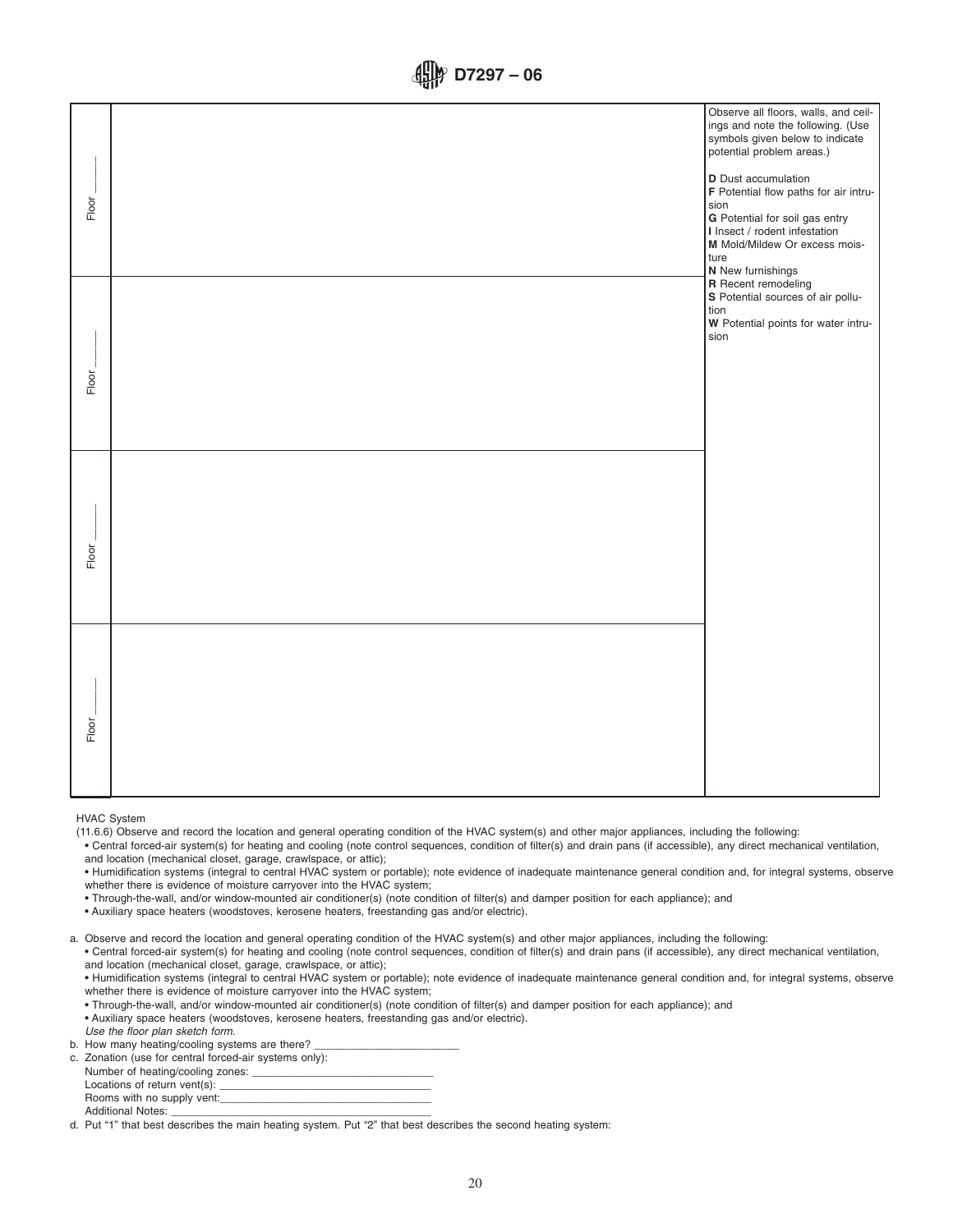*<u></u>* D7297 – 06

| 1 [] Hydronic (Steam or hot water)<br>2 [ ] Electric Baseboard<br>2 [ ] Central forced-air furnace with ducts to individual rooms<br>3 [ ] Electric heat pump with ducts to individual rooms<br>4 [ ] Other built-in electric units or portable electric heaters<br>5 [ ] Floor, wall, or pipeless furnace<br>6 [ ] Room heaters with a flue, burning gas, oil, or kerosene<br>7 [] Room heaters without a flue, burning gas, oil, or kerosene<br>8 [ ] Fireplaces, woodstoves, or coal stoves<br>9 [ ] No heating equipment<br>1 [ ] Pipeline (natural) gas<br>3 [ ] Electricity<br>5 [ ] Kerosene<br>7 [] Coal or coke<br>f. Air Conditioning System:<br>1 [ ] Central forced-air with ducts to individual rooms | e. Which fuel is used most for heating? Put "1" for main and "2" for the second heating system:                                                                                                                                | 2 [ ] Bottled, tank, or LP gas<br>4 [ ] Fuel oil<br>6 [ ] Wood<br>8 [ ] No fuel used |
|--------------------------------------------------------------------------------------------------------------------------------------------------------------------------------------------------------------------------------------------------------------------------------------------------------------------------------------------------------------------------------------------------------------------------------------------------------------------------------------------------------------------------------------------------------------------------------------------------------------------------------------------------------------------------------------------------------------------|--------------------------------------------------------------------------------------------------------------------------------------------------------------------------------------------------------------------------------|--------------------------------------------------------------------------------------|
| 4 [ ] No air-conditioning equipment                                                                                                                                                                                                                                                                                                                                                                                                                                                                                                                                                                                                                                                                                |                                                                                                                                                                                                                                |                                                                                      |
| g. Heating/Cooling Equipment (Located on Story: ______)<br>(Nameplate Data)                                                                                                                                                                                                                                                                                                                                                                                                                                                                                                                                                                                                                                        |                                                                                                                                                                                                                                |                                                                                      |
|                                                                                                                                                                                                                                                                                                                                                                                                                                                                                                                                                                                                                                                                                                                    | Furnace make/model: ______________________                                                                                                                                                                                     |                                                                                      |
|                                                                                                                                                                                                                                                                                                                                                                                                                                                                                                                                                                                                                                                                                                                    |                                                                                                                                                                                                                                |                                                                                      |
| Filter Last Changed/Cleaned _________                                                                                                                                                                                                                                                                                                                                                                                                                                                                                                                                                                                                                                                                              | Boiler make/model: _______________________                                                                                                                                                                                     |                                                                                      |
|                                                                                                                                                                                                                                                                                                                                                                                                                                                                                                                                                                                                                                                                                                                    | Electric Resistance make/model:                                                                                                                                                                                                |                                                                                      |
| Central Air Cond. make/model: _________                                                                                                                                                                                                                                                                                                                                                                                                                                                                                                                                                                                                                                                                            |                                                                                                                                                                                                                                |                                                                                      |
|                                                                                                                                                                                                                                                                                                                                                                                                                                                                                                                                                                                                                                                                                                                    |                                                                                                                                                                                                                                |                                                                                      |
|                                                                                                                                                                                                                                                                                                                                                                                                                                                                                                                                                                                                                                                                                                                    | Filter Last Changed/Cleaned ______________________                                                                                                                                                                             |                                                                                      |
|                                                                                                                                                                                                                                                                                                                                                                                                                                                                                                                                                                                                                                                                                                                    | Heat Pump make/model: _______________________                                                                                                                                                                                  |                                                                                      |
|                                                                                                                                                                                                                                                                                                                                                                                                                                                                                                                                                                                                                                                                                                                    |                                                                                                                                                                                                                                |                                                                                      |
| Window Air Cond. make/model: __________                                                                                                                                                                                                                                                                                                                                                                                                                                                                                                                                                                                                                                                                            |                                                                                                                                                                                                                                |                                                                                      |
|                                                                                                                                                                                                                                                                                                                                                                                                                                                                                                                                                                                                                                                                                                                    |                                                                                                                                                                                                                                |                                                                                      |
|                                                                                                                                                                                                                                                                                                                                                                                                                                                                                                                                                                                                                                                                                                                    | Filter Last Changed/Cleaned _______________________                                                                                                                                                                            |                                                                                      |
| Additional Notes: ________________                                                                                                                                                                                                                                                                                                                                                                                                                                                                                                                                                                                                                                                                                 | <b>Contract Contract Contract</b>                                                                                                                                                                                              |                                                                                      |
| h. Duct lining (use for central forced-air systems only):                                                                                                                                                                                                                                                                                                                                                                                                                                                                                                                                                                                                                                                          |                                                                                                                                                                                                                                |                                                                                      |
| 1 [ ] Flex Duct                                                                                                                                                                                                                                                                                                                                                                                                                                                                                                                                                                                                                                                                                                    | 2 [ ] Sheet Metal                                                                                                                                                                                                              | 3 [ ] Fiber Board                                                                    |
| 4 [ ] Composite                                                                                                                                                                                                                                                                                                                                                                                                                                                                                                                                                                                                                                                                                                    | 5 [ ] Other __________                                                                                                                                                                                                         |                                                                                      |
| i. Humidifier (Integral to Central Furnace)                                                                                                                                                                                                                                                                                                                                                                                                                                                                                                                                                                                                                                                                        |                                                                                                                                                                                                                                | Unit 1 of $\_\_$                                                                     |
| Model: _______________________                                                                                                                                                                                                                                                                                                                                                                                                                                                                                                                                                                                                                                                                                     |                                                                                                                                                                                                                                |                                                                                      |
| Capacity: _______________________                                                                                                                                                                                                                                                                                                                                                                                                                                                                                                                                                                                                                                                                                  |                                                                                                                                                                                                                                |                                                                                      |
| $\begin{picture}(20,10) \put(0,0){\vector(1,0){100}} \put(15,0){\vector(1,0){100}} \put(15,0){\vector(1,0){100}} \put(15,0){\vector(1,0){100}} \put(15,0){\vector(1,0){100}} \put(15,0){\vector(1,0){100}} \put(15,0){\vector(1,0){100}} \put(15,0){\vector(1,0){100}} \put(15,0){\vector(1,0){100}} \put(15,0){\vector(1,0){100}} \put(15,0){\vector(1,0){100}} \$                                                                                                                                                                                                                                                                                                                                                |                                                                                                                                                                                                                                |                                                                                      |
|                                                                                                                                                                                                                                                                                                                                                                                                                                                                                                                                                                                                                                                                                                                    |                                                                                                                                                                                                                                |                                                                                      |
| j. Humidifier (Portable or room-sized)                                                                                                                                                                                                                                                                                                                                                                                                                                                                                                                                                                                                                                                                             |                                                                                                                                                                                                                                | Unit 1 of                                                                            |
|                                                                                                                                                                                                                                                                                                                                                                                                                                                                                                                                                                                                                                                                                                                    |                                                                                                                                                                                                                                |                                                                                      |
|                                                                                                                                                                                                                                                                                                                                                                                                                                                                                                                                                                                                                                                                                                                    | Model: _______________________                                                                                                                                                                                                 |                                                                                      |
|                                                                                                                                                                                                                                                                                                                                                                                                                                                                                                                                                                                                                                                                                                                    |                                                                                                                                                                                                                                |                                                                                      |
| <b>Additional Notes:</b>                                                                                                                                                                                                                                                                                                                                                                                                                                                                                                                                                                                                                                                                                           |                                                                                                                                                                                                                                |                                                                                      |
| k. Humidifier (Portable or room-sized)                                                                                                                                                                                                                                                                                                                                                                                                                                                                                                                                                                                                                                                                             |                                                                                                                                                                                                                                | Unit 2 of $\_\$                                                                      |
| Make: The contract of the contract of the contract of the contract of the contract of the contract of the contract of the contract of the contract of the contract of the contract of the contract of the contract of the cont                                                                                                                                                                                                                                                                                                                                                                                                                                                                                     |                                                                                                                                                                                                                                |                                                                                      |
|                                                                                                                                                                                                                                                                                                                                                                                                                                                                                                                                                                                                                                                                                                                    | Model: _______________________                                                                                                                                                                                                 |                                                                                      |
|                                                                                                                                                                                                                                                                                                                                                                                                                                                                                                                                                                                                                                                                                                                    | Capacity: experience of the control of the control of the control of the control of the control of the control of the control of the control of the control of the control of the control of the control of the control of the |                                                                                      |
| Location: the contract of the contract of the contract of the contract of the contract of the contract of the contract of the contract of the contract of the contract of the contract of the contract of the contract of the<br><b>Additional Notes:</b>                                                                                                                                                                                                                                                                                                                                                                                                                                                          |                                                                                                                                                                                                                                |                                                                                      |
| I. Humidifier (Portable or room-sized)                                                                                                                                                                                                                                                                                                                                                                                                                                                                                                                                                                                                                                                                             |                                                                                                                                                                                                                                | Unit 3 of $\_\_$                                                                     |
|                                                                                                                                                                                                                                                                                                                                                                                                                                                                                                                                                                                                                                                                                                                    |                                                                                                                                                                                                                                |                                                                                      |
|                                                                                                                                                                                                                                                                                                                                                                                                                                                                                                                                                                                                                                                                                                                    | Model: _______________________                                                                                                                                                                                                 |                                                                                      |
|                                                                                                                                                                                                                                                                                                                                                                                                                                                                                                                                                                                                                                                                                                                    |                                                                                                                                                                                                                                |                                                                                      |
|                                                                                                                                                                                                                                                                                                                                                                                                                                                                                                                                                                                                                                                                                                                    |                                                                                                                                                                                                                                |                                                                                      |
| <b>Additional Notes:</b>                                                                                                                                                                                                                                                                                                                                                                                                                                                                                                                                                                                                                                                                                           | <u> 1989 - Johann Harry Harry Harry Harry Harry Harry Harry Harry Harry Harry Harry Harry Harry Harry Harry Harry</u>                                                                                                          |                                                                                      |
| m. Water Heater                                                                                                                                                                                                                                                                                                                                                                                                                                                                                                                                                                                                                                                                                                    |                                                                                                                                                                                                                                | Unit 1 of $\_\_$                                                                     |
|                                                                                                                                                                                                                                                                                                                                                                                                                                                                                                                                                                                                                                                                                                                    | Model: ________________________                                                                                                                                                                                                |                                                                                      |
|                                                                                                                                                                                                                                                                                                                                                                                                                                                                                                                                                                                                                                                                                                                    |                                                                                                                                                                                                                                |                                                                                      |
| Story: ________________________                                                                                                                                                                                                                                                                                                                                                                                                                                                                                                                                                                                                                                                                                    |                                                                                                                                                                                                                                |                                                                                      |
|                                                                                                                                                                                                                                                                                                                                                                                                                                                                                                                                                                                                                                                                                                                    |                                                                                                                                                                                                                                | Unit 2 of $\_\_$                                                                     |
| Make: ___________________________                                                                                                                                                                                                                                                                                                                                                                                                                                                                                                                                                                                                                                                                                  |                                                                                                                                                                                                                                |                                                                                      |
|                                                                                                                                                                                                                                                                                                                                                                                                                                                                                                                                                                                                                                                                                                                    |                                                                                                                                                                                                                                |                                                                                      |
|                                                                                                                                                                                                                                                                                                                                                                                                                                                                                                                                                                                                                                                                                                                    |                                                                                                                                                                                                                                |                                                                                      |
| Story: _________________________<br>Additional Notes: __________                                                                                                                                                                                                                                                                                                                                                                                                                                                                                                                                                                                                                                                   |                                                                                                                                                                                                                                |                                                                                      |
|                                                                                                                                                                                                                                                                                                                                                                                                                                                                                                                                                                                                                                                                                                                    |                                                                                                                                                                                                                                |                                                                                      |

Fans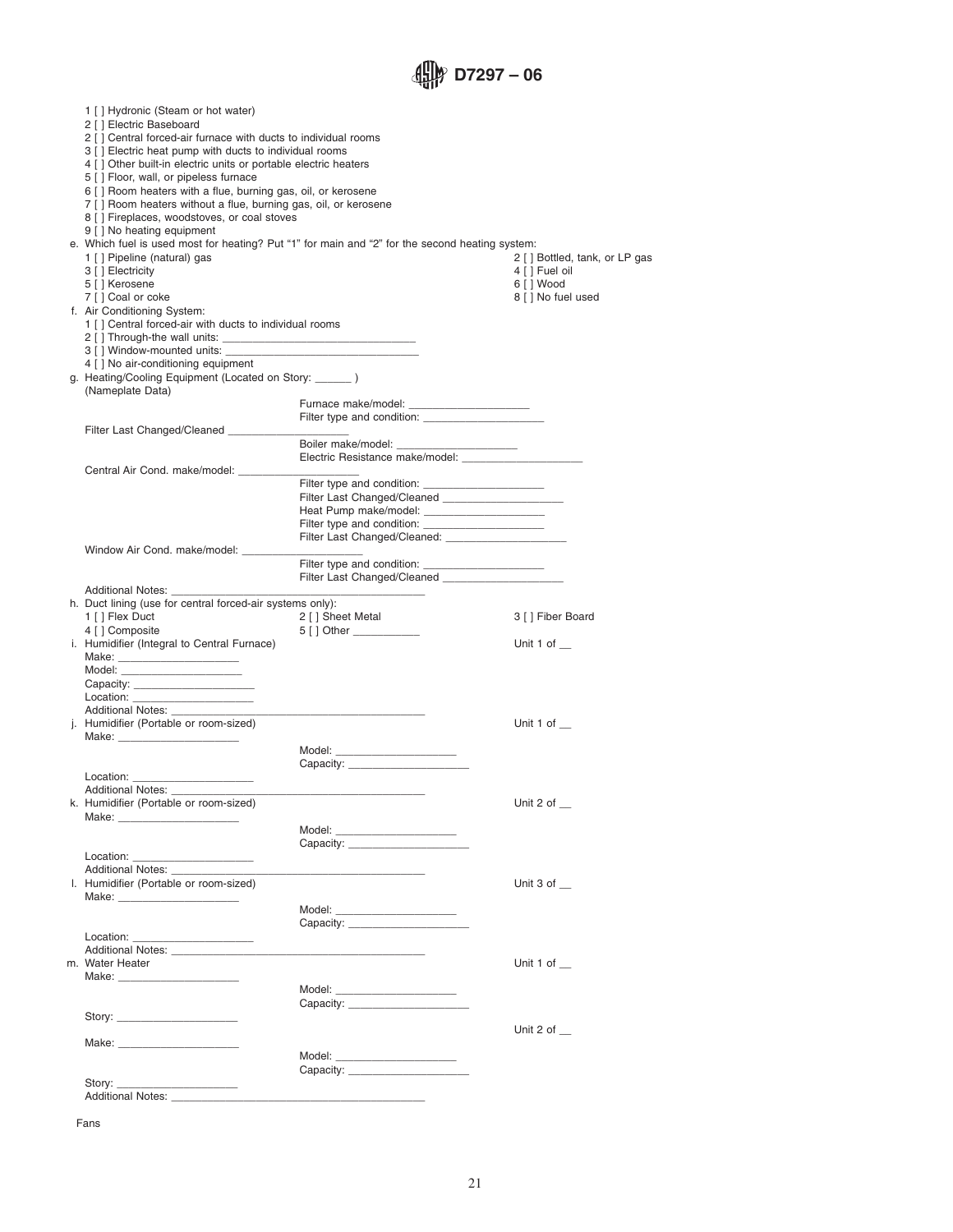(11.6.7) Observe and record general operating condition of all fans (exhaust as well as recirculating). Note the color and apparent texture of any visible accumulations on fan housing, fan blades, and/or lint traps.

(11.6.8) In the kitchen, observe operation of range hood (and/or ceiling exhaust), note condition of associated ductwork, note whether the design is of the recirculating type or exhausts to the outdoors.

(11.6.9) In each bath, observe operation of exhaust fan for adequacy of flow. Note any evidence of surface mold or moisture accumulation. a. Ventilation:

| Air-to-Air Heat Exchanger (if present)<br>Nameplate Rating: ____________<br><b>Additional Notes:</b>                                                                                                                                                                                      |                     | <u> 1989 - Johann John Stone, markin biskup yn y steatr y brening yn y brening yn y brening yn y brening y brenin</u> | Model: ________________________                                                                                                                                                                                                     |                           |
|-------------------------------------------------------------------------------------------------------------------------------------------------------------------------------------------------------------------------------------------------------------------------------------------|---------------------|-----------------------------------------------------------------------------------------------------------------------|-------------------------------------------------------------------------------------------------------------------------------------------------------------------------------------------------------------------------------------|---------------------------|
| b. Range:<br>1 [ ] Electric<br>Story: the contract of the contract of the contract of the contract of the contract of the contract of the contract of the contract of the contract of the contract of the contract of the contract of the contract of the con<br><b>Additional Notes:</b> |                     | 2 [ ] Gas w/o pilots (electronic ignition)<br><u> 1989 - Jan Barnett, fransk politiker (d. 1989)</u>                  | Model: <b>Model</b> Service and Service and Service and Service and Service and Service and Service and Service and Service and Service and Service and Service and Service and Service and Service and Service and Service and Ser | 3 [ ] Gas with pilots     |
| c. Kitchen Exhaust Fan<br>1 [ ] None<br>3 [ ] Wall fan<br>5 [ ] Hood (vented)<br>Model: _______________________<br>Comments:                                                                                                                                                              |                     |                                                                                                                       | 2 [ ] Ceiling fan<br>4 [ ] Downflow exhaust<br>6 [ ] Hood (recirc)                                                                                                                                                                  |                           |
| d. Bathroom Fans:<br>[ ] Master<br>[ ] Hall<br>[ ] Half<br>Additional Notes and Observations:                                                                                                                                                                                             | Location<br>(Story) | Fan<br>Present?                                                                                                       | Fan<br>Operable?                                                                                                                                                                                                                    | Moisture<br>Accumulation? |

Washer/Dryer

(11.6.10) In the laundry area, observe operation of automatic clothes dryer, note condition of associated vent (including exterior outlet). Note any stored chemicals, evidence of surface mold, or moisture accumulation in the laundry.

| Laundry Area                                                                                       |          |             |
|----------------------------------------------------------------------------------------------------|----------|-------------|
| <b>Clothes Washer</b><br>Model: ________________________<br>Moisture Accumulation?________________ |          |             |
| <b>Clothes Dryer</b><br>Model: _______________________<br>Vented to outside?                       | 1 [ ] No | $2$ [ ] Yes |
|                                                                                                    |          |             |

 $\overline{\phantom{a}}$  , and the contract of the contract of the contract of the contract of the contract of the contract of the contract of the contract of the contract of the contract of the contract of the contract of the contrac

Whole House Fan

(11.6.11) Observe and record general operating condition of powered whole house fan (if present).

If there is a whole house fan, note condition: \_\_\_\_\_\_\_\_\_\_\_\_\_\_\_\_\_\_\_\_\_\_\_\_\_\_\_\_\_\_\_\_\_\_\_\_\_\_\_\_\_\_\_\_\_\_\_\_\_\_\_\_\_\_

\_\_\_\_\_\_\_\_\_\_\_\_\_\_\_\_\_\_\_\_\_\_\_\_\_\_\_\_\_\_\_\_\_\_\_\_\_\_\_\_\_\_\_\_\_\_\_\_\_\_\_\_\_\_ \_\_\_\_\_\_\_\_\_\_\_\_\_\_\_\_\_\_\_\_\_\_\_\_\_\_\_\_\_\_\_\_\_\_\_\_\_\_\_\_\_\_\_\_\_\_\_\_\_\_\_\_\_\_ \_\_\_\_\_\_\_\_\_\_\_\_\_\_\_\_\_\_\_\_\_\_\_\_\_\_\_\_\_\_\_\_\_\_\_\_\_\_\_\_\_\_\_\_\_\_\_\_\_\_\_\_\_\_

#### New Furnishings

(11.6.12) In the main residential area, observe and record type and condition of doormats and other track-off systems at each entry, furnishings, decorations and wall/ floor coverings. Note any odors that could be correlated with residents' complaints. Note evidence of repairs, new furnishings, wall coverings, and/or carpet. Note any evidence of new furnishings, carpet, wall coverings, etc:

Sanitary Drains

(11.6.13) Sewer gas entry can be evaluated by direct inspection for odors and visual evidence of leaking waste pipes. Observe and record the condition of drain traps. Confirm that all drains have drain traps and that there standing water in the draps.

Evidence of sewer gas entry? \_\_\_\_\_\_ Drain Traps Full? \_\_\_\_ Drain Traps Full? \_\_ Evidence of drain overflows? Additional Notes: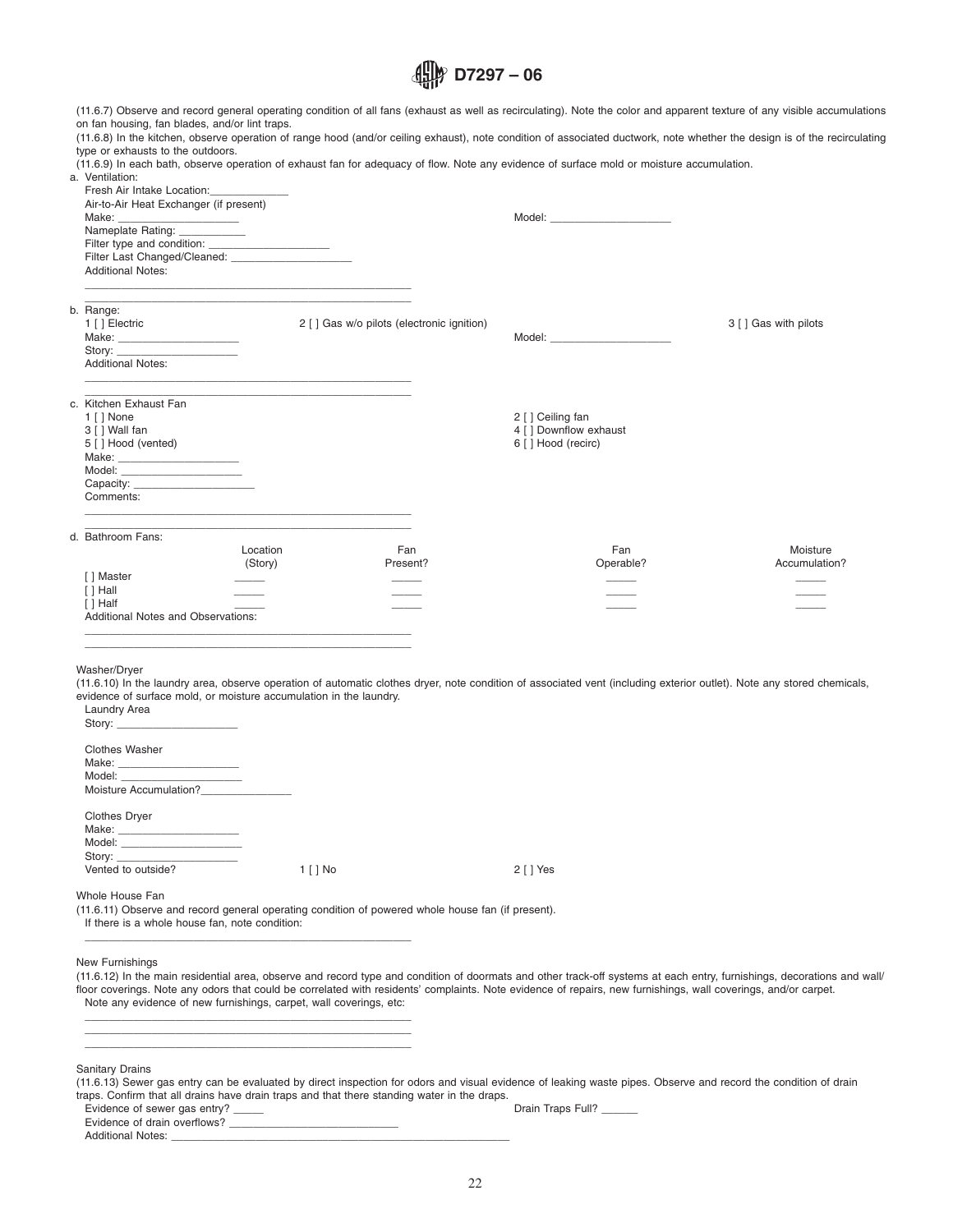#### Potable Water System

|         | (11.6.14) Observe and record the type of water supply |                 |           |
|---------|-------------------------------------------------------|-----------------|-----------|
| Source: | [] municipal                                          | l domestic well | ⊺ i Other |

<span id="page-22-1"></span><span id="page-22-0"></span> $\overline{\phantom{a}}$  , where  $\overline{\phantom{a}}$ 

Radon mitigation system(s)

(11.6.15) Observe and record the location of radon subslab depressurization system, if any. A significant body of practical diagnostic information has emerged from various studies of indoor radon. This information has been organized into reliable protocols to evaluate the potential for soil-gas entry in specific buildings (USEPA 1994a, 1993, 1991) **[\(17,](#page-27-13) [18,](#page-27-14) [19\)](#page-27-15)**. These references describe specific procedures to characterize conditions within buildings that may contribute to soil-gas entry. These procedures include visual inspection to identify critical building characteristics that relate to soil-gas entry (e.g., large cracks in slabs, exposed earth in crawlspaces, open stairways to basements, continuously running HVAC fans and exhaust fans), as well as instrumented pressure communication testing to provide quantitative information on soil-gas transport.

| Additional Notes: Analysis and the set of the set of the set of the set of the set of the set of the set of the set of the set of the set of the set of the set of the set of the set of the set of the set of the set of the |  |
|-------------------------------------------------------------------------------------------------------------------------------------------------------------------------------------------------------------------------------|--|

Kitchen Appliances

(11.6.16) Observe and record general operating condition of stove, refrigerator(s) and freezer(s).

Air Cleaning Devices (11.6.17) Observe and record general operating condition of any air cleaning devices

\_\_\_\_\_\_\_\_\_\_\_\_\_\_\_\_\_\_\_\_\_\_\_\_\_\_\_\_\_\_\_\_\_\_\_\_\_\_\_\_\_\_\_\_\_\_\_\_\_\_\_\_\_\_\_\_ \_\_\_\_\_\_\_\_\_\_\_\_\_\_\_\_\_\_\_\_\_\_\_\_\_\_\_\_\_\_\_\_\_\_\_\_\_\_\_\_\_\_\_\_\_\_\_\_\_\_\_\_\_\_\_\_

\_\_\_\_\_\_\_\_\_\_\_\_\_\_\_\_\_\_\_\_\_\_\_\_\_\_\_\_\_\_\_\_\_\_\_\_\_\_\_\_\_\_\_\_\_\_\_\_\_\_\_\_\_\_\_\_ \_\_\_\_\_\_\_\_\_\_\_\_\_\_\_\_\_\_\_\_\_\_\_\_\_\_\_\_\_\_\_\_\_\_\_\_\_\_\_\_\_\_\_\_\_\_\_\_\_\_\_\_\_\_\_\_

\_\_\_\_\_\_\_\_\_\_\_\_\_\_\_\_\_\_\_\_\_\_\_\_\_\_\_\_\_\_\_\_\_\_\_\_\_\_\_\_\_\_\_\_\_\_\_\_\_\_\_\_\_\_\_\_ \_\_\_\_\_\_\_\_\_\_\_\_\_\_\_\_\_\_\_\_\_\_\_\_\_\_\_\_\_\_\_\_\_\_\_\_\_\_\_\_\_\_\_\_\_\_\_\_\_\_\_\_\_\_\_\_

#### Special Use Areas

(11.16.18) Observe and record the general condition of special-use areas or equipment such as crawlspaces, attics, pools, enclosed hot tubs, pool equipment rooms, sump pumps, coal storage areas, etc.

Note: Due to the specialized nature of the PHASE II Investigation forms for Phase II will need to be developed by the investigator on a case-by-case basis.

#### **A4. EXAMPLE FORMAT FOR DETAILED RESIDENT QUESTIONNAIRE**

| 1. | On the average, about how often are the following items used in your home? |            |                               |                                                                             |                              |
|----|----------------------------------------------------------------------------|------------|-------------------------------|-----------------------------------------------------------------------------|------------------------------|
|    | a. Tobacco $\rightarrow$ ______ (packs) per                                |            | 1 [ ] day                     | $2 \mid \cdot \rangle$ week                                                 |                              |
|    | b. Candles $\rightarrow$ Weekdays $\_\_\_$ per                             |            | $1 \mid$ day                  | 2 [ ] week                                                                  | $3 \mid \cdot \mid$ month    |
|    | Weekends _____ per                                                         |            | $1 \mid$ day                  | 2 [ ] week                                                                  | $3 \mid \cdot \rangle$ month |
|    | c. Oil lamps $\rightarrow$ Weekdays ____ per                               |            | 1 [ ] day                     | 2 [ ] week                                                                  | $3 \mid \cdot \rangle$ month |
|    | d. Printers $\rightarrow$ _____ pages per                                  |            | 1 [ ] day                     | 2 [ ] week                                                                  | $3 \mid \cdot \rangle$ month |
|    | e. Copy machines $\rightarrow$ ____ pages per                              |            | $1 \mid$ day                  | 2 [ ] week                                                                  | $3 \mid \cdot \rangle$ month |
|    | f. Clothes dryer $\rightarrow$ _____ loads per                             |            | 1 [ ] day                     | 2 [ ] week                                                                  |                              |
|    | g. Kitchen stove $\rightarrow$ _____ meals per                             |            | $1 \mid$ day                  | 2 [ ] week                                                                  |                              |
|    | h. Hair spray $\rightarrow$ _____ times per                                |            | 1 [ ] day                     | $2 \mid \cdot \rangle$ week                                                 |                              |
|    | i. Oven cleaner $\rightarrow$ _____ times per                              |            | 1 [ ] month                   | $2 \mid \cdot \rangle$ year                                                 |                              |
| 2. | On the average, about how often is a vehicle started in your garage?       |            |                               |                                                                             |                              |
|    | ___ days per                                                               | 1 [ ] week | $2 \lceil \cdot \rceil$ month |                                                                             |                              |
| 3. | Have there ever been any fires in your home?                               |            |                               |                                                                             |                              |
|    | $1$ [ ] No                                                                 |            |                               | 2 [ ] Yes $\rightarrow$ About how long ago? _______ years or _______ months |                              |
| 4. | Have you experienced any flooding or water damage in your home?            |            |                               |                                                                             |                              |
|    | If so, please describe what happened and when                              |            |                               |                                                                             |                              |
|    | <b>Burst Pipes:</b>                                                        | 1 [ ] No   |                               | 2 [ ] Yes → About how long ago? ____ years or ____ months                   |                              |
|    | Flooding:                                                                  | 1 [ ] No   |                               | 2 [ ] Yes $\rightarrow$ About how long ago? _____ years or _____ months     |                              |
|    | Leaking Roof:                                                              | 1 [ ] No   |                               | 2 [ ] Yes $\rightarrow$ About how long ago? _____ years or _____ months     |                              |
|    | Windows:                                                                   | 1 [ ] No   |                               | 2 [ ] Yes $\rightarrow$ About how long ago? _____ years or _____ months     |                              |
|    | Doors:                                                                     | 1 [ ] No   |                               | 2 [ ] Yes $\rightarrow$ About how long ago? _____ years or _____ months     |                              |
|    | <b>Additional Notes:</b>                                                   |            |                               |                                                                             |                              |
|    |                                                                            |            |                               |                                                                             |                              |
|    |                                                                            |            |                               |                                                                             |                              |

5. How often are your humidifiers used?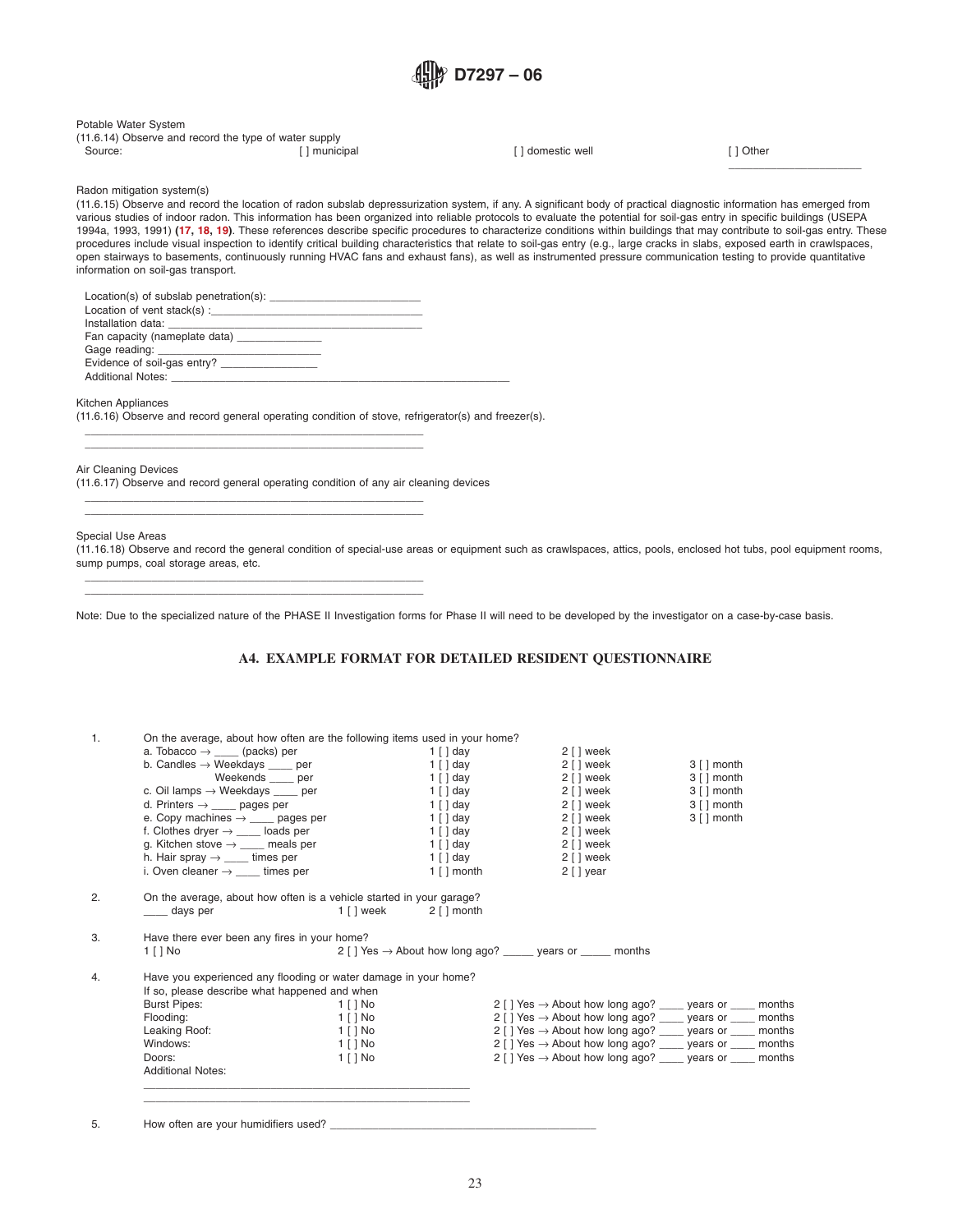| 6.  | About how old is your main heating system?<br>1 [] Less than 2 years<br>4 [ ] 10-19 years                                                                                                                    | $2$ [ ] 2-4 years<br>5 [ ] 20 years or older                                                                                                                                   | $3$ [ ] 5-9 years<br>6 [ ] Don't know                                                                                                                   |                                                                                                                                                          |                                                                 |
|-----|--------------------------------------------------------------------------------------------------------------------------------------------------------------------------------------------------------------|--------------------------------------------------------------------------------------------------------------------------------------------------------------------------------|---------------------------------------------------------------------------------------------------------------------------------------------------------|----------------------------------------------------------------------------------------------------------------------------------------------------------|-----------------------------------------------------------------|
| 7.  | Comments/notes on thermostat settings/changes/programming:<br>Heating:                                                                                                                                       |                                                                                                                                                                                |                                                                                                                                                         |                                                                                                                                                          |                                                                 |
|     | Cooling:                                                                                                                                                                                                     |                                                                                                                                                                                | <u> 1980 - Johann John Stein, fransk politik (f. 1980)</u><br>the control of the control of the control of the control of the control of the control of |                                                                                                                                                          |                                                                 |
| 8.  | Do you have (and use) any of the following supplemental heating appliances?<br>Fireplace<br>Woodstove<br>Gas log in fireplace<br>Unvented gas space heater<br>Kerosene space heater<br>Electric space heater | No<br>$1$ []<br>$1$ [ ]<br>$1$ [ ]<br>$1$ [ ]<br>$1$ [ ]<br>$1$ []<br>$2$ [ ]                                                                                                  | Yes<br>$2 \mid$<br>$2$ [ ]<br>$2$ [ ]<br>$2$ [ ]<br>$2$ [ ]                                                                                             | Use<br>3 <sup>1</sup><br>3 [ ]<br>3 [ ]<br>3 [ ]<br>$3$ []<br>$3$ []                                                                                     |                                                                 |
|     | Other (specify _______)                                                                                                                                                                                      | $1$ []                                                                                                                                                                         | 2 [ ]                                                                                                                                                   | $3$ []                                                                                                                                                   |                                                                 |
| 9.  | About how often are the following appliances used in your home?<br>Fireplace/woodstove<br>Gas log/space heater<br>Kerosene space heater<br>Electric space heater<br>Humidifier<br>Dehumidifier               | Daily<br>$1$ [ ]<br>$1$ []<br>$1$ []<br>$1$ []<br>$1$ []<br>$1$ []<br>$2$ []                                                                                                   | Several<br>x/week<br>$2$ [ ]<br>$2$ [ ]<br>$2$ [ ]<br>$2 \mid$<br>$2$ [ ]                                                                               | Several<br>Less often<br>x/month<br>3 [ ]<br>4 [ ]<br>3 [ ]<br>$4$ [ ]<br>3 [ ]<br>4 [ ]<br>$3 \mid$<br>$4 \mid$<br>$4$ [ ]<br>3 [ ]<br>$3$ []<br>$4$ [] | Never<br>5 [ ]<br>$5$ []<br>$5$ []<br>$5$ []<br>5 [ ]<br>$5$ [] |
| 10. | Do you ever notice the smell of the fireplace in your home (that is, the smell of burnt wood or smoke) during times when it is not in use?<br>1 [ ] Often<br>2 [ ] Sometimes<br>Comments:                    | 3 [ ] Rarely                                                                                                                                                                   | 4 [ ] Never                                                                                                                                             | 5 [ ] Not applicable                                                                                                                                     |                                                                 |
| 11. | Which fuel is used for your water heater?<br>1 [] Underground (natural) gas<br>3 [ ] Electricity<br>5 [ ] Kerosene<br>7 [] Coal or coke                                                                      | 4 [ ] Fuel oil<br>6 [ ] Wood<br>8 [ ] No fuel used                                                                                                                             | 2 [ ] Bottled, tank, or LP gas                                                                                                                          |                                                                                                                                                          |                                                                 |
| 12. | About how old is your water heater?<br>1 [] Less than 2 years<br>4 [ ] 10-19 years                                                                                                                           | $2$ [ ] 2-4 years                                                                                                                                                              | 5 [] 20 years or older                                                                                                                                  | 3 [ ] 5-9 years<br>6 [ ] Don't know                                                                                                                      |                                                                 |
| 13. | When it is cold or windy outside, how often do you notice or feel drafts around<br>a. Doors?<br>b. Windows?<br>c. Wall outlets?                                                                              | 1[] Often<br>2 [ ] Sometimes<br>2 [ ] Sometimes<br>1 [ ] Often<br>1 [ ] Often                                                                                                  | 3 [ ] Rarely<br>3 [ ] Rarely<br>2 [ ] Sometimes<br>3 [ ] Rarely                                                                                         | 4 [ ] Never<br>4 [ ] Never<br>4 [ ] Never                                                                                                                |                                                                 |
| 14. | a. During the winter, how often do you notice condensation on your windows?<br>b. When you notice condensation, on how many windows do you usually notice it?                                                | 1 [ ] Almost every day<br>2 [ ] Only when it is very cold outside<br>3 [ ] Never<br>1 [ ] All or most<br>2 [ ] Some or about half<br>3 [ ] Few or none<br>4 [ ] Not applicable |                                                                                                                                                         |                                                                                                                                                          |                                                                 |
|     | c. Which rooms experience condensation?                                                                                                                                                                      | [ ] All or most                                                                                                                                                                |                                                                                                                                                         |                                                                                                                                                          |                                                                 |
| 15. | Are the interior doors in your home mostly kept open or closed?<br>1 [ ] Open<br>Comments:                                                                                                                   | 2 [ ] Closed                                                                                                                                                                   |                                                                                                                                                         | 3 [ ] Combination of open/closed                                                                                                                         |                                                                 |
| 16. | What pesticides are used?                                                                                                                                                                                    |                                                                                                                                                                                |                                                                                                                                                         |                                                                                                                                                          |                                                                 |
|     | <u> 1989 - Jan Barnett, martin de la componentat de la componentat de la componentat de la componentat de la comp</u><br>How often is your home treated with pesticides indoors?<br>1 [ ] Monthly            | 3 [ ] Annually<br>2 [ ]<br>Quarterly                                                                                                                                           | 4 [ ] Less often                                                                                                                                        |                                                                                                                                                          |                                                                 |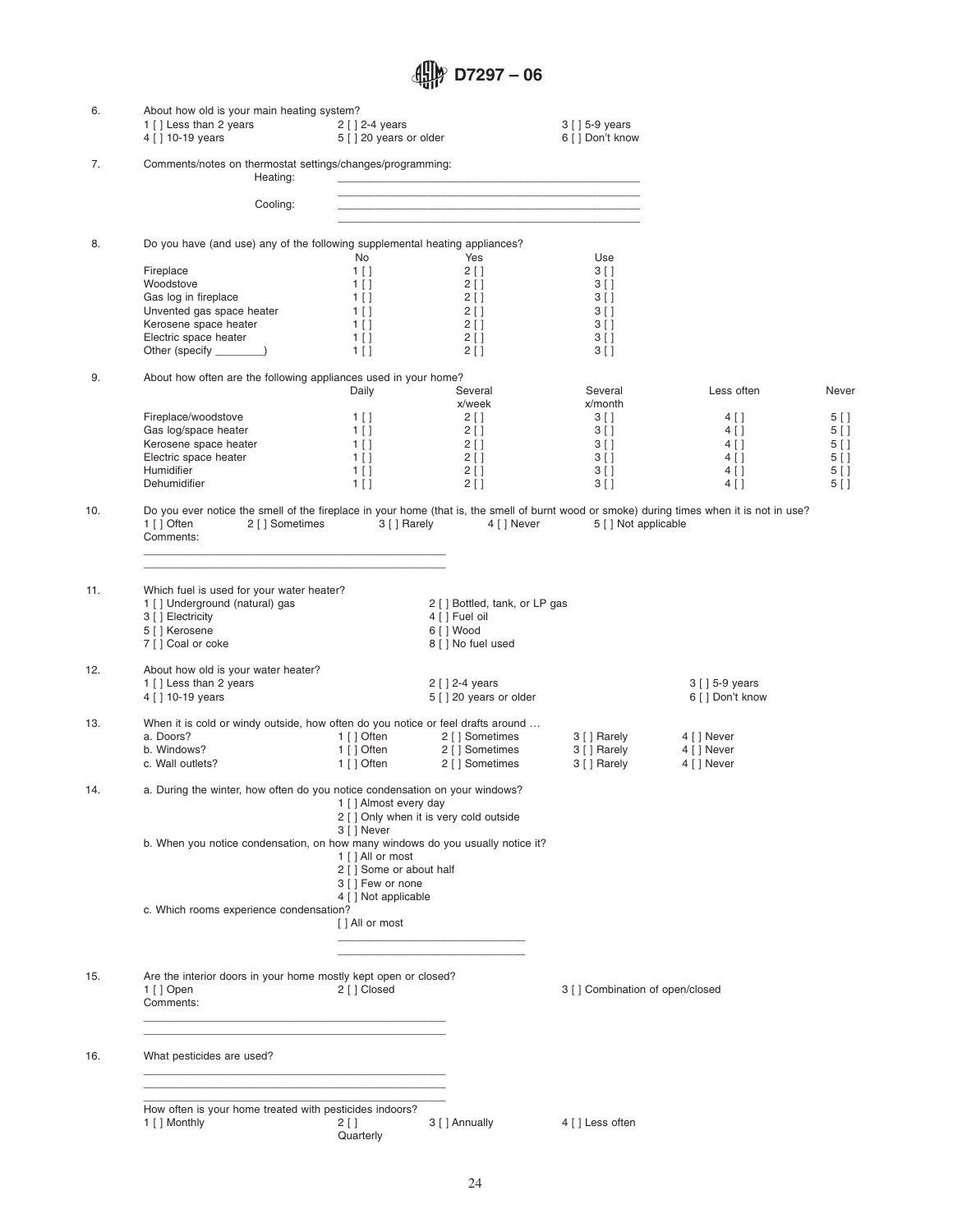| Comments:                                                                                                                                                                                                                |                                                            |                                                                                                                                                                                                                                                                  |                                                          |                                                            |
|--------------------------------------------------------------------------------------------------------------------------------------------------------------------------------------------------------------------------|------------------------------------------------------------|------------------------------------------------------------------------------------------------------------------------------------------------------------------------------------------------------------------------------------------------------------------|----------------------------------------------------------|------------------------------------------------------------|
| What cleaning products are used, and how often?                                                                                                                                                                          |                                                            |                                                                                                                                                                                                                                                                  |                                                          |                                                            |
| the control of the control of the control of the control of the control of the control of<br>Has there been any major remodeling or construction activity since you moved here?<br>$1$ $\lceil$ $\rceil$ No<br>Comments: |                                                            |                                                                                                                                                                                                                                                                  |                                                          |                                                            |
| Have any of the following appliances been replaced in the past 5 years?<br>Central furnace<br>Central AC                                                                                                                 |                                                            |                                                                                                                                                                                                                                                                  |                                                          |                                                            |
| Water heater<br>Range/oven<br>Clothes dryer                                                                                                                                                                              |                                                            | $1 \mid N0$<br>$2 \mid Y$ os $\rightarrow$ When?<br>$1 \mid N0$<br>$2 \mid Y$ os $\rightarrow$ When?<br>$1 \mid N0$<br>$2 \mid Y$ os $\rightarrow$ When?<br>$1 \mid N0$<br>$2 \mid Y$ os $\rightarrow$ When?<br>$1 \mid N0$<br>$2 \mid Y$ os $\rightarrow$ When? |                                                          |                                                            |
| Have any new furnishings been brought into the house in the past 3 months?<br>$1$ $\mid$ $\mid$ No<br>Comments:                                                                                                          | 2 [ ] Yes                                                  |                                                                                                                                                                                                                                                                  |                                                          |                                                            |
| Has there recently been any painting or wallpapering in your home?<br>$1$ $\mid$ $\mid$ No<br>Comments:                                                                                                                  |                                                            |                                                                                                                                                                                                                                                                  |                                                          |                                                            |
| Are any of the following hobbies done in your home?                                                                                                                                                                      |                                                            |                                                                                                                                                                                                                                                                  |                                                          |                                                            |
| Woodworking<br>Photographic processing<br>Artwork<br>Lawn/garden work<br>Use of lawn/garden chemicals<br>Comments:                                                                                                       | Often<br>$1$ []<br>$1$ [ ]<br>$1$ [ ]<br>$1$ [ ]<br>$1$ [] | Sometimes<br>$2 \mid$<br>$2$ [ ]<br>$2$ [ ]<br>$2$ [ ]<br>$2 \mid$                                                                                                                                                                                               | Rarely<br>3 [ ]<br>$3$ [ ]<br>3 [ ]<br>3 [ ]<br>$3 \mid$ | Never<br>$4$ [ ]<br>$4$ []<br>$4$ [ ]<br>$4$ [ ]<br>$4$ [] |
| Provide comments/notes on the history of indoor air quality problems in the home:<br><u> 1980 - Jan Samuel Barbara, margaret eta biztanleria (h. 1980).</u>                                                              |                                                            |                                                                                                                                                                                                                                                                  |                                                          |                                                            |
| If your home is previously owned, provide comments/notes on the history of any staining problems in the home prior to your ownership                                                                                     |                                                            |                                                                                                                                                                                                                                                                  |                                                          |                                                            |
|                                                                                                                                                                                                                          | <b>Additional Notes and Observations:</b>                  |                                                                                                                                                                                                                                                                  |                                                          |                                                            |

## <span id="page-24-0"></span>**A5. EXAMPLE FORMAT FOR RECORDING HYPOTHESES**

| Brief description of the problem:                                                 |
|-----------------------------------------------------------------------------------|
| ,我们也不能会在这里,我们的人们就会在这里,我们也不能会在这里,我们也不能会在这里,我们也不能会在这里,我们也不能会在这里,我们也不能会在这里,我们也不能会在这里 |
|                                                                                   |
| All possible causes for such problems:                                            |
|                                                                                   |
|                                                                                   |
| $\mathbf{a}$ $\overline{\phantom{a}}$<br>h.                                       |
|                                                                                   |
| $\circ$ $\overline{\phantom{a}}$                                                  |

 $\overline{a}$  , and the contribution of the contribution of the contribution of the contribution of the contribution of the contribution of the contribution of the contribution of the contribution of the contribution of the co  $\overline{a}$  , and the contribution of the contribution of the contribution of the contribution of the contribution of the contribution of the contribution of the contribution of the contribution of the contribution of the co

3. Likely causes in this case: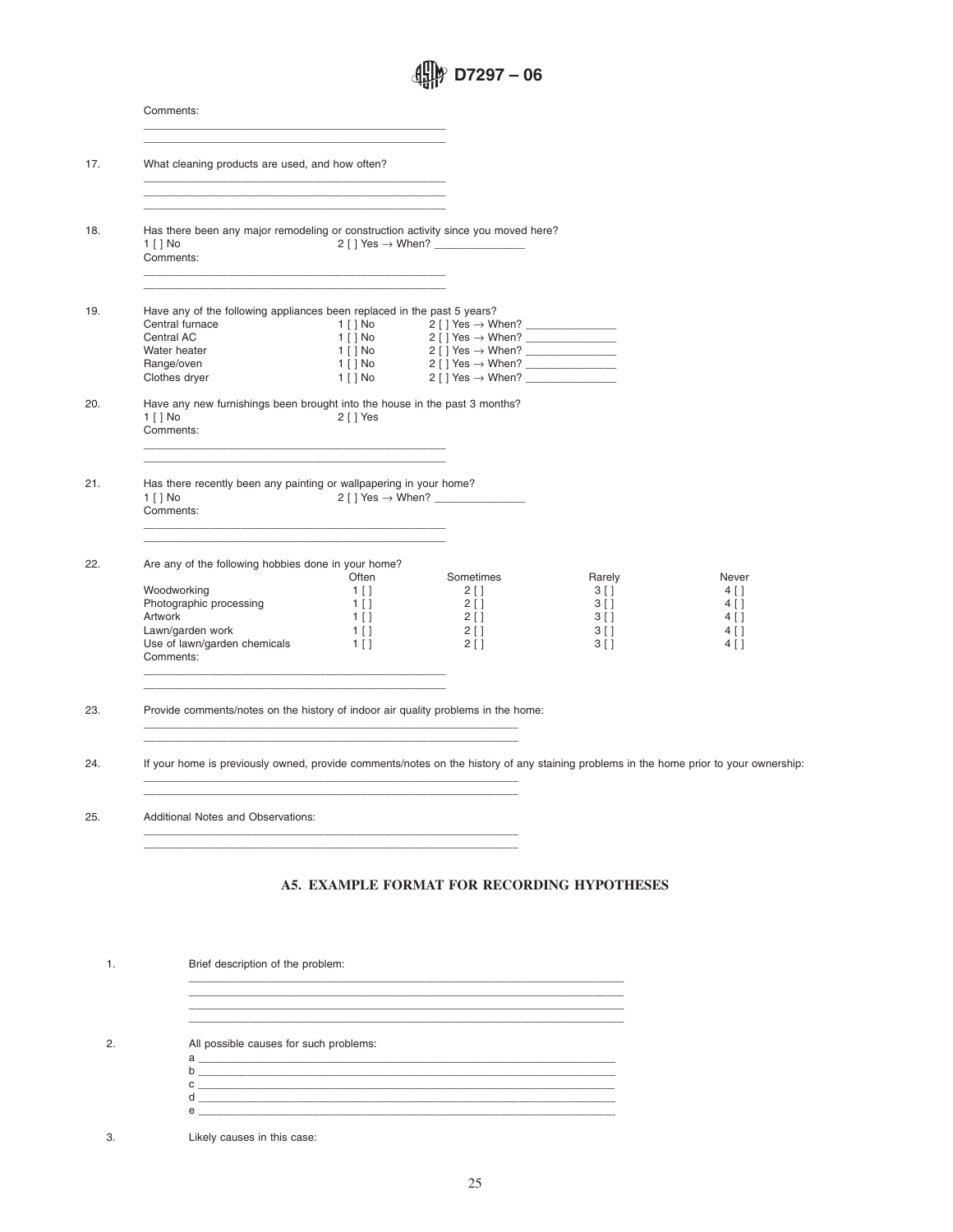<span id="page-25-0"></span>

| a                                                                                                                   |                                                                                                                      |  |
|---------------------------------------------------------------------------------------------------------------------|----------------------------------------------------------------------------------------------------------------------|--|
|                                                                                                                     |                                                                                                                      |  |
| c                                                                                                                   | <u> 1980 - Jan Stein Stein Stein Stein Stein Stein Stein Stein Stein Stein Stein Stein Stein Stein Stein Stein S</u> |  |
| <u> 1990 - John Stein, Amerikaans en beskriuw fan de Fryske kommunister fan de Fryske kommunister fan de Fryske</u> |                                                                                                                      |  |
| $\Theta$                                                                                                            |                                                                                                                      |  |
| Additional notes and observations:                                                                                  |                                                                                                                      |  |
|                                                                                                                     |                                                                                                                      |  |
|                                                                                                                     |                                                                                                                      |  |
|                                                                                                                     |                                                                                                                      |  |

A6. EXAMPLE FORMAT FOR RECORDING DECISIONS REGARDING MONITORING

| Parameter | Importance | Availability of Instrumentation<br>that Meet Criteria | Practicality | Benefit |
|-----------|------------|-------------------------------------------------------|--------------|---------|
|           |            |                                                       |              |         |
|           |            |                                                       |              |         |
|           |            |                                                       |              |         |
|           |            |                                                       |              |         |
|           |            |                                                       |              |         |
|           |            |                                                       |              |         |

 $4.$ 

| Parameter            | Yes                      | No |
|----------------------|--------------------------|----|
|                      |                          |    |
|                      |                          |    |
|                      |                          |    |
|                      |                          |    |
|                      |                          |    |
|                      | $\overline{\phantom{a}}$ |    |
|                      |                          |    |
| Decision to monitor: |                          |    |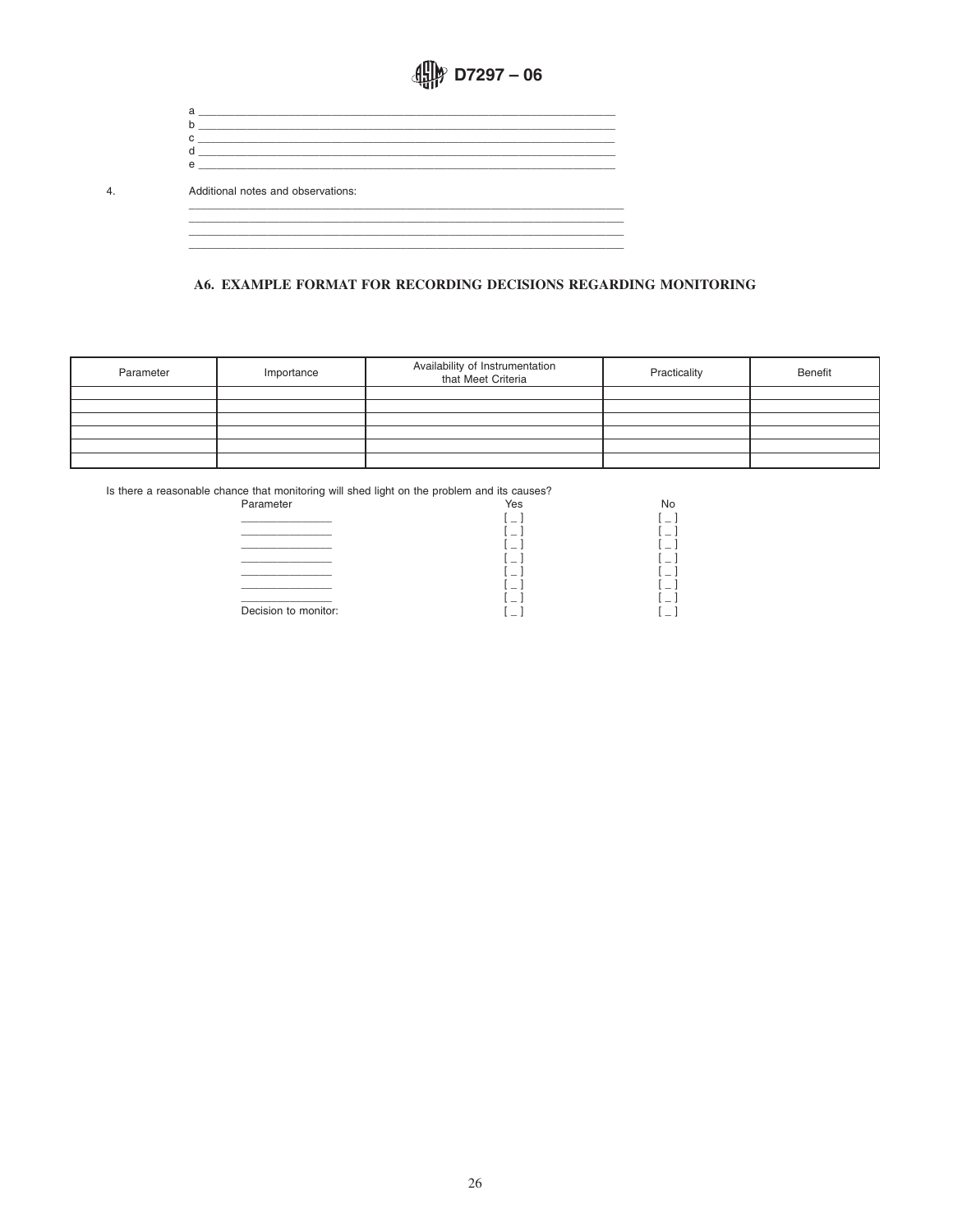### **A7. BIBLIOGRAPHY**

"Air Change Rate and Airtightness in Buildings," *STP 1067*, M. H. Sherman, ed., American Society for Testing and Materials, West Conshohocken, PA, 1990.

"Air Infiltration Measurements Using Tracer Gases: A Literature Review," Samfield, M. W., *Report No. EPA/600/SR-95/ 013*, Air and Energy Engineering Laboratory, U.S. Environmental Protection Agency, Research Triangle Park, NC, 1995.

*Air Sampling Instruments*, B. S. Cohen and S. V. Hering, eds., American Conference of Governmental Industrial Hygienists, Inc., Cincinnati, OH, 1995.

*ASTM Standards on Indoor Air Quality*, Publication No. IAQ00, American Society for Testing and Materials, West Conshohocken, PA, 2000.

*Bioaerosols*, Burge, H. A., Lewis Publishers, Boca Raton, FL, 1995.

"Building Air Change Rate And Infiltration Measurements," *STP 719*, C. M. Hunt, J. C. King, and H. R. Trechsel, eds., American Society for Testing and Materials, West Conshohocken, PA, 1980.

"Compendium of Methods for the Determination of Air Pollutants in Indoor Air," *Report No. EPA/600/4-90/010*, U.S. Environmental Protection Agency, Office of Research and Development, Research Triangle Park, NC, 1990.

"Design and Protocol for Monitoring Indoor Air Quality," *STP 1002*, N. L. Nagda and J. P. Harper, eds., American Society for Testing and Materials, West Conshohocken, PA, 1989.

<span id="page-26-0"></span>"EPA Guidance For Quality Assurance Project Plans," *Report No. EPA QA/G-5*, Quality Assurance Division, U.S. Environmental Protection Ageny, Washington, DC, 1998.

"EPA Large Buildings Studies Integrated Protocol," USEPA Office of Radiation and Indoor Air, Washington, DC, 1994.

*Indoor Air Quality Handbook*, J. D. Spengler, J. M. Samet, and J. F. McCarthy, eds., McGraw-Hill, Inc., New York, NY, 2000.

"Measured Air Leakage of Buildings," *ASTM STP 904*, H. R. Trechsel and P. L. Lagus, eds., American Society for Testing and Materials, West Conshohocken, PA, 1986.

"Protocols for Radon and Radon Decay Product Measurements in Homes," *Report No. EPA 402-R-93-003*, U.S. Environmental Protection Agency, Office of Radiation Programs, Washington, DC, 1993.

"Sampling Stains for Fun and Profit," Brennan, T., *Home Energy*, Vol 15, No. 5, 1998.

*Solid Phase Microextraction: Theory and Practice*, Pawliszyn, J., John Wiley & Sons, New York, NY, 1997.

"Survey of Protocols for Conducting Indoor Air Quality Investigations in Large Buildings," *Report No. EPA 600/A-92- 226*, USEPA Office of Radiation and Indoor Air, Washington, DC, 1992.

"Technical Assistance Document for Sampling and Analysis of Toxic Organic Compounds in Ambient Air," *EPA/600/8-90/ 005*, Atmospheric Research and Exposure Assessment Laboratory, U.S. Environmental Protection Agency, Research Triangle Park, NC, 1990.

#### **REFERENCES**

- (**[1](#page-2-0)**) Macher, J. M., Ammann, H. A., Burge, H. A., Milton, D. K., and Morey, P. R., eds., *Bioaerosols: Assessment and Control*, American Conference of Governmental Industrial Hygienists, Inc., Cincinnati, OH, 1999.
- (**[2](#page-2-0)**) Spengler, J. D., Samet, J., and McCarthy, J., eds., *Indoor Air Quality Handbook*, McGraw-Hill, Inc., New York, NY, 2001.
- (**[3](#page-2-1)**) Lewis, R. G., "Residential Post-Application Pesticide Exposure Monitoring," *Occupational and Incidental Residential Exposure Assessment*, Chapter 3, C. A. Franklin and J. P. Worgan, eds., John Wiley & Sons, Ltd., Sussex, 2005, pp. 71-128.
- (**[4](#page-2-2)**) Fanger, P. O., "Perceived Air Quality and Ventilation Requirements," *Indoor Air Quality Handbook*, Spengler, Samet, and McCarthy, eds., McGraw-Hill, Inc., New York, NY, 2001, pp. 22.1-22.11.
- (**[5](#page-3-11)**) ASHRAE, "Ventilation and Infiltration," *ASHRAE Handbook— Fundamentals*, Chapter 25, American Society of Heating, Refrigerating, and Air-Conditioning Engineers, Atlanta, GA, 1997.
- (**[6](#page-3-12)**) Sherman, M. H., and Matson, N. E., "Residential Ventilation and Energy Characteristics," *Report No. LBNL-39036*, Lawrence Berkeley National Laboratory, University of California, Berkeley, CA, 1997.
- (**[7](#page-3-13)**) Collé, R., Rubin, R. J., Knab, L. I., and Hutchinson, J. M. R., "Radon Transport Through and Exhalation From Building Materials," *NBS Technical Note 1139*, National Bureau of Standards, Gaithersburg, MD, 1981.
- (**[8](#page-3-13)**) Little, J. C., Daisey, J. M., Nazaroff, W. W., "Transport of Subsurface Contaminants Into Buildings—An Exposure Pathway for Volatile

<span id="page-26-13"></span><span id="page-26-2"></span><span id="page-26-1"></span>Organics," *Environmental Science and Technology*, Vol 26, No. 11, 1992, pp. 2058-2066.

- <span id="page-26-12"></span>(**[9](#page-3-13)**) Tanner, A. B., "Measurement and Determination of Radon Source Potential. A Literature Review," *Report No. NISTIR-5399*, U.S. National Institute of Standards and Technology, Gaithersburg, MD, 1994.
- <span id="page-26-8"></span>(**[10](#page-3-10)**) Nielson, K. K., Rogers, V. C., and Holt, R. B., "Site-Specific Protocol for Measuring Soil Radon Potentials for Florida Houses," *Report No. EPA/600/96/045*, United States Environmental Protection Agency, Center for Environmental Research Information, Cincinnati, OH, 1996.
- <span id="page-26-9"></span><span id="page-26-4"></span><span id="page-26-3"></span>(**[11](#page-4-5)**) USEPA, "Residential Building Characteristics," *Exposure Factors Handbook, Volume III—Activity Factors, Report No. EPA/600/P-95- 002Fa*, Chapter 17, U.S. Environmental Protection Agency Office of Research and Development, National Center for Environmental Assessment, Washington, DC, 1997.
- <span id="page-26-11"></span><span id="page-26-10"></span><span id="page-26-7"></span><span id="page-26-5"></span>(**[12](#page-4-6)**) Olin, S. S., and Neumann, D., eds., *Exposure to Contaminants in Drinking Water: Estimating Uptake through the Skin and by Inhalation*, CRC Press, Boca Raton, FL, 1998.
- <span id="page-26-6"></span>(**[13](#page-4-7)**) Corsi, R. L., and Howard, C. L., "Volatilization Rates from Water to Indoor Air—Phase II," *Report No. EPA 600/R-00/096*, National Center for Environmental Assessment, Office of Research and Development, U.S. Environmental Protection Agency, Washington, DC, 1998.